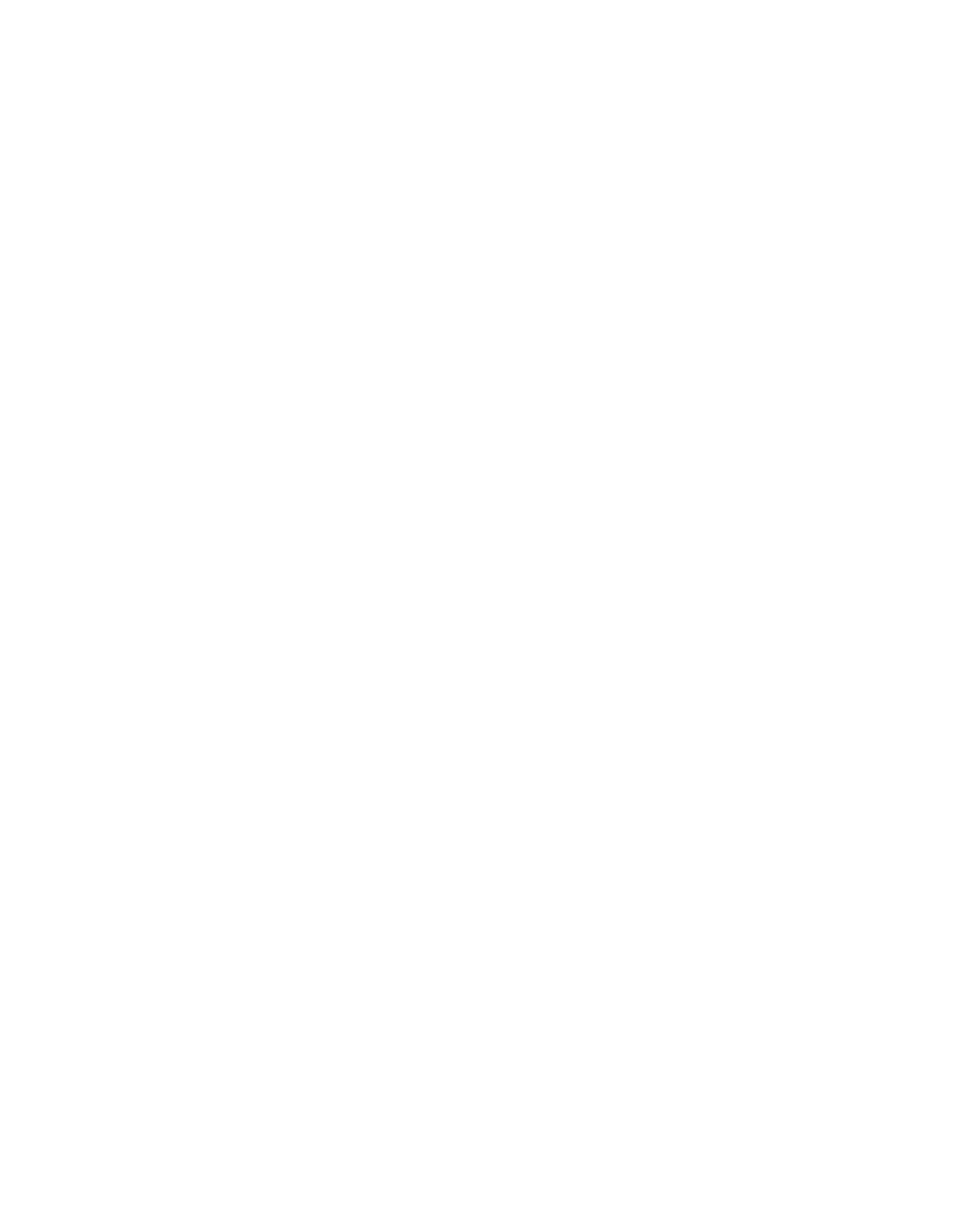# **EUROPEAN UNIVERSITY INSTITUTE DEPARTMENT OF LAW**

*New Frontiers in the Legal Structure and Legislation of Social Enterprises in Europe: A Comparative Analysis* 

**FABRIZIO CAFAGGI AND PAOLA IAMICELI**

EUI Working Paper LAW No. 2008/16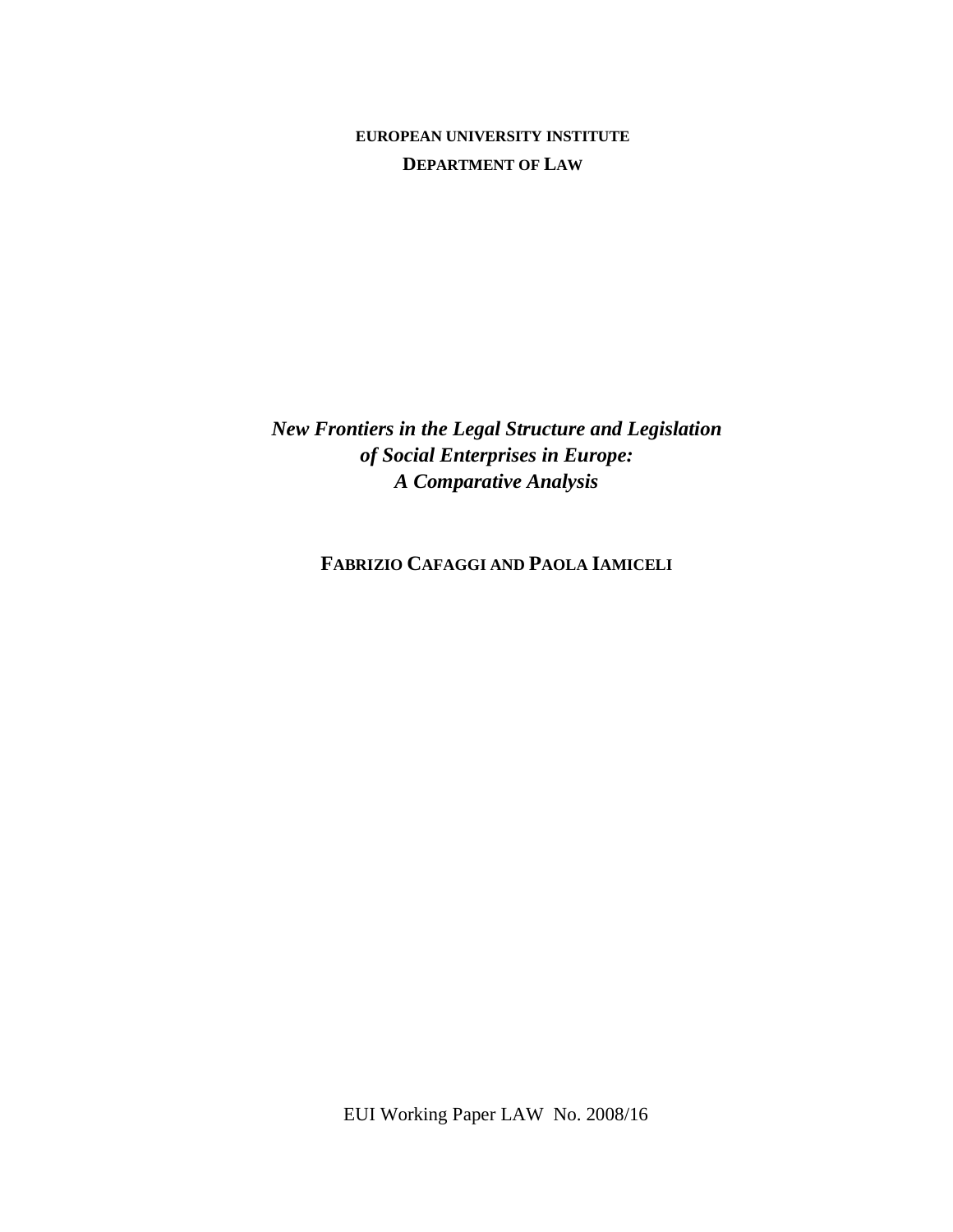This text may be downloaded for personal research purposes only. Any additional reproduction for other purposes, whether in hard copy or electronically, requires the consent of the author(s), editor(s). If cited or quoted, reference should be made to the full name of the author(s), editor(s), the title, the working paper or other series, the year, and the publisher.

The author(s)/editor(s) should inform the Law Department of the EUI if the paper is to be published elsewhere, and should also assume responsibility for any consequent obligation(s).

ISSN 1725-6739

© 2008 Fabrizio Cafaggi and Paola Iamiceli

Printed in Italy European University Institute Badia Fiesolana I – 50014 San Domenico di Fiesole (FI) Italy

> http://www.eui.eu/ http://cadmus.eui.eu/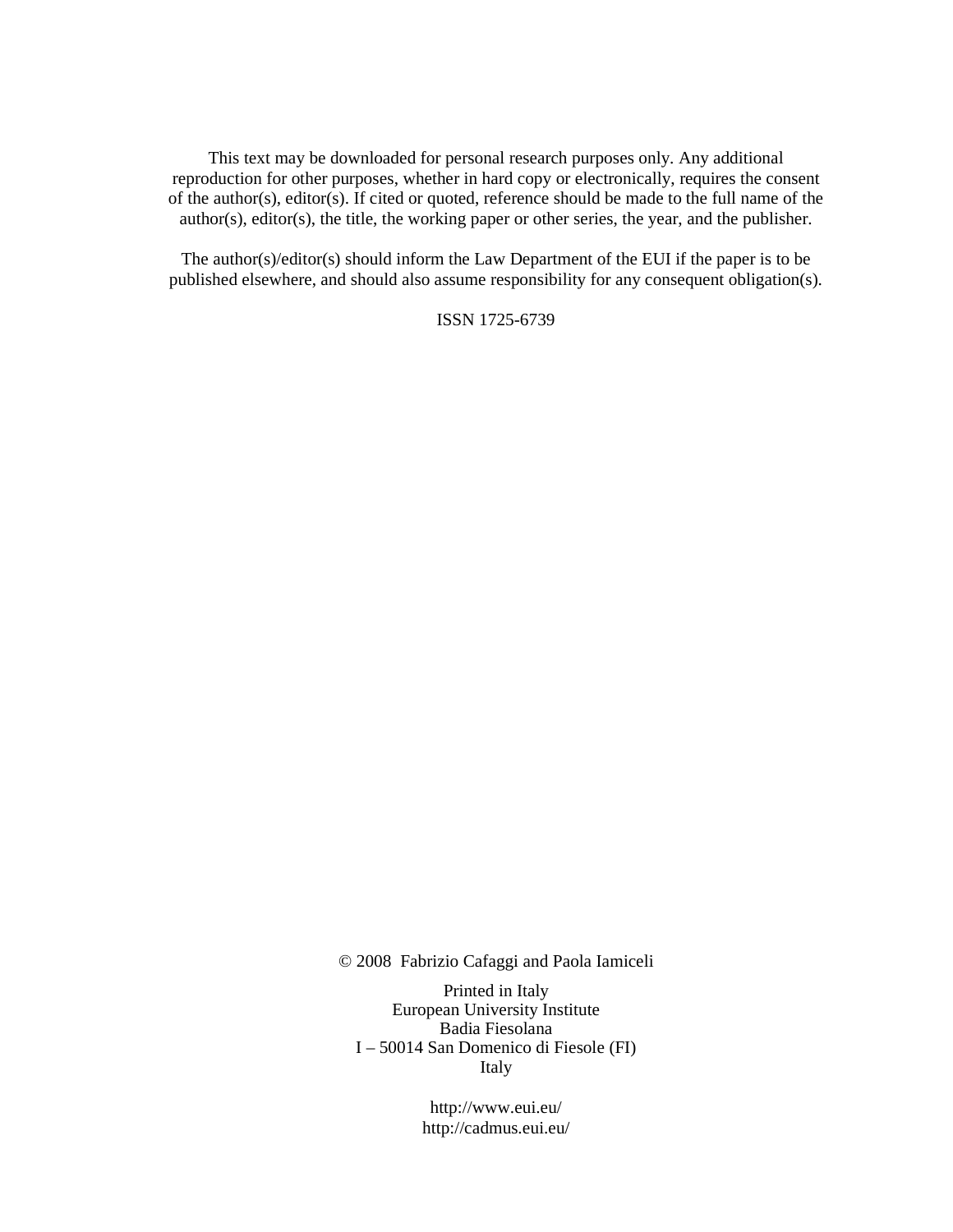#### **Abstract**

This paper aims at presenting and discussing policy issues regarding the legal structure and legislation of the social enterprise through the lenses of recent law reforms in Europe. The legislation of seven countries is analysed: Portugal, France, Poland, Belgium, the United Kingdom, Finland and Italy. National models are compared distinguishing them according to the legal form and the main rules concerning asset allocation, governance and responsibility. Aware about the specificity that the legal, social and economic context may entails in each legal system, the authors conclude that, in order to promote a distinctive role for social enterprise in Europe, the law should guarantee: a control mechanism over the social nature of the finality pursued by the organisation, as defined at least per broad principles by the law; the enforcement of a positive (although not total) assets lock to ensure the achievement of social goals; the possibility for the enterprise to sustain its own activity through remunerated financing; a certain degree of stakeholders' interests representation inside the governance of the enterprise, with specific but not necessarily exclusive representation with regards to beneficiaries and employees; the enforcement of a non-discrimination principle concerning the composition of membership, if any; the enforcement of a democratic principle inside the governing bodies which allows pluralism, fair dialogue and no emergence of controlling rights, unless in favour of non profit organisations which share the social goals and the democratic nature of the social enterprise; an adequate degree of accountability which allows sufficient information disclosure, also in favour of third parties, about the governance and the activity of the social enterprise.

#### **Keywords**

social enterprise - legal reform - non-profit constraint - stakeholders' representation – accountability - co-operative company.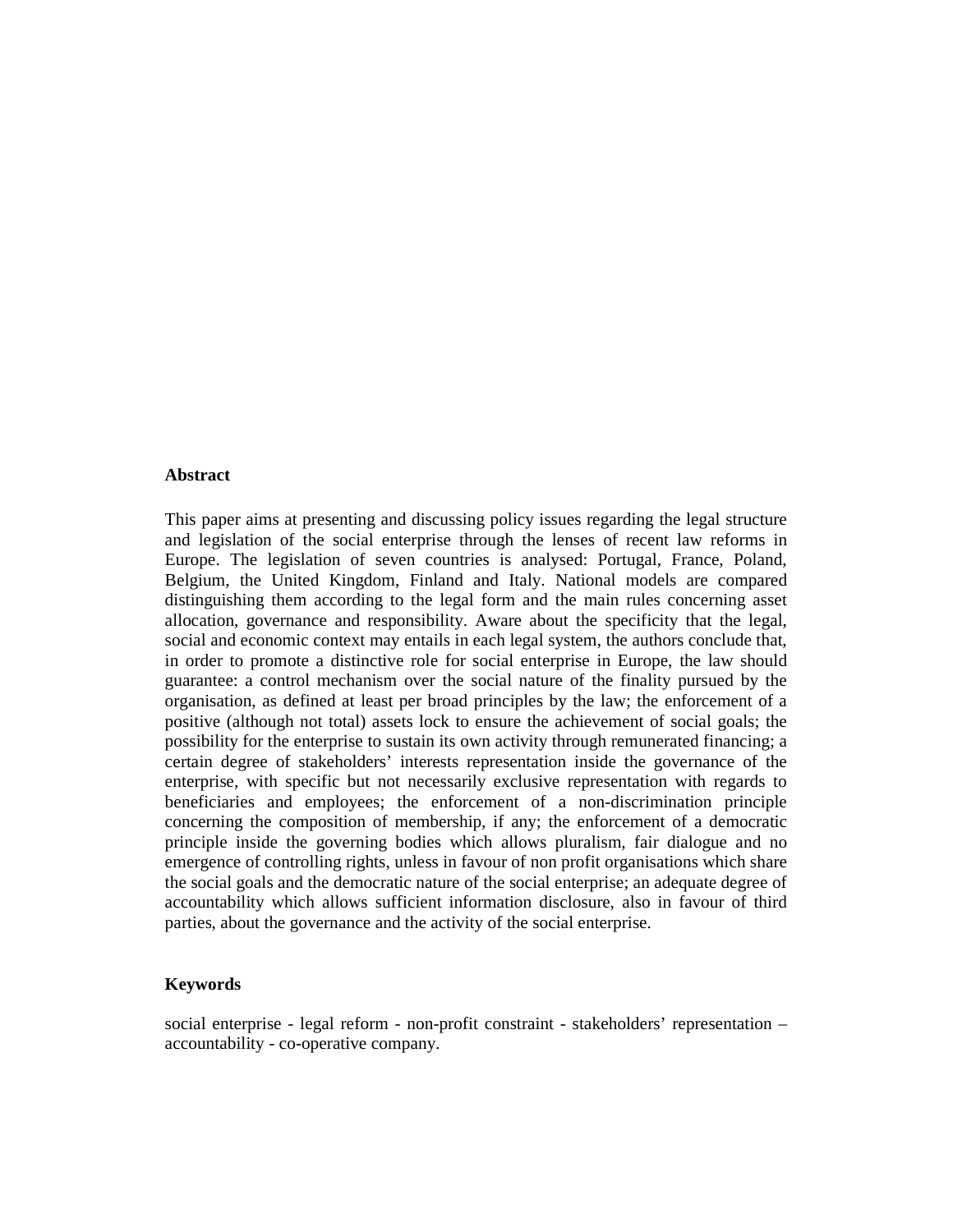#### **Table of Contents**

- 1. Regulating social enterprises in Europe: some key-questions
- 2. Recent reforms across some European countries: legal forms and organisational models
	- 2.1. The co-operative model: the cases of Italy, Portugal, France and Poland
	- 2.2. The company model: the cases of Belgium and the United Kingdom
	- 2.3. The "open form" model: the cases of Finland and Italy
- 3. Comparing the models and analysing some policy issues
	- 3.1. Defining the social finality
	- 3.2. Between affirmative and negative asset allocation: the non-distribution constraint and the asset-lock
	- 3.3. The governance structure: which rights for which stakeholders?
	- 3.4. Accountability and responsibility issues
	- 3.5. Back to the legal forms: co-operatives, companies or openly defined private actors?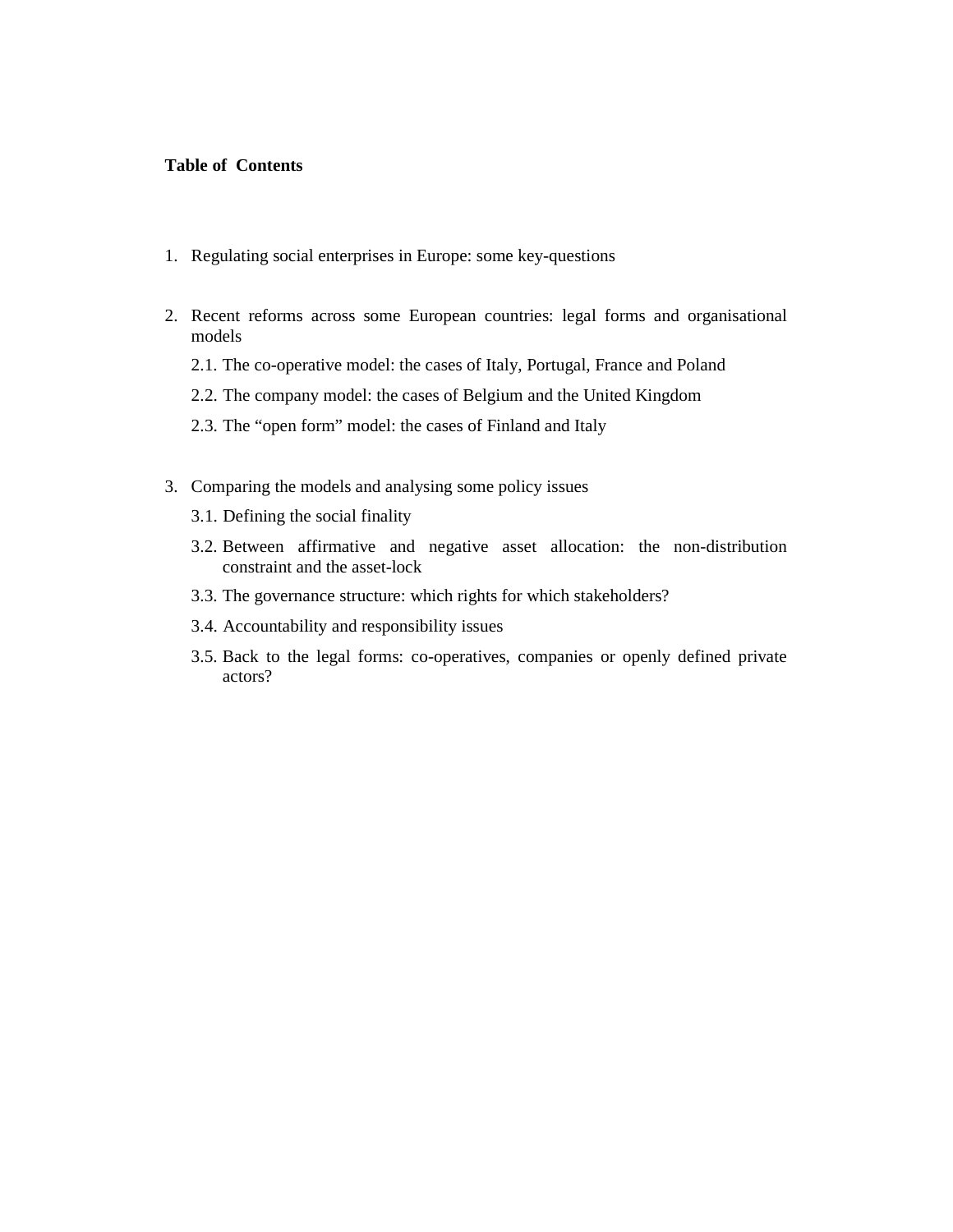# *New Frontiers in the Legal Structure and Legislation of Social Enterprises in Europe: A Comparative Analysis\**

Fabrizio Cafaggi and Paola Iamiceli

#### **1. Regulating Social Enterprises in Europe: some Key-questions**

This paper aims at presenting and discussing policy issues regarding the legal structure and legislation of the social enterprise through the lenses of recent law reforms in Europe<sup>1</sup>. Although only in limited cases, legislators have regulated the social enterprise as such, the attention paid by scholars and policy makers to the opportunity of recognising a distinctive status to this type of enterprise has increased over the last decades. In some countries, this acknowledgement has developed with respect to specific forms of enterprises, especially co-operatives: while raising the question about the possible distinction among diverse phenomena (e.g., the growth of the co-operative sector and the emergence of the social enterprise), the attention paid to co-operatives with social purposes has itself significantly contributed to the debate on the social enterprise in Europe.

This paper will analyse some of the *contents* of possible legislation on social enterprises more than the issue regarding, preliminarily, the fundamental *reasons and scopes* of this legislation. In most cases, legislation comes into action in order to promote a form of enterprise that over the last decades has shown its potential in terms of efficiency and efficacy<sup>2</sup>. In abstract terms, such promotion can be reached through different types of legislation; indeed, the law can be directed to *legitimate* a social phenomenon,

-\*

A more comprising version of this paper is due to be published in *New Frontiers of Social Enterprises*, edited by Antonella Noya, Oecd, 2008.

<sup>1</sup> This debate dates back 20 years. For a first overview see DIGESTUS, *Verso l'impresa sociale: un percorso europeo*, Roma, 1999

<sup>2</sup> H.B. Hansmann, *The Role of Nonprofit Enterprise*, Yale Law Journal, 89, 1980, pp. 835-901; B.A. Weisbrod, *The Nonprofit Economy*, Harvard University Press, Cambridge (Mass.), 1988; H.B. Hansmann, *The Ownership of Enterprise*, Harvard University Press, Cambridge (Mass.), 1996; A. Ben-Ner, *Nonprofit Organizations: Why do They Exist in Market Economics*, in S. Rose-Ackerman (ed.), *The Economics of Nonprofit Institutions. Studies in Structure and Policy*, Oxford University Press, New York-Oxford, 1996; L.M. Salamon, and H.K. Anheier (eds.), *Defining the Nonprofit Sector: A Cross-National Analysis*, Manchester: Manchester University Press, 1997; G.P. Barbetta, *The Nonprofit Sector in Italy*, Manchester: Manchester University Press, 1997; H.K. Anheier, and A. Ben-Ner (eds.), *The Study of the Nonprofit Enterprise: Theories and Approaches*, New York: Kluwer Academic/Plenum Books, 2003; C. Borzaga, *L'analisi economica delle organizzazioni non profit: teorie, limiti e possibili sviluppi. 1*, in C. Borzaga and M. Musella (eds.), *Produttività ed efficienza nelle organizzazioni nonprofit. Il ruolo dei lavoratori e delle relazioni di lavoro*, Edizioni 31, Trento, 2003, pp. 23-48.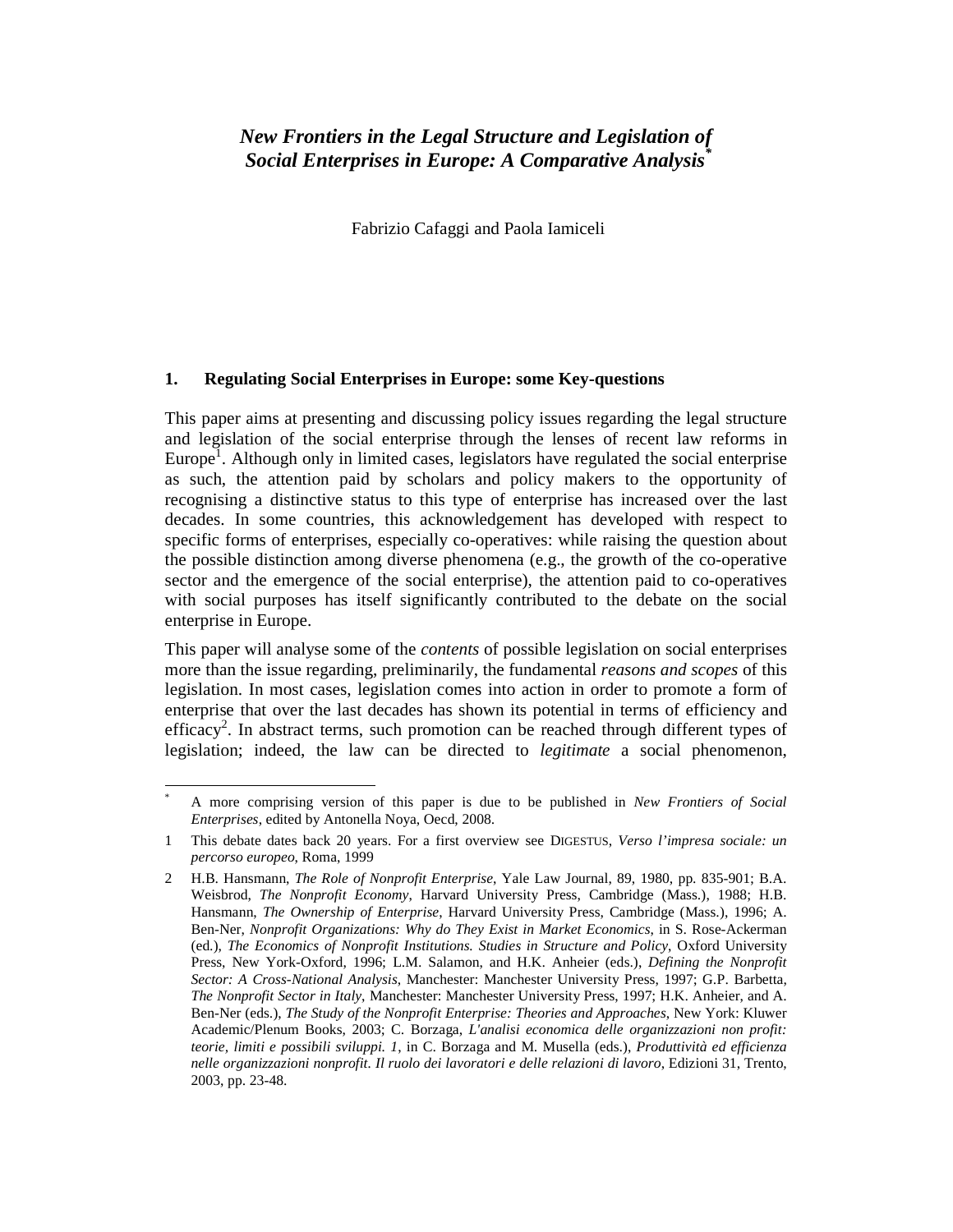enlarging a legal concept (such as "enterprise") and, deriving from this, the application of legal rules already provided for with respect to the more general form; secondly, the law can provide *incentives* for creating a particular type of enterprise (the social one), these incentives being monetary (through direct contributions or tax exemption) or notmonetary reduction of administrative costs (such as incorporation costs, registration costs and the like) may be one example<sup>3</sup>.

Legislators may also promote the role of social enterprises by defining organisational models apt for maximising enterprises' efficiency and efficacy. In this case, legislation should predominantly be based on default rules. In the same domain and perspective, self – regulation, possibly promoted by the legislator itself, could also be an effective tool of framing the governance of social enterprise<sup>4</sup>.

What can be considered about the different functions of legislation on social enterprises is that, as a matter of fact, European legal systems tend to promote this type of entity relying on non-monetary incentives or regulating organisational models rather than providing monetary support, while the opposite could be said with respect to legislation on non-profit organisations as such<sup>5</sup>. Indeed, the need of organisational models which can adequately reflect a balanced mixture between sociality and entrepreneurship is what is mostly lacking within traditional legislation on the enterprise, on the one hand, and non – profit organisations, on the other. Whether it is the public regulator, an independent agency, private organisations representing social enterprises or the entrepreneurs themselves the ones who should more effectively contribute to provide this regulation is one the issues addressed by this paper through a comparative overview of some European laws in this field.

Within this perspective, four sets of questions will be considered as pivotal.

1. *Social entreprises and non-profit organisations.* The first issue regards the definition of the social enterprise as distinctive with respect to the notion of non-profit organisation, on the one hand, and the status of the enterprise as such (either for-profit and not-for-profit), on the other. As mentioned above, the recognition of this specificity has increasingly spread through the European debate among scholars and policy makers, although the richness of the debate has not yet allowed a common approach to be taken. By contrast, in very few cases, legislators acknowledge the uniqueness of the social enterprise defining its legal status as distinctive. Where this happens, sometimes indirectly through the legislation of specific types of social enterprises, diverse connotations of sociality and entrepreneurship emerge across countries. Where this acknowledgement is still lacking, the issue is what legal definition of social enterprise,

<sup>3</sup> On the diverse functions of legislation in the domain of social enterprises, see F. Cafaggi, *L'impresa a finalità sociale*, in *Pol. dir.*, 2000, p. 650 ff.; Id., *La legge delega sull'impresa sociale: riflessioni critiche tra passato (prossimo) e futuro (immediato)*, in *Impresa sociale*, 2005, 2, p. 70 ff.; L. Sacconi, *La legge sull'impresa sociale come selettore di organizzazioni con motivazioni necessarie all'efficienza: quasi un'occasione mancata*, in *Impresa sociale*, 2006, 3, p. 42 ff.

<sup>4</sup> F. Cafaggi (ed.), *Modelli di governo, riforma dello stato sociale e ruolo del Terzo settore*, Il Mulino, Bologna, 2002.

<sup>5</sup> This seems to be the case in Italy and the UK, at least if we consider, respectively, the social enterprise, as regulated in Italy in 2006, and the community interest company, as regulated in the UK in 2004.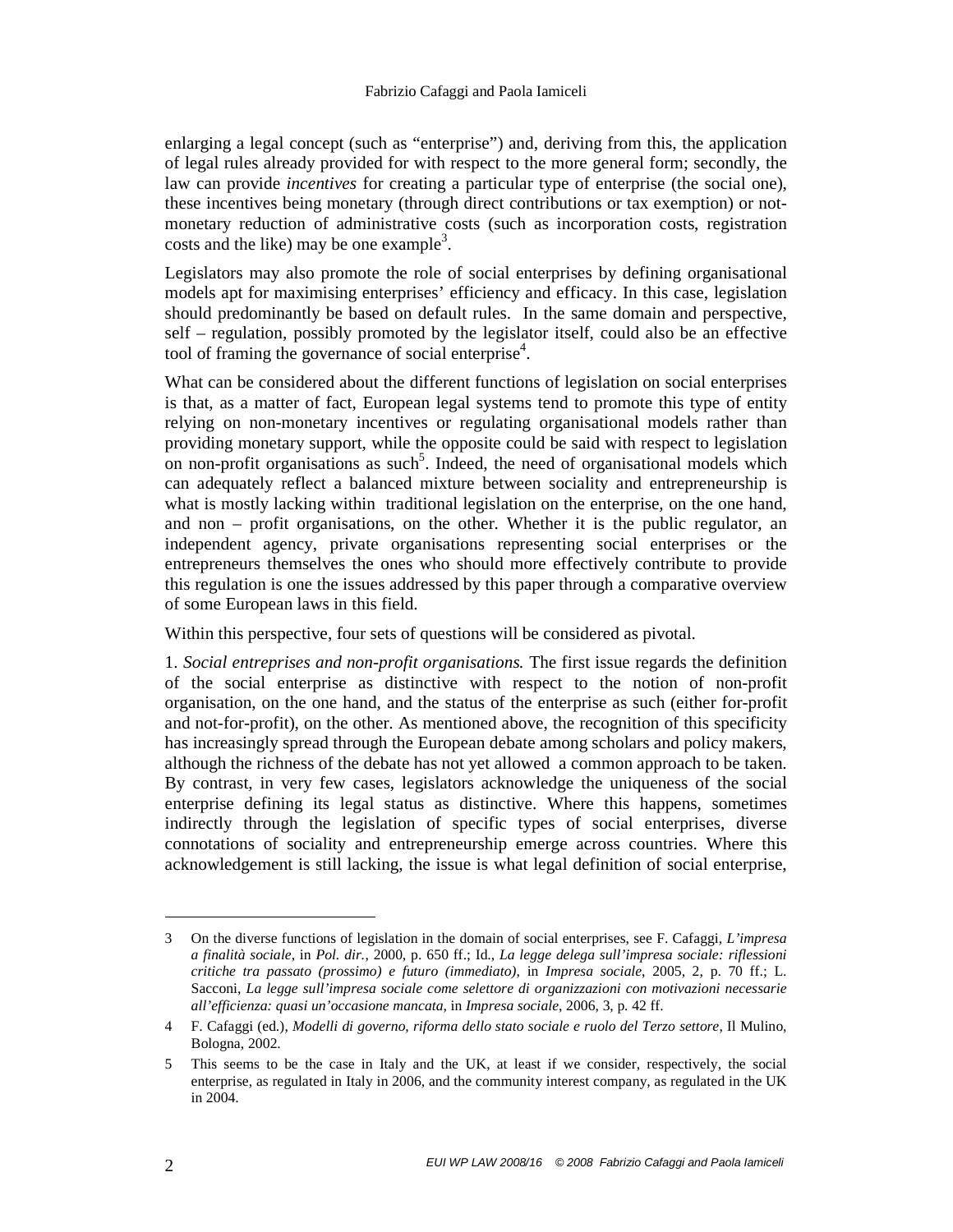if any, would serve the purpose of promoting the adoption of this efficient and effective operational tool in the social economy.

2. *Asset allocation*. The distinction between affirmative and negative asset partitioning has been fruitfully developed in the literature<sup>6</sup>. In the context of this paper, affirmative asset allocation is especially important. Indeed, pursuing social goals through a private organisation raises the issue of the allocation of assets according to entrepreneurial methods and certainly in accordance with the social nature of the enterprise. In the legal perspective this gives rise to a real "lock" on the assets: it limits the possibility of distributing profits and, in the case of dissolution, prevents resources from being directed towards scopes that differ from the social one. How strong should this lock be? Which kind of distribution or concurrent use of the assets should be allowed, if any, considering the entrepreneurial nature of the entity and its need for autonomous sustainability and financing in the first place? To what extent does this continuity prevent social and economic innovation while ensuring stabiliy?

3. *Stakeholders and governance.* A third set of questions concerns the identification of the different represented interests (or due to be represented) within the social enterprise. In the current debate, the social enterprise is often defined as a multi-stakeholder entity, suggesting that different interests should have a voice and protection within its governance structure<sup>7</sup>. Which combination should be selected and by whom? Should this be equal or diversified according to the nature of the interest? Which rights should, in fact, be attributed to every stakeholder? The identification of stakeholders and the definition of their position *vis a vis* the organisation suggests that different boundaries of the enterprise may be drawn and these boundaries contribute to defining the role of corporate and contract law.

4. *Accountability and responsibility: principles and instruments*. As framed in these terms, the third set of questions leads to defining the governance structure (or the various models of governance) of the social enterprise. In this perspective a fourth issue is worthwhile considering: that of accountability and responsibility. Indeed, not only direct representation of interests within the governing body is significant to define the special status of the social enterprise, but also the ability of this organisation to be accountable to a certain community (regardless of the effective powers awarded to its members). Then, information duties come into action as well as the adoption of social balance sheets as a communication tool of the social enterprise towards its community. What should the legal effects of these practices be? How do social and legal responsibility interact from this perspective? Who is in charge of controlling social enterprises and enforcing their responsibility? Administrative authorities? Courts? Which remedies can be enforced by members and/or by third parties?

<sup>6</sup> See Hansmann and Kraakman, Yale l. j. 2000.

<sup>7</sup> C. Borzaga – L. Mittone, *The multistakeholder versus the non-profit organization*, Discussion paper # 7, University of Trento, 1997; A. Zoppini, *Relazione introduttiva a una proposta per la disciplina dell'impresa sociale*, in *Riv. crit. dir. priv.*, 2000, p. 359; J. Defourny, *Introduction: from third sector to social enterprise*, in C. Borzaga – J. Defourny (eds.), *The emergence of social enterprise*, London – New York, Routledge, 2001, p. 18; J.L. Laville – M. Nyssens*, The social enterprise: towards a theoretical socio-economic approach*, *ibidem*, p. 312 ff., part. p. 315 f.; L. Sacconi, *La legge sull'impresa sociale*, cit. On the opportunity of a non-mandatory connotation of social enterprises in terms of multistakeholder organisations: F. Cafaggi, *L'impresa a finalità sociale*, cit.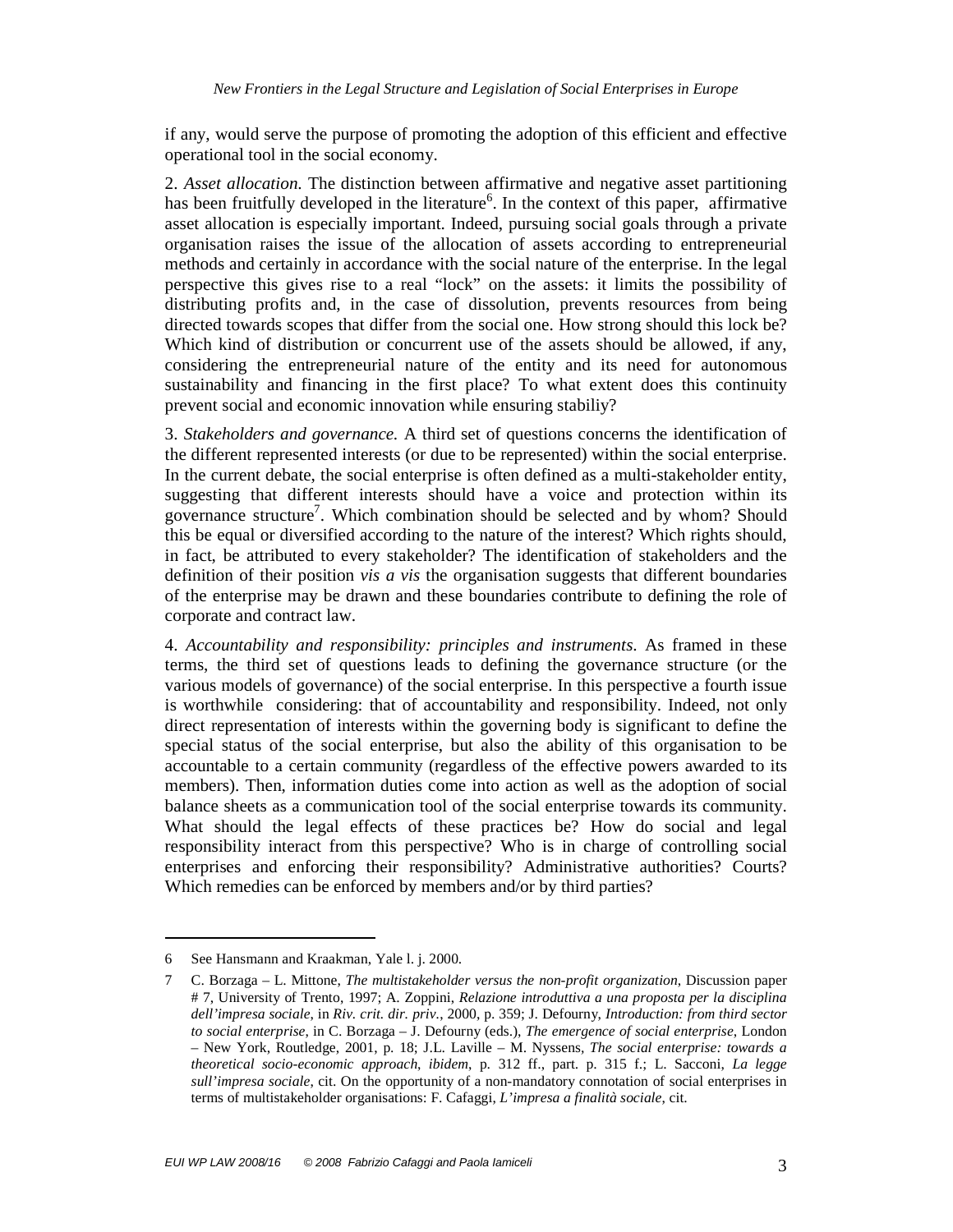These being the main policy issues faced in this paper, the analysis will be particularly focussed on the law of Italy, France, Belgium, Portugal, Poland, United Kingdom and Finland, with particular attention paid to the most recent evolution of social enterprise legislation.

After briefly describing the main approaches in each legal system, an attempt will be made to identify common models of legislation across these countries. Moving from theconviction that legal forms, including different governance structures, influence modes and efficacy of policy goals, this paper will start by considering the alternative choice of legal forms: the co-operative, the more general company form and the even broader "open form" as an approach which does not select a specific organisational form within a given legal system. Of course, other models could be identified and examined among those that focus on a single specific form: the associative model, for instance, or the foundation model. Particularly the associative model plays, in fact, an important role in the social economy within some legal systems (like Italy, Belgium and France)<sup>8</sup>. However, even in these countries, legislators tend to consider associations as actors due, only marginally, to carry on entrepreneurial activities. As a consequence, legislation which clearly regulates social enterprises with specific regard to the associative model is not easy to identify.In some cases (like in Italy), the choice of the "open form model" represents a particular response to this issue.

With regard to the *positive* framework, the analysis will show that, while the choice of legal forms is significant to identify a certain governance structure and a certain type of social enterprise, some features may be shared by different models (the co-operative and "open form" models, for example) regardless of the form. Instead of suggesting the neutrality of the forms, this analysis will raise new questions about the effective extent of some governance rules within different types of social enterprise. Then, in *normative* terms, it will still be relevant to consider whether the future perspectives of social enterprises can be better improved by a law which focuses on a specific legal form or by a law which leaves this choice to social entrepreneurs among a larger set of forms statutorily provided for.

# **2. Recent Reforms Across some European Countries: Legal Forms and Organisational models**

In the last twenty years, the debate on the social enterprise in Europe has stimulated a rich discussion concerning its specific functions and its place in the new mixed welfare systems.

The European Agenda for Entrepreneurship adopted by the European Commission in 2004<sup>9</sup> as well as in the Communication on the promotion of co-operative societies in

<sup>8</sup> See DIGESTUS, *Verso l'impresa sociale*, cit.

<sup>9</sup> Communication from the Commission to the Council and the European Parliament, the European Economic and Social Committee and the Committee of Regions, *Action Plan: The European agenda for Entrepreneurship*, COM (2004) 70 final (11.2.2004), p. 9 and p. 19.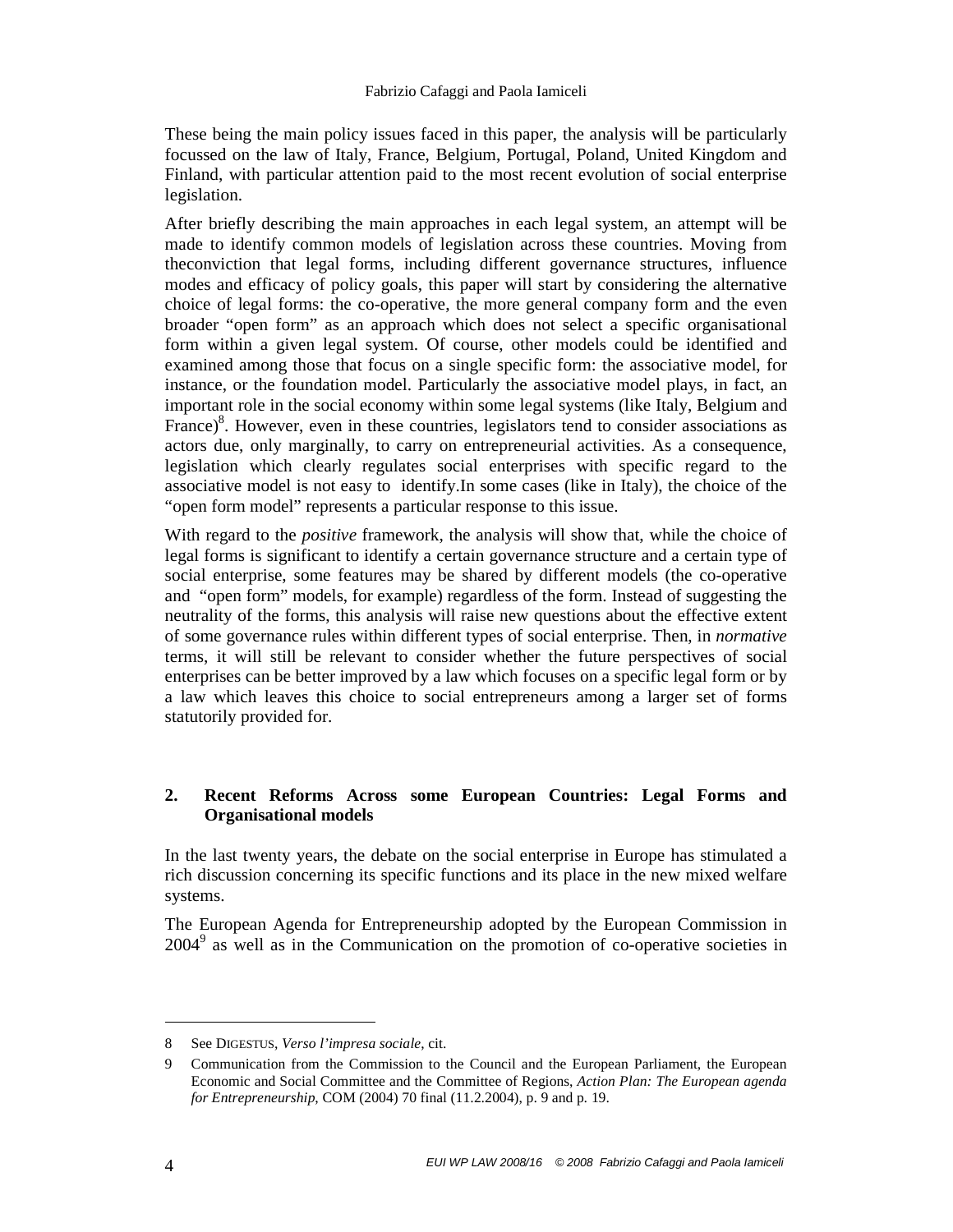Europe<sup>10</sup> show the first results. The debate was also fed by the judiciary. In a series of cases, mainly focusing on the applicability of competition law, the European Court of Justice has highlighted the specific role of social enterprises operating within the market according to solidarity standards and, therefore, calling for the application of different legislations, at least in terms of competition  $law<sup>11</sup>$ . No specific legislation currently exists at European Community level, although the directive and the legislation on European cooperative societies may represent a partially relevant starting point in this  $\alpha$  direction<sup>12</sup>. Nevertheless, the circulation of legislative patterns and concrete experiences developed at national level could lead in the next future (and, in some cases, this is already happening<sup>13</sup>) to a partial convergence of models and common trends in Europe and allow the need to emerge for a more explicit harmonisation process through European law. This convergence is today limited since, even where a legal notion of the social enterprise emerges, legal systems balance entrepreneurship and sociality differently and rank stakeholders' interests differently within the governance structure of the organisation. These differences increase radically when Central and Eastern European countries are considered $14$ .

This circulation of national models has been significantly fostered by academics, scholars and international institutions (also other than the EC) for the last twenty years. In this context, a common understanding about the functions and forms of the social enterprise has emerged, although some differences exist as to its specific definitions<sup>15</sup>. In particular, the focus is (i) on the nature of the activity as professionally carried on for the supply of goods or services; (ii) on the explicit goal of producing benefits for the

15 Cfr. DIGESTUS, *Verso l'impresa sociale*, cit.

<sup>10</sup> Communication from the Commission to the Council and the European Parliament, the European Economic and Social Committee and the Committee of Regions on the promotion of co-operative societies in Europe, COM (2004) 18 final (23.2.2004), part. p. 10.

<sup>11</sup> See Opinion of Advocate General Jacobs, 23 March 2000, Joined Cases C-180/98 to C-184/98, Pavel Pavlov and Others v Stichting Pensioenfonds Medische Specialisten; Court of Justice, 21 September 1999, Case C-67/96 Albany International v Stichting Bedrijfspensioenfonds Textielindustrie; Opinion of Advocate General Fennelly, 11 May 2000, Case C-222/98, Hendrik van der Woude v Stichting Beatrixoord; Opinion of Advocate General Jacobs, 17 May 2001, Case C-475/99, Ambulanz Glöckner v Landkreis Südwestpfalz, § 69. See also Liège (7e ch.) 17 novembre 2005, J.T. 2006 (abrégé), liv. 6218, 202; J.T. 2006 (abrégé), liv. 6231, 466, note GLANSDORFF, F.; Annuaire Pratiques du commerce & Concurrence 2005, 703; Juristenkrant 2006 (reflet BREWAEYS, E.), liv. 134, 1: "Dans la mesure où il est admis que les avantages légaux reconnus aux sociétés d'économie sociale d'intégration ne constituent pas des discriminations contraires aux articles 10 et 11 de la Constitution, et que la participation de ces entreprises à des procédures de passation de marchés publics ne constitue ni une violation du principe d'égalité de traitement des soumissionnaires, ni une discrimination déguisée, ni une restriction contraire au Traité C.E., malgré le fait que ces sociétés reçoivent des subventions leur permettant de faire des offres à des prix sensiblement inférieurs à ceux de leurs concurrents qui ne bénéficient pas de tels avantages, il ne peut être retenu en l'espèce que l'intimée ait commis un acte contraire aux usages honnêtes en matière commerciale en remettant des prix inférieurs à ceux de l'appelante dans les deux marchés litigieux du fait des aides et subsides reçus par elle en parfaite légalité."

<sup>12</sup> Regulation (EC) No. 1435/2003, 22 July 2003; Directive 2003/72/EC, 22 July 2003. See also Communication on the promotion of co-operative societies in Europe, cit., as quoted below under footnotes … 21 and 22.

<sup>13</sup> See especially the case of Poland examined in § 2.1.

<sup>14</sup> EMES, *Study on Promoting the Role of Social Enterprises in CEE and in the CIS*, Initial Overview Study, April 2006.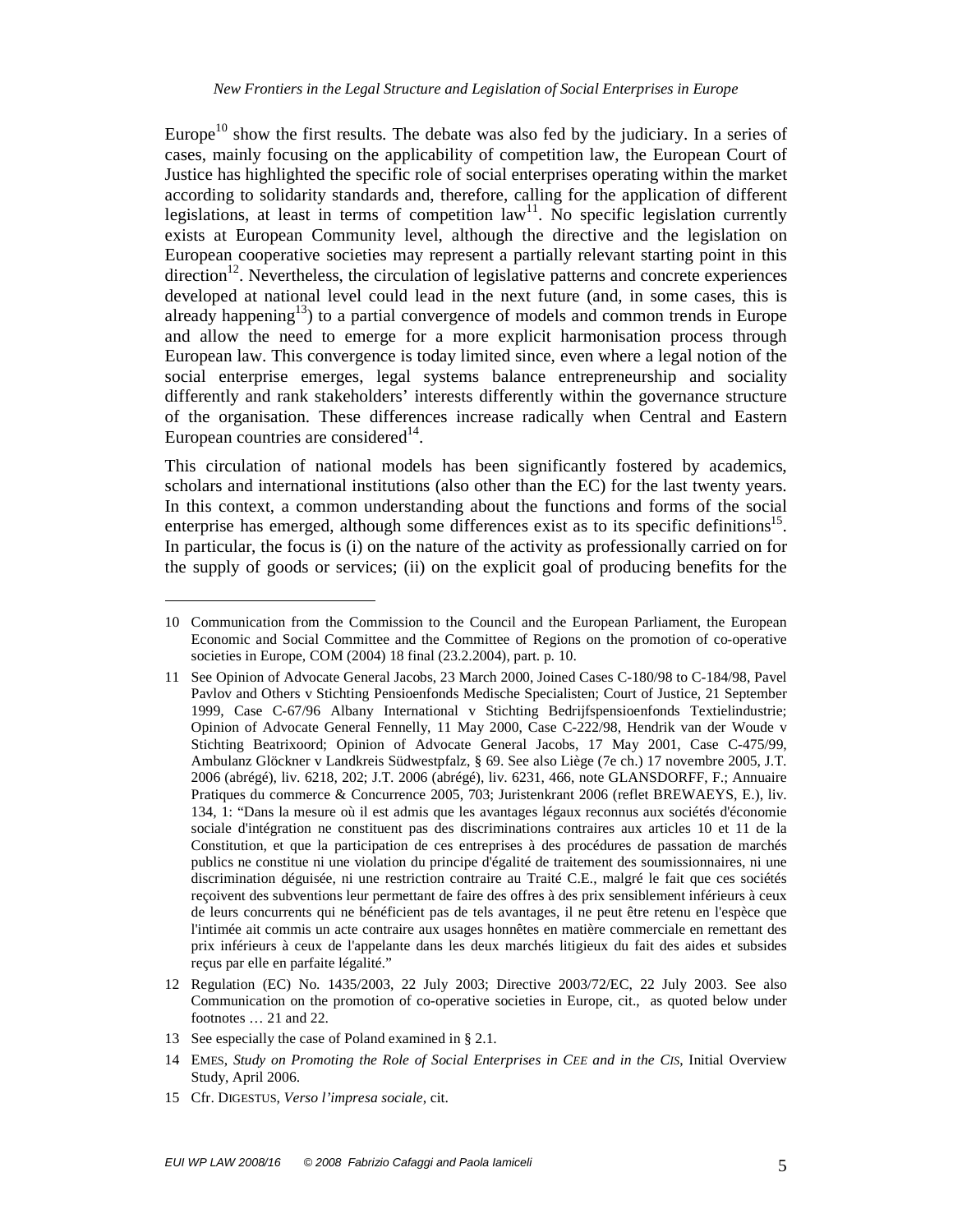community at large or for a specific category of individuals; (iii) on the assumption of risk by the entrepreneurs; (iv) on the autonomy of the organisation, especially with respect to the public sector; (v) on a certain presence of paid workers; (vi) on the collective nature of the initiative; (vii) on the democratic characterisation of the governance structure, where decision making powers are not based on capital share; (viii) on a (partial) limitation in distribution of profits<sup>16</sup>. A further elaboration of this approach, as carried out in the context of a project realised by the Organisation of Economic Cooperation and Development, has complementarily pointed out the relevance of economic sustainability, complexity of financial structure with a high degree of self-financing, orientation to work integration of disadvantaged people; it has also considered the plurality of legal forms that social enterprises may adopt across the countries, without infringing their intrinsic nature<sup>17</sup>. More recent contributions have reduced the attention paid to self-sustainability via commercial activities, while considering the relevance of public support and voluntary resources in their financial structure as well as the role of social enterprises in the development and shaping of institutions and public policies $^{18}$ .

If considered with a certain degree of flexibility<sup>19</sup>, this conceptual grid could orientate (and, in fact, has often orientated) comparative research of the main models of social enterprises as arisen in Europe<sup>20</sup>. In the same perspective, this paper will focus on the relation between legal forms, governance structure and social finality in order to discuss some policy issues which are today at stake.

Moving from the analysis of legal forms, it is useful to distinguish between three different models developed in different legal systems:

- (a) the "co-operative model", in which the social enterprise is regulated by law as a particular co-operative company characterised by social goals;
- (b) the "company model", as derived from the form of a for-profit corporation though characterised by social finality and limited distribution constraints;
- (c) the "open form model", as legally defined with respect to social finality without a specific legal form being selected.

<sup>16</sup> With respect to the results of EMES' research, J. Defourny, *Introduction: from the third sector to social enterprise*, cit., p. 16 ff. See also the development of the comparative study into the Digestus Project 1999, DIGESTUS, *Verso l'impresa sociale*, cit.

<sup>17</sup> OECD, *Social enterprises*, Paris, 1999, p. 11.

<sup>18</sup> J. Defourny - M. Nyssens, *Defining social enterprise*, in *Social Enterprise*, edited by M. Nyssens, Routledge, London – New York, 2006, p. 3 ff., part. p. 12.

<sup>19</sup> For example, it could be discussed whether the orientation to work integration should be considered as a definitory element of the social enterprise, or what the assumption of risk includes (whether exposure to financial loss, to bankruptcy, to the loss of non-financial investments, or to another type of risk).

<sup>20</sup> See DIGESTUS, *Verso l'impresa sociale*, cit.; C. Borzaga – J. Defourny (eds.), *The emergence of social enterprise*, London, Routledge, 2001, cit.; OECD, *Social enterprises*, cit.; C. Borzaga – R. Spear (eds.), *Trends and challenges for Co-operatives and Social Enterprises in developed and transition countries*, Trento, Edizioni31, 2004; P. Iamiceli, *L'impresa sociale in Europa: alcuni spunti di comparazione*, in *Beni comuni. Quarto rapporto sulla cooperazione sociale in Italia*, edited by Centro studi Cgm, Edizioni Fondazione Giovanni Agnelli, Torino, 2005, pp. 425 ff.; A. Noya, E. Clarence (ed.), *Social economy: building inclusive societies*, Paris, 2007.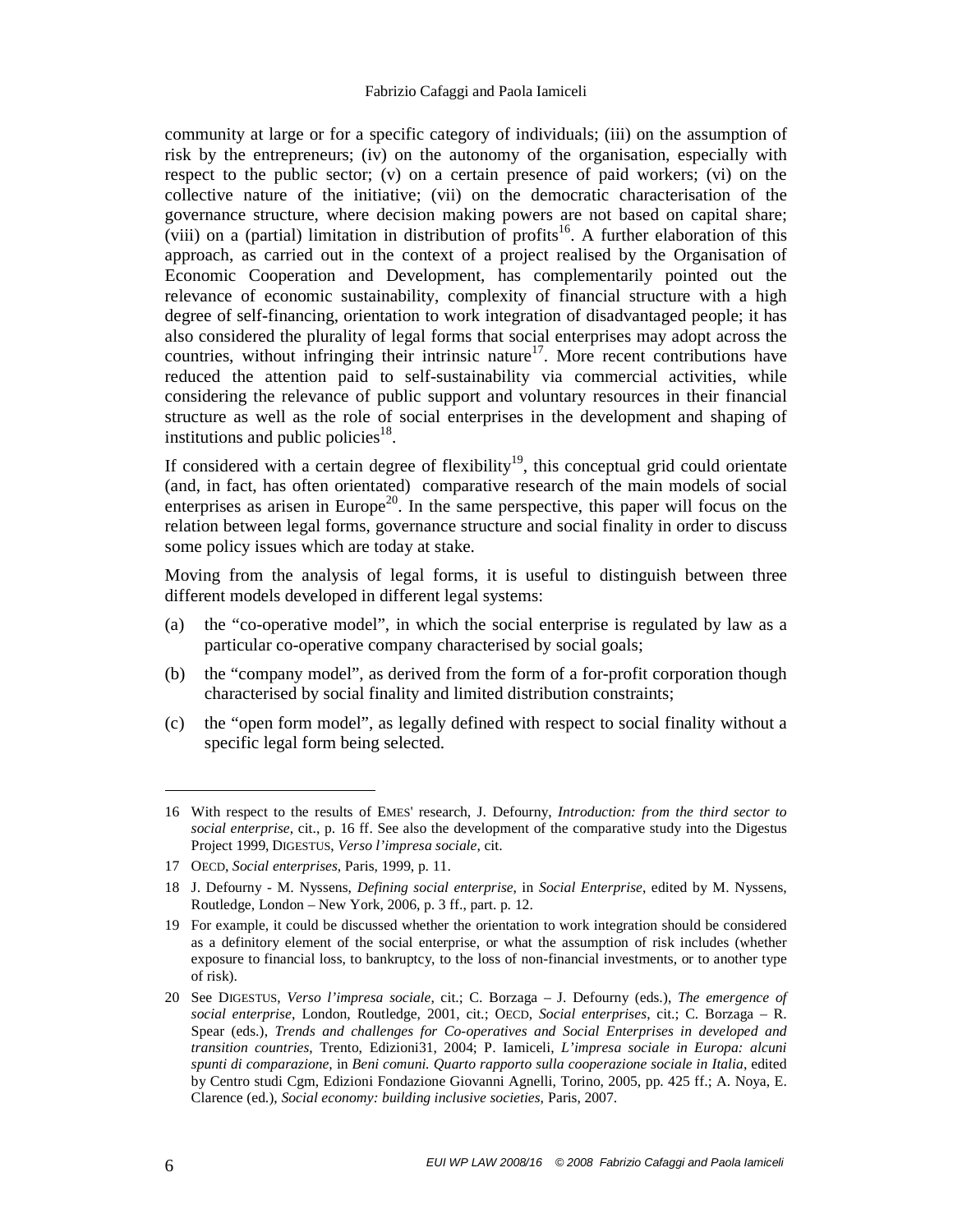Not necessarily can each country examined here be associated with a single model, being possible that two different laws in the same legal system regulate, respectively, two types of organisation that are, in any case, consistent with the conceptual framework of a social enterprise. More than a comparison between legal systems, this paper is then directed towards comparing the various models as outlined here and, more specifically, the single laws considered therein.

#### *2.1. The Co-operative Model: the Cases of Italy, Portugal, France and Poland*

The particular nature of co-operative companies, as generally orientated towards pursuing social goals, was recognised by the European Commission in recent policy documents<sup>21</sup>. However, also in this context, it is clear that, not for this reason, all cooperatives represent social enterprises, while, among those, it is possible to distinguish  $\alpha$  organisations which are explicitly characterised by social finality<sup>22</sup>.

**Italy** has been a leading case in Europe. In 1991, a statute on social co-operatives was enacted, introducing a new category of enterprise totally subject to the legislation of cooperative companies except for the aspects specifically regulated in this special  $law^{23}$ . The law had a significant impact, generating an increase in the number of social cooperatives, although they already existed in the Italian landscape<sup>24</sup>. The legislation on co-operatives was subsequently reformed in 2003. This legislation, affecting all cooperatives, has not had a great impact on social co-operatives. It should be mentioned at the outset that, in addition to the social co-operative statute, Italy has recently adopted a general statute on social enterprises which aims at providing a general framework. This legislation will be examined within the third model.

*Social finality and activities.* What distinguishes a social co-operative from an ordinary co-operative company is primarily the social finality: according to the law, these cooperatives aim at satisfying the community's general interest in human promotion and social integration. Such a finality may be pursued in two different ways: by providing educational, social and health-care services (then the co-operatives is known as "type A – co-operative") or by carrying other types of entrepreneurial activities with a scope of integrating disadvantaged people into working life ("type B – co-operative"). In the latter case, the disadvantaged workers are preferably but not necessarily members of the co-operative. This means that, by definition, the social co-operative is not a mutual organisation, like an ordinary co-operative<sup>25</sup>, but it is generally directed towards

<sup>21</sup> Communication on the promotion of co-operative societies in Europe, cit., p. 15 ("co-operatives are an excellent example of company type which can simultaneously address entrepreneurial and social objectives in a mutually reinforcing way").

<sup>22</sup> Communication on the promotion of co-operative societies in Europe, cit., p. 4: "All co-operatives act in the economic interests of their members, while some of them in addition devote activities to achieving social, or environmental objectives in their members' and in a wider community interest.".

<sup>23</sup> Law 8 november 1991, No. 381.

<sup>24</sup> With special respect to B-type co-operatives, see C. Borzaga – M. Loss, *Multiple goals and multistakeholder management in Italian social enterprises*, in *Social Enterprise*, edited by M. Nyssens, cit., p. 72 ff., p. 76, where quantitative data elaborated by INPS are reported. According to these data, B-type co-operatives have increased from 287 (in 1993) to 1915 (in 2000).

<sup>25</sup> In fact, also for ordinary co-operatives, co-operative mutuality has been significantly re-shaped within the reform of capital companies in 2003; this reform allows the existence of a category of co-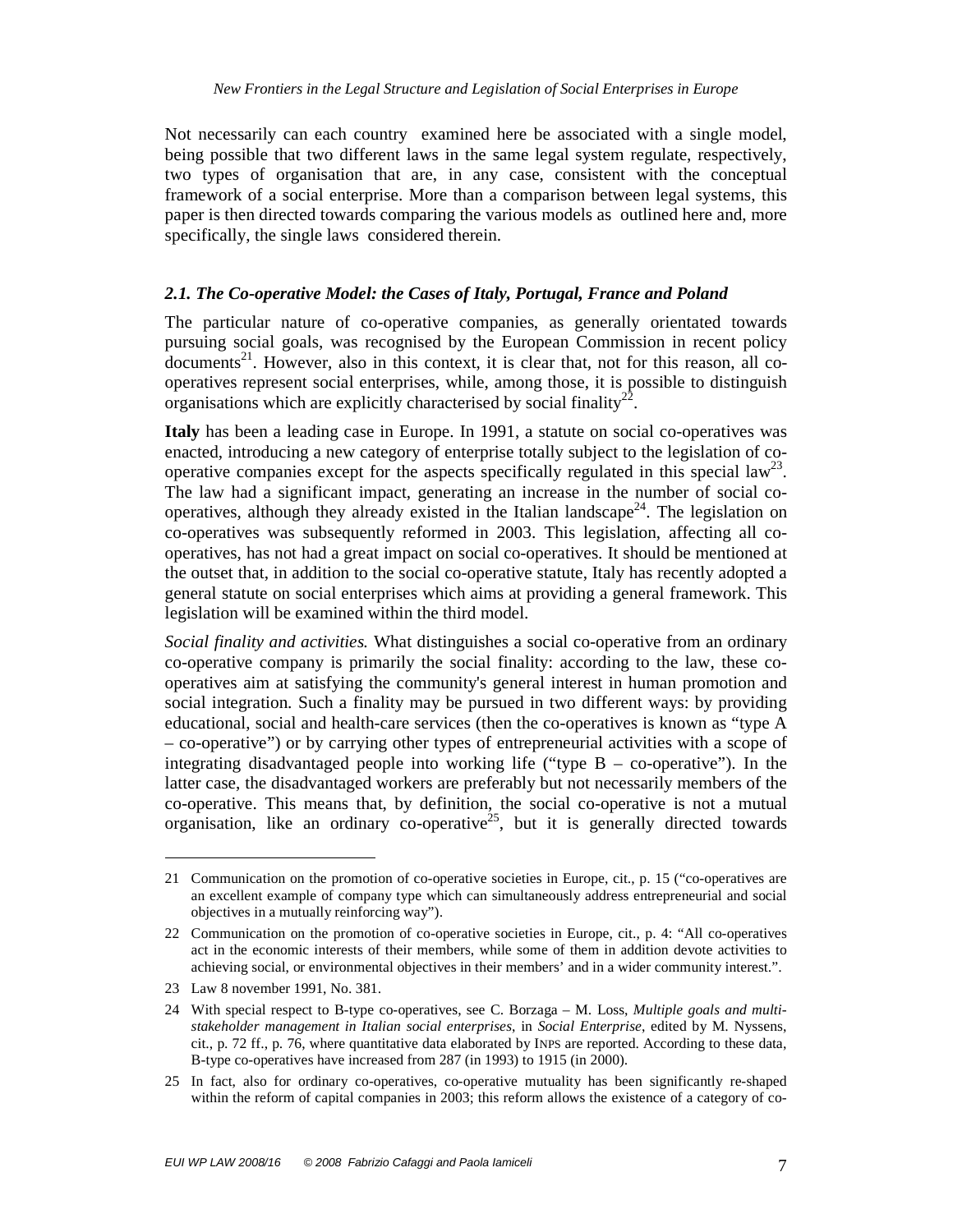#### Fabrizio Cafaggi and Paola Iamiceli

providing benefits to external beneficiaries, different from its members. These features significantly affect the governance structure and, in particular, the costs of governance.

*Non profit constraint and asset allocation*. Like in all social enterprises, distribution of profits does not qualify the purpose of the organisation. However, it is not totally prohibited by law, being allowed a limited distribution of profits. With the reforms of ordinary co-operatives, applicable also to social co-operatives from this respect, the possibility of issuing financial instruments with special distribution rights has increasingly been recognised, although limits and thresholds have been confirmed in order to preserve the intrinsic nature of the co-operative company<sup>26</sup>. In fact, organisations have not taken significant advantages of these opportunities, probably due to the organisational costs related to the presence of this different class of "stakeholders" or the tendency to access more traditional financing resources, which are quite familiar to co-operatives (like shareholders' loans or public subcontracting)<sup>27</sup>.

On the other hand, the existence of a "capital lock" is also shown by constraints concerning (1) the devolution of yearly profits to legal reserves beyond the limits ordinarily applicable to all the companies and (2) the allocation of the assets in case of liquidation: being allowed the return of capital shareholders' contributions, the residual value is devoted to so called "mutual funds" constituted for the promotion of cooperatives.

*Stakeholders and governance.* Like ordinary co-operatives, the governance structure of social co-operatives is characterised by democratic rules directed towards decentralizing the decision making power within the community of members and towards avoiding the emergence of controlling single members. At the same time, particular attention is paid to plurality of interests as differently represented within the governance structure for the organisation.

Then, on the one hand, the decision making process is still substantially governed by the "one member, one vote rule", which breaks the correlation between capital investment and control generally characterising for-profit corporations. Exceptions exist for members qualifying as legal entities (they can be entitled to a maximum of five votes) and financing members, as outlined below.

On the other hand, even more than ordinary co-operatives, the governance structure of social co-operatives is apt to represent the interests of different classes of stakeholders: not only (like in all co-operatives) co-operative members and financing members<sup>28</sup>, but also voluntary working members<sup>29</sup>. The multi-stakeholder nature may increase transaction costs and instability but is often counterbalanced by a more structured and

27 On the impact of these novelties on the governance structure, see below.

 $\overline{a}$ 

operatives with a minor characterisation in terms of mutuality (see articles…). Then social cooperatives would represent a distinct category, being by law considered within the group of "major mutuality" but still characterised by social finality (which, in fact, denies the mutuality feature).

<sup>26</sup> See the Law of 31 January 1992, No. 59 and the reform of 2003 under article 2526 of the Civil Code.

<sup>28</sup> See articles 4 and 5, l. 59/92, cit., with regard to financing shareholders provided with limited voting powers and, separately, to financing shareholders without voting powers but entitled to special rights to profits. In fact, these provisions, although not abrogated, were put aside by the reform of 2003: see article 2526 of the Civil Code and, more specifically, article 2538, § 2, and article 2541 for, respectively, shareholders provided and not provided with voting rights.

<sup>29</sup> Art. 2, l. 381/91, cit.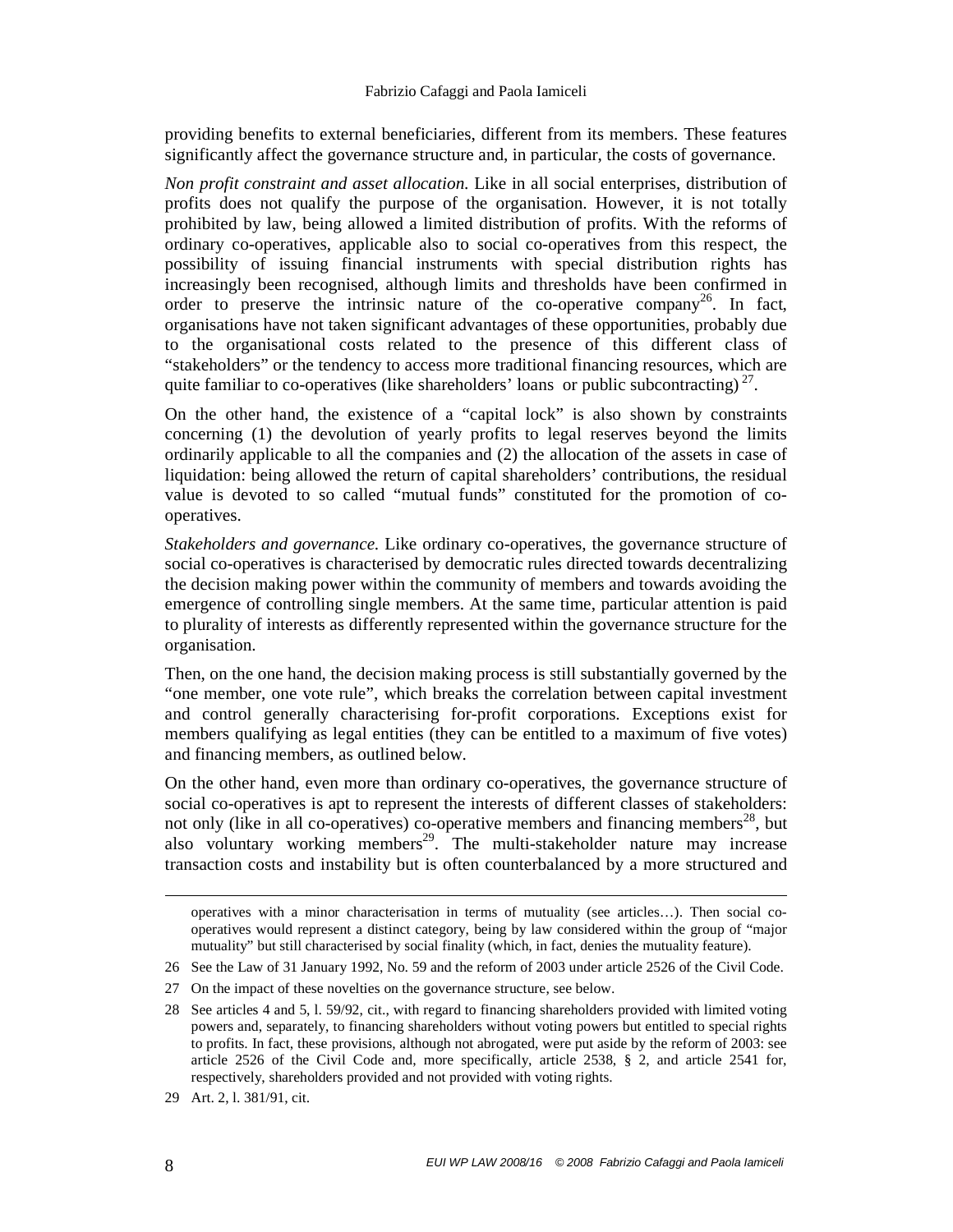less market oriented corporate governance. The market for corporate control is almost non existent and management inefficiencies are tackled through non-market devices. Often these co-operatives are members of larger groups which are organised at territorial level in two or three layers up to the national level or beyond.

Inside the co-operative, the major power is attributed to co-operative members, who will be part of the board of directors, at least for its majority. Specific limits are provided either for financing members (who cannot be entitled to voting powers, if any, which amount to more than one third of those attributed to ordinary members and cannot nominate more than one third of the board of directors) and for voluntary working members (whose number cannot amount to more than half of the total number of shareholders).

The multi-stakeholder nature of the social co-operative is then made clear by the possibility of nominating directors who represent special classes of interests (article 2542 of the Civil Code), or by the institution of separate assemblies for different categories of members (article 2540 of the Civil Code). Although not shaped with specific reference to social co-operatives, this structure could be profitably used to reinforce democracy and stakeholders' protection inside the organisation. In fact, also before the reform, social co-operatives adopted different mechanisms of stakeholders' interests representation, like beneficiaries' committees, family groups and the like. It seems that self-regulations more than legislation is enriching the social connotation of this particular co-operative model, while legislation increasingly tends to look at the forprofit model of entrepreneurship also in the co-operative domain.

The relationship between the general meeting and the board of directors is shaped differently according to the governance model chosen by the organisation within those provided by the corporate law reform of 2003. In all cases, the board of directors holds full management powers and, in all cases, as seen above, the majority of directors is represented by co-operative members, who are also part of the general meeting. However, only in the "ordinary administrative model", the general meeting keeps the usual powers of nominating the directors and approving the annual balance sheets, while in the so-called "dualistic model", these decisions may be deferred to or are shared with an intermediate body (*consiglio di sorveglianza*), which is also entitled to monitoring powers with respect to directors; in the so-called "monistic model", monitoring of directors is delegated to an internal body within the same board of directors.

Another aspect of the reform is also relevant: the mandatory institution of a monitoring body in the dualistic and in the monistic model, but not in the ordinary model. In fact, when the ordinary administrative model is adopted, the introduction of a monitoring body is mandatory only if the co-operative issues financial instruments without voting rights and if some thresholds related to the amount of capital, revenues, or workers, are exceeded by the company. In these cases, external auditing concerning accounting and balance sheets is requested if the company does not attribute this task to the internal monitoring body. Differently, external auditing is always mandatory if dualistic or monistic models are adopted.

Conclusively, the institutionalisation of a monitoring function within the organisation is not a general feature of the (social) co-operatives but it is reinforced when the new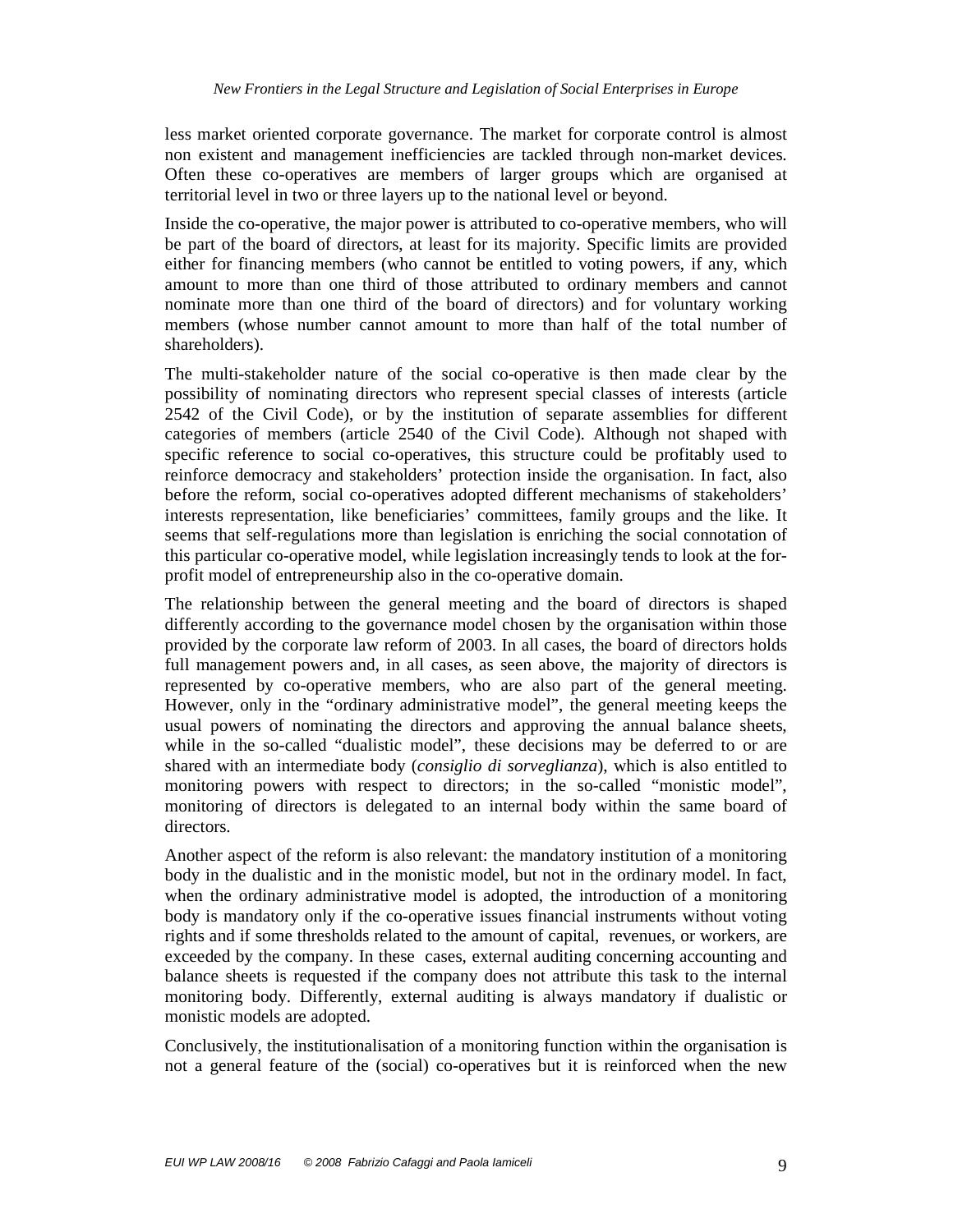models of governance and finance come into question, as provided by the reform of 2003.

*Accountability and responsibility.* As seen above, most rules concerning the governance structure of social co-operatives are derived from the law on ordinary co-operatives and, more generally, from corporate law as such. The same applies to transparency requirements, information duties and accountability towards members and third parties. The main information duties regard the activity and decisions of internal bodies and the annual balance sheets. While the former are accessible only to members<sup>30</sup>, the latter are deposited at the Enterprises' Register Office, whose access by the public is regulated by  $1a\tilde{w}^{31}$ .

Apart from the general liability rules applicable to all companies (and their directors) towards third parties, no specific remedies are foreseen for beneficiaries who are not members. The enforcement of duties concerning the implementation of social finality is basically ensured through members' participation in governing bodies. However, as for all co-operatives, an external control is provided by the Ministry of Economic Development with the main purpose of monitoring compliance with mutuality requirements<sup>32</sup>. The auditing function can be concurrently performed by associations promoting and representing the co-operatives' interests, previously recognised by the Ministry: then a mix between public and private control takes place. Co-operatives which violate the mutuality principles can be cancelled from the Registry, submitted to receivership, or liquidated, depending on the gravity of the infringement. Although specifically concerning the co-operatives' mutuality, this system implies a general monitoring activity over the administrative and accounts structure, the participation of members, and the distribution of profits. Then, only indirectly, it can be said that this type of control allows checks on whether social finalities are in fact (correctly) pursued. The application of co-operative and for-profit company law to social co-operatives is definitively important in terms of the complexity and richness of governance rules, especially considering the opportunities introduced by the reform. However, it should be examined to what extent this framework could be more profitably developed or complemented for promoting the social nature of the enterprise. Indeed, there is a potential tension between the development of the co-operative model that is ever closer to the for-profit company and the specificity of the goals pursued by social enterprises. This potential conflict can only be solved by ensuring that the forms of governance pay due attention to the social goals and, in particular, to the beneficiaries' rights and legitimate expectations. At least partially, this is one of the results of the new Italian law on social enterprises, as will be outlined below.

The co-operative model has been chosen in **Portugal** as well. Although already in the 80's, the law recognised some fields of social interest as eligible operational fields for co-operatives (e.g., social solidarity or special education and integration), only in the

<sup>30</sup> See art. 2545-*bis* of the Civil Code.

<sup>31</sup> See art. 2435 of the Civil Code. On public access to the Enterprises' Registry, see D.P.R. 7 December1995, No.581, and article 8, Law of 29 December 1993, No. 580.

<sup>32</sup> See Legislative Decree 220/2002.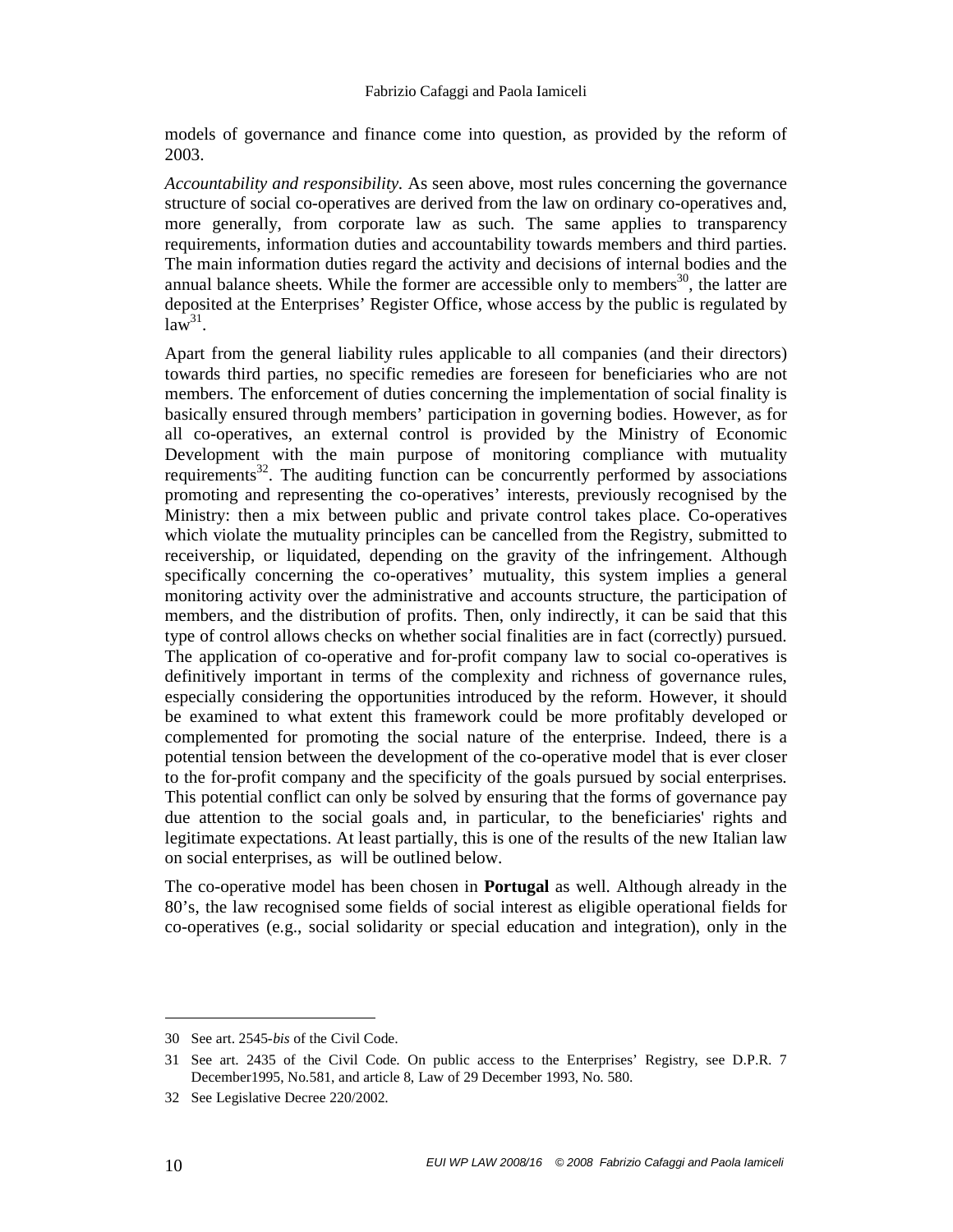late 90's, the Co-operative Code (Law No. 51/96) was integrated by special legislation on Social Solidarity Co-operatives (Law of 22 December 1997)<sup>33</sup>.

*Social finality and activities.* These co-operatives are defined as those which, by means of co-operation and self-help of their members, subject to co-operative principles and without a view to profit, work for the satisfaction of social needs and for the promotion and integration of disadvantaged people. Main fields of activity include support to disadvantaged people, handicapped and aged persons, children, severely poor families and the like; their social and economic integration; support to Portuguese persons in need when resident abroad or returning to Portugal; education and professional training of disadvantaged people.

*Non profit constraint and asset allocation*. Unlike the Italian social co-operatives, these social goals are promoted by a total allocation of the assets to the institutional activity: no distribution of profits is allowed and the residual assets in case of liquidation are totally devolved to a social solidarity co-operative, preferably in the same municipality and according to the view of the federation representing the interests related to the main activity of the co-operative in liquidation.

*Stakeholders and governance.* The governance structure is based on the distinction between effective members and honorary members. The former may include direct and indirect beneficiaries (then, particularly, direct users and/or their family members) and professional workers: the inclusion of beneficiaries as institutional members represents an important difference with respect to the Italian legislation. Honorary members are those who contribute to the co-operative's activity through the supply of goods and services of social volunteership. Their admission is processed on the basis of a judgement by the General Assembly, which will evaluate the relevance of their liberal support for the activity of the co-operative.

This distinction is also important in terms of participation: while all members have the same information rights and will attend the meetings of the General Assembly, only the effective members may appoint and be appointed as members of the governing bodies and have the right to vote in the General Assembly, where the "one member, one vote rule" applies.

If compared with the structure of the Italian social co-operatives (where, for examples, volunteers and financiers may be entitled to vote, although with limitations), the Portuguese approach shows a more clear cut divide between beneficiaries and professional workers (effective members) and voluntary workers and supporters (honorary members).

However, honorary members' rights do not include only information. Indeed, besides the board of directors and a supervisory board, which is in charge of internal audit, the governance structure of the co-operative may also be composed of a consulting body, the General Council, where either members of the board of directors and all honorary members will have a chair.

*Accountability and responsibility.* A further element of distinction with respect to Italian legislation regards accounting duties: besides the ordinary balance sheets required for

<sup>33</sup> Canaveira do Campos, *Cooperative di solidarietà sociale nel Portogallo*, in *Impresa sociale*, 1998, p. 38 ff.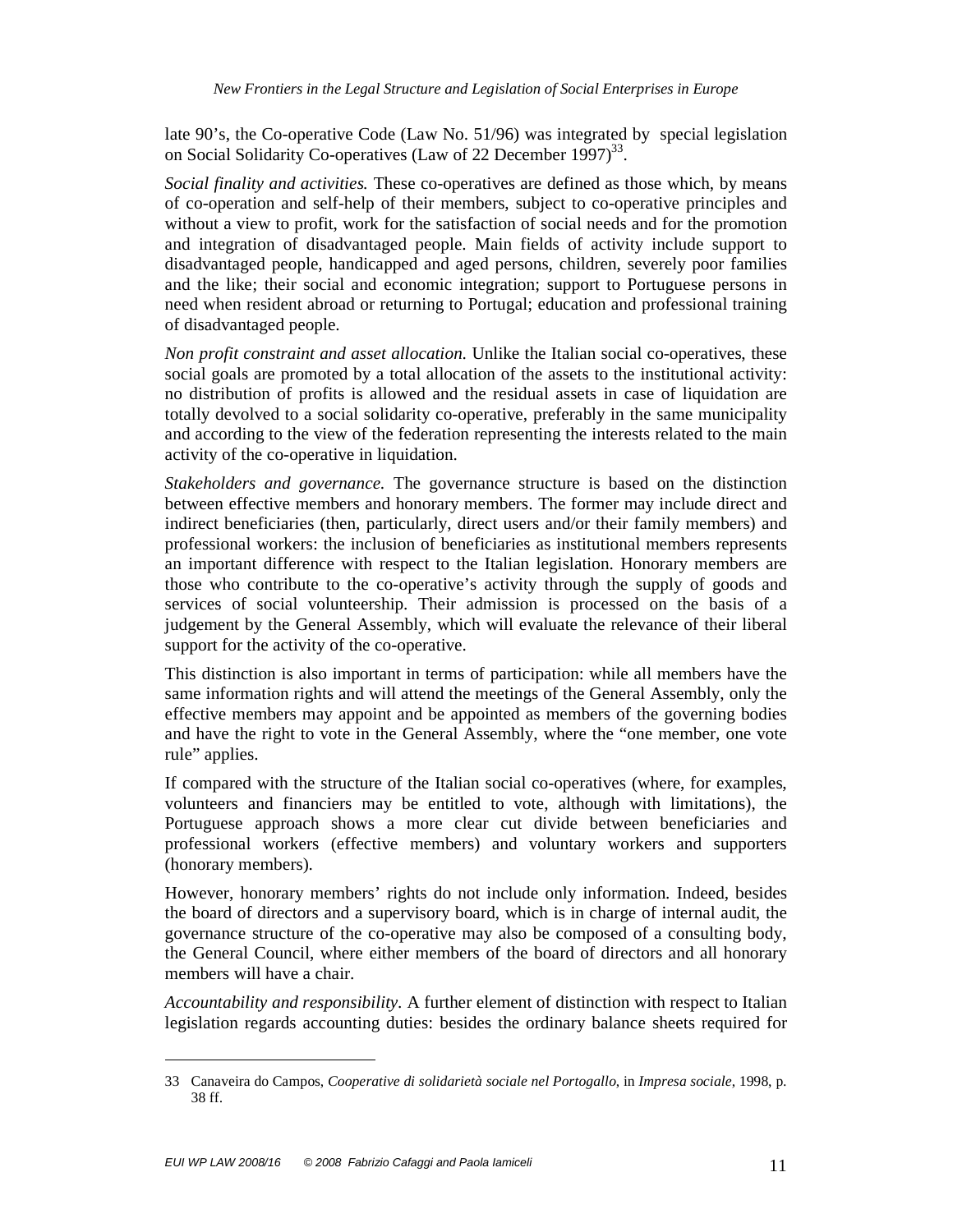all co-operatives, social solidarity co-operatives are obliged to report about the way they meet their social goals and to send the social balance sheets to the Ministry of Labour and the Association which is responsible for supervision over co-operatives (Inscoop). In fact, this requirement has been enforced only for co-operatives with more than 100 workers<sup>34</sup>. Unlike other legal systems, the Portuguese statute on Social Solidarity Cooperatives does not include any specific provision on responsibility towards members and third parties, nor does it establish a specific mechanism of administrative control over these organisations.

A third example of the social enterprise regulated as a co-operative company is that introduced in **France** in the form of the Société Co-opératif d'Intèrêt Collectif (Scic) by the Law of 17 July 2001, No. 624.

*Social finality and activities.* These co-operatives produce or deliver general interest goods or services of collective interest which can be appreciated in terms of social utility. Such an assessment is given having regard to the ability to satisfy emerging needs, help social and professional inclusion, social cohesion and increase access to goods and services<sup>35</sup>. Third parties (as non members) are expressly included among the potential beneficiaries of the co-operative $36$ .

*Non profit constraint and asset allocation*. In accordance with such finality, a number of constraints are provided in terms of allocation of assets within a framework more similar to the Italian rather than the Portuguese model.

A limited profit distribution is allowed, provided that either legal and statutory reserves are maintained according to legal thresholds $37$  and all public contributions and subsidies are excluded in this calculation. In any case, like for all co-operatives, the interest rate paid to members may not exceed the average rate of remuneration of private companies as published by the Ministry of Economy.

Also applicable to Scics are the rules provided for all co-operatives regarding the possibility of awarding contributions to other co-operatives or for initiatives of general or professional interest, either at the end of the year and in case of dissolution. However, all constraints outlined above are to be respected preliminarily and, in case of dissolution, members' contributions of capital will be reimbursed.

Apart from the limited remuneration of capital to members considered above, the financial contribution to social solidarity co-operatives is promoted through the legislation on co-operative investment certificates and co-operative certificates for members: unlike ordinary co-operative shares, both these certificates give rights to profits in correlation to the contribution to capital, but the former are deprived of voting

<sup>34</sup> See CECOP European Seminar, Manchester, 9 November 2006, *Social enterprises and worker cooperatives: Comparing models of corporate governance and social Inclusion*, Comparative table of existing legislation in Europe.

<sup>35</sup> Article 19-*quinques*, l. No. 47-1775 of 10 September 1947, as modified by the Law No. 2001-624, 17 July 2001, and article 3, Decree No. 2002-241, 21 February 2002. On the definition of social utility see A. Margado, *A new co-operative form in France: Société Coopérative d'Intéret Collectif (SCIC)*, in C. Borzaga – R. Spear (eds.), *Trends and Challenges for Co-operatives*, cit., p. 147 ff., part. p. 153 f.

<sup>36</sup> Article 19-*sexies*, l. No. 47-1775, cit.

<sup>37</sup> The statutory reserve shall amount to 50% of the residual resources once the legal reserve is integrated.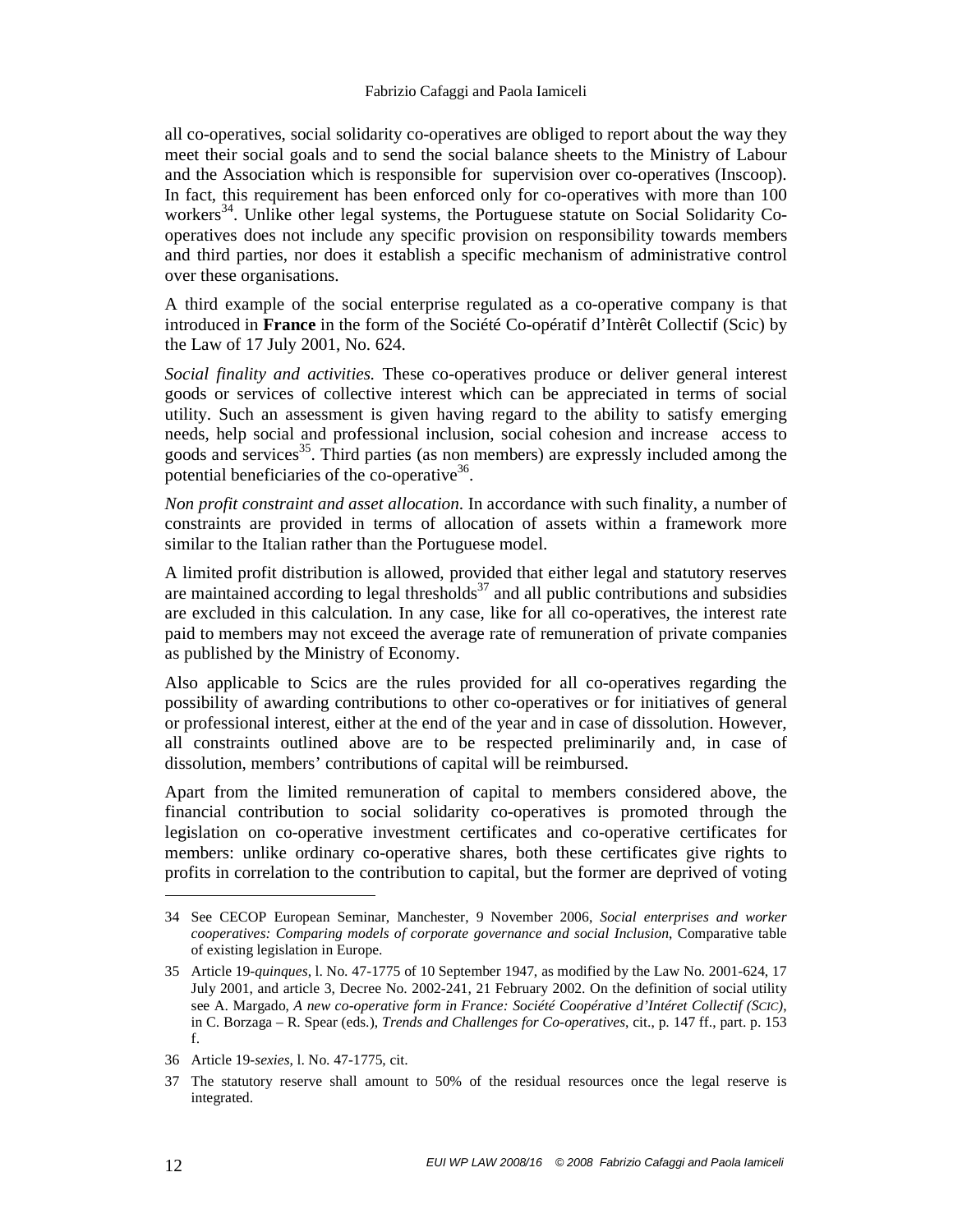rights. They provide rights to access the company's documentation on the same conditions to all members, however. All these certificates may not represent more than 50% of the co-operative's capital.

*Stakeholders and governance.* Financing members and financiers who hold certificates without voting rights represent relevant stakeholders within the co-operative. However, a major value is attached to other interests and categories.

More specifically, membership includes beneficiaries (both users who pay or who do not pay for the goods and services they get) and workers. In addition to these, at least another category of members has to be included, this one representing: volunteers, public entities and/or other individuals or entities that somehow contribute to the activity of the co-operative. Then, unlike the other form of co-operatives, as outlined for Italy and Portugal, the multi-stakeholder feature is a mandatory requirement here. Plurality of represented interests is required, but interests are also ranked in accordance with the social finality of the organisation and its entrepreneurial nature. Entrepreneurship and autonomy from the public sector are characteristics that explain why local public bodies may not hold more than 20% of the capital of a single Scic.

The multi-stakeholder feature is also reflected in the governance structure of the cooperative. In general terms, the "one member, one vote rule" is applied within the General Assembly (so that the number of members for each category will be relevant). Concurrently, the co-operative may introduce separate assemblies for each category of interests. As a default rule, each separate assembly is entitled to the same voting rights in the General Assembly. However, the co-operative's articles may regulate differently, provided that each assembly may not encompass members who as a total hold more than 50% and less than 10% of the voting rights in the General Assembly.

*Accountability and responsibility.* With regard to accountability and monitoring, the law provides members and holders of investment certificates with information rights with respect to the company's documents. It also introduces a general duty of giving the public authority in charge of control all relevant information and documentation necessary to assess compliance with the law. Special penalties, also at a criminal level, are imposed in case of false declarations or violation of rules concerning the allocation of resources and assets. All these provisions apply indistinctively to ordinary and collective interest co-operatives, while no specific provisions concern the co-operative's and directors' responsibility towards third parties. Nor does the social finality of the cooperative imply any specific integration of the administrative control function in favour of beneficiaries or workers. Indeed, their protection is ensured more via membership (voice) than external control.

The **Polish** legislation on social co-operatives dates back to 2004, when the Act on the promotion of employment and on institutions of the labour market of April 20, 2004, amended the Act of September 16, 1982 known as the Co-operative Law. However, only on April 27, 2006, a new law on social co-operatives was passed with the purpose of regulating this form outside of the Co-operative Law. This legislation is known as mostly "imported" from Italy (with respect to type-B social co-operatives) but hardly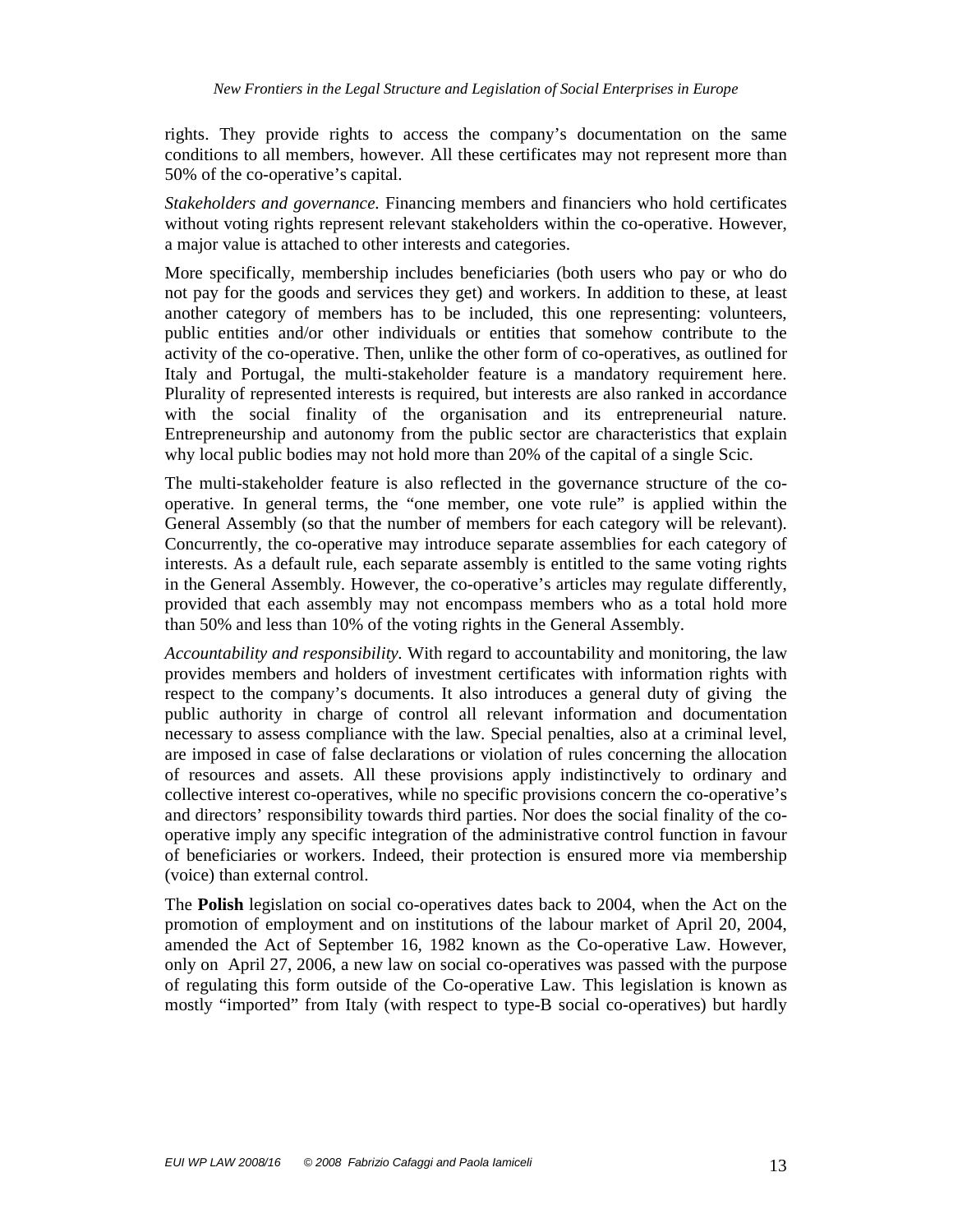rooted within a general legal framework where impediments for the effective growth of social enterprises still exist $^{38}$ .

*Social finality and activities.* The Polish social co-operatives are structured as work – co-operatives, established by unemployed and disadvantaged persons (namely, identified as homeless, alcoholics, drug addicts, mentally ill persons, former prisoners, refugees). These co-operatives are devoted to the social and/or professional reintegration of their members: the "mutual" feature of this type of co-operative is then much more visible than within the other legal systems presented above.

What is also peculiar is the qualification of the co-operative's statutory activity as noneconomic. Although critical in terms of a social enterprise, this approach is consistent with the general legal framework concerning other non-profit organisations in Poland, where the law considers economic activities as a "necessary evil" brought into the organisation by financial needs and fails to consider the economic activity as a means for the social project conducted by the social enterprise<sup>39</sup>. In the case of social cooperatives, these "non economic" statutory activities include social, educational, cultural activities and any other activity directed towards social and professional reintegration.

*Non profit constraint and asset allocation*. The non-profit characterisation is also clearly marked: no profit can be distributed among members; no merger or division can indirectly result in transferring assets to entities which are not a social co-operative; in case of liquidation, only 20% of the residual assets after paying back debts can be divided among members, while the remaining resources will be directed to a so called "Work Fund".

*Stakeholders and governance.* With regard to governance structure, membership is quite important. At least 80% of members (generally amounting to a number between five and fifty) include beneficiaries like those listed above (unemployed, drug addicts and so on) provided that they have legal capacity. In addition, within the threshold of 20%, other members may be admitted if the social co-operative requires specific qualifications which the remaining members do not have. Within the same limit, people who are potential beneficiaries, as above listed, but partially lack legal capacity, may become members of the social co-operative. The co-operative's statute may also allow non-governmental organisations to become members.

The role of beneficiaries within the general meeting is even more important in small cooperatives. Indeed, when the company does not exceed fifteen members, not only the general meeting as a body but each member has a monitoring power over the cooperative. In bigger co-operatives, such a role is played by a supervisory board.

<sup>38</sup> See EMES, *Study on Promoting the Role of Social Enterprises in CEE and in the CIS*, cit., part. p. 44 and 51; M. Gumkoswa – J. Herbst - K. Wyagnaski, *The Role of Social Enterprises in Employment Generation in CEE and in the CIS. Case of Poland*, October 2006, part. p. 50 ff. On the political and cultural constraints affecting the success of the co-operative model see also E. Les, *Co-operatives in Poland: from state-controlled institutions to new trends in co-operative development*, in C. Borzaga – R. Spear (eds.), *Trends and challenges for Co-operatives*, cit., p. 185 ff.

<sup>39</sup> See M. Gumkoswa – J. Herbst - K. Wyagnaski, The Role of Social Enterprises, cit., p. 51. For a comparative overview with regard to CEE countries, see also:  $D$ . Rutzen – M. Durham – D. Moore, *Overview of NPO Legislation in Central and East Europe*, 2004, www.icnl.org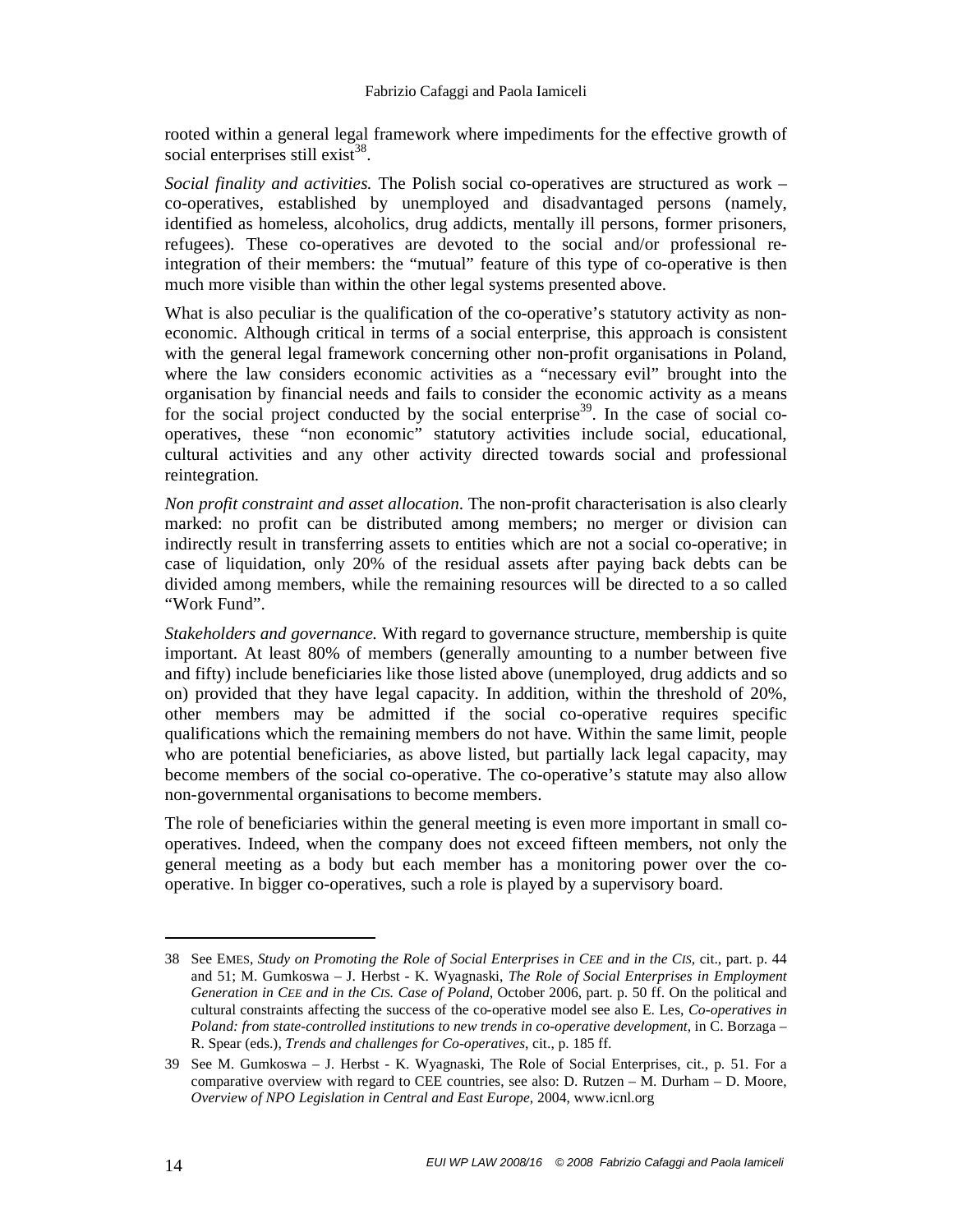*Accountability and responsibility.* While considering the monitoring issue at internal level (see previous paragraph), the Polish statute on Social Co-operatives does not include specific provisions concerning external monitoring mechanisms (either public and private): the law on ordinary co-operatives will then be applicable. However, a certain degree of social accountability is ensured by the duty to draft a separate account concerning the different (social, i.e., "non economic") statutory activities with specific regard to their income, costs and results.

Although quite recent, this legislation has already been criticised as a legal transplant which cannot determine an effective growth of the social enterprise if other conditions are not met. More specifically, a prior recognition of the role of entrepreneurship in the social economy should take place. This should bring a major change in the qualification of the social enterprise's activity as economic and in the process of professionalisation of its members and workers, today perceived as lacking a proper sense of entrepreneurship. Significant effects could be derived from these changes on taxes, public procurement and private contributions<sup>40</sup>.

Even within the same co-operative models, the legislation of the countries examined above present different features in terms of the definition of social interest, identification and prioritasation of relevant interests within the co-operative, corporate governance and accountability. However, within these differences, a general balance emerges between the need for a pluralistic representation of interests and the priority attributed to workers and beneficiaries: it can be questioned whether this characterises the co-operative model with respect to the others, as outlined below.

#### *2.2. The Company Model: the Cases of Belgium and the United Kingdom*

A different approach to social enterprise legislation emerges in those legal systems which employ the company model. Then the link with for-profit company legislation is stronger, although the social finality leads the legislator to define a number of exceptions to rules generally applicable in the for-profit sector.

This model mostly emerges in those contexts in which previous initiatives of social economy have been developed in the non-profit sector through the adoption of traditional non-lucrative forms, mostly associations. In this context, a stronger entrepreneurial connotation is needed by social enterprises in order to compete with other organisations, either from the for-profit or the public sector. The evolution towards the company model is perceived as a possible reply to this need.

In **Belgium,** legislation on social finality companies (*sociétés à finalité sociale*) was introduced by the reform of Companies' Code in 1995 (Law of 13 of April 1995). Before 1995, the main actors of the social economy within the non-profit sector were associations, operating for work integration and providing "community services" for the elderly, children, disadvantaged people and the like. Although the law on associations does not allow commercial activity as their main activity<sup>41</sup>, the operation of these

<sup>40</sup> See M. Gumkoswa – J. Herbst - K. Wyagnaski, *The Role of Social Enterprises*, cit., p. 55; E. es, *Cooperatives in Poland*, cit., p. 193.

<sup>41</sup> See article 1, Law of 27 june 1921, as modified by Law No. 51/2002: "L'association sans but lucratif est celle qui ne se livre pas à des opérations industrielles ou commerciales, et qui ne cherche pas à procurer à ses membres un gain matériel". On this aspect as an important premise for the reform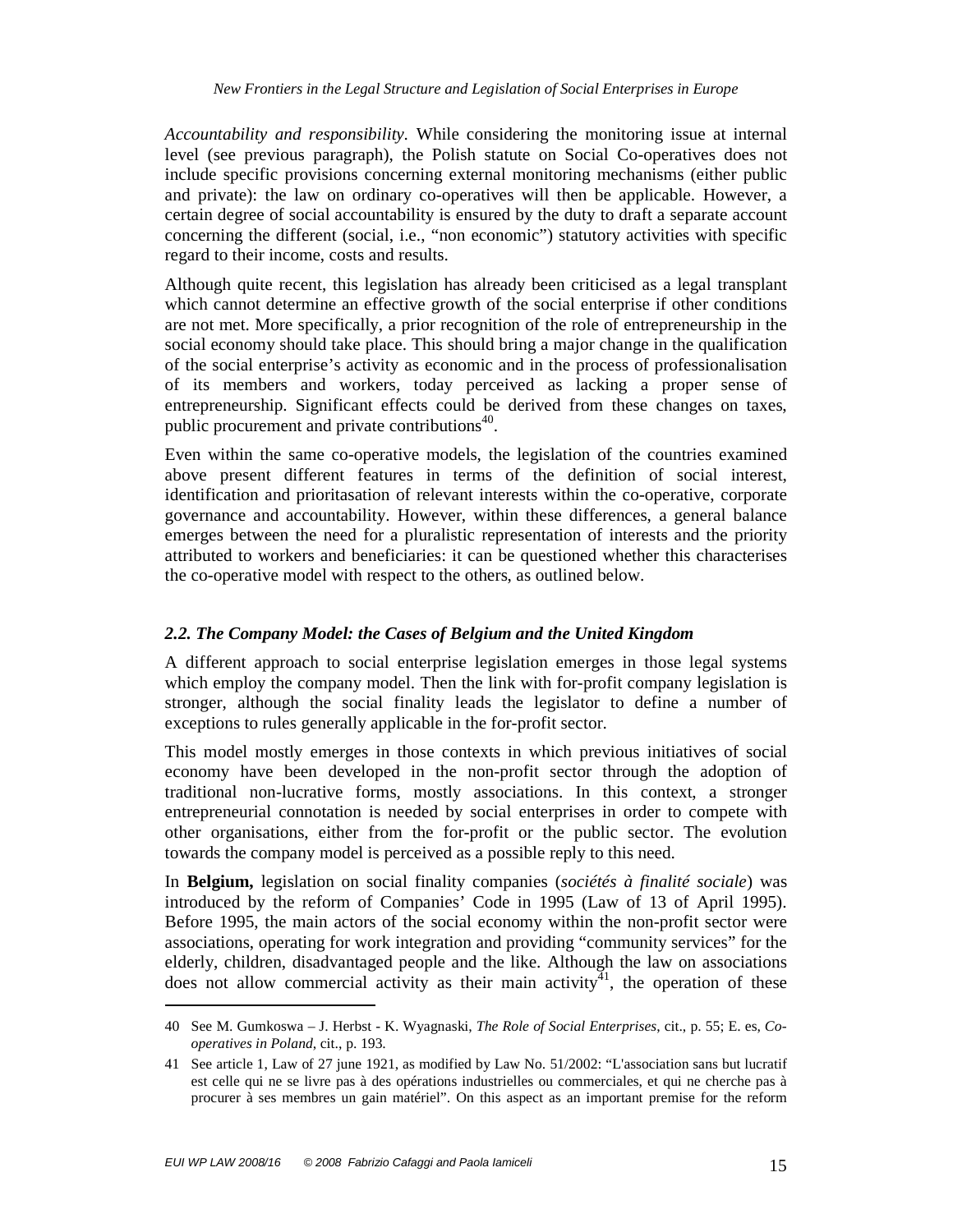associations is commonly perceived as consistent with the concept of the social enterprise<sup>42</sup>. In fact, these organisations are still operational; the evolution towards the company form, as envisaged by the reform, has not really taken place, probably due to the burden of the requirements imposed by the law or the lack of substantial tax incentives $43$ .

*Social finality and activities.* According to the reform, any company (including cooperatives ) may adopt the statute of a social finality company if it commits not to pursue lucrative goals in favour of its shareholders (although a limited distribution of profits is admitted) and complies with a number of requirements as stated by the law (and examined below).

*Non profit constraint and asset allocation*. The social finality is not defined in the Code but will be qualified in the articles of the company, provided that no direct or indirect economic benefit is provided for the members. Profits and reserves are to be employed in accordance with such finality as well as the company's assets in case of liquidation. Payment of dividends to shareholders can take place below a cap represented by a fixed interest rate established by the King on the basis of a consultation with the National Cooperative Council (today this rate amounts to 6% of the capital).

*Stakeholders and governance.* No special provisions define the governance structure of the social finality company; so, ordinary company legislation will apply, depending on the specific legal forms. However, three requirements must be complied with:

- workers, who have been hired for more than one year, have the legal right to become members; this right expires in case of termination of the employment contract;
- although the correlation between the decision making power and financial participation into capital is not derogated, a limit is imposed so that no shareholder is allowed to vote in the general meeting expressing a number of votes representing more than 10% of the capital (this percentage decreases to 5% if workers are shareholders within the company);
- directors must annually issue a special report concerning the way the social finality has been pursued (social balance sheets).

*Accountability and responsibility.* Stricter constraints than those traditionally applied to ordinary companies are imposed on social finality companies in terms of sanctions and control.

First, directors will be liable, in terms of restitution and payment of damages, for any allocation of the reserves to finalities different from the social goals as stated in the articles of the company. Restitution may be claimed against the receivers as well, if it is proved that they knew or should have known about the irregularity of the distribution. Not only shareholders may sue directors and receivers, but also third parties, if they

 $\ddot{\phantom{a}}$ 

concerning SFS, Solidarité des Alternatives Wallonnes ASBL, *La société à finalité sociale. Volets juridiques, fiscaux, sociaux et aides publiques*, November 2000, p. 3.

<sup>42</sup> J. Defourny – M. Nyssens, *Belgium: social enterprises in community services*, in C. Borzaga – J. Defourny (eds.), *The emergence of social enterprise*, cit., p. 55 f..

<sup>43</sup> J. Defourny – M. Nyssens, *Belgium: social enterprises*, cit., p. 48.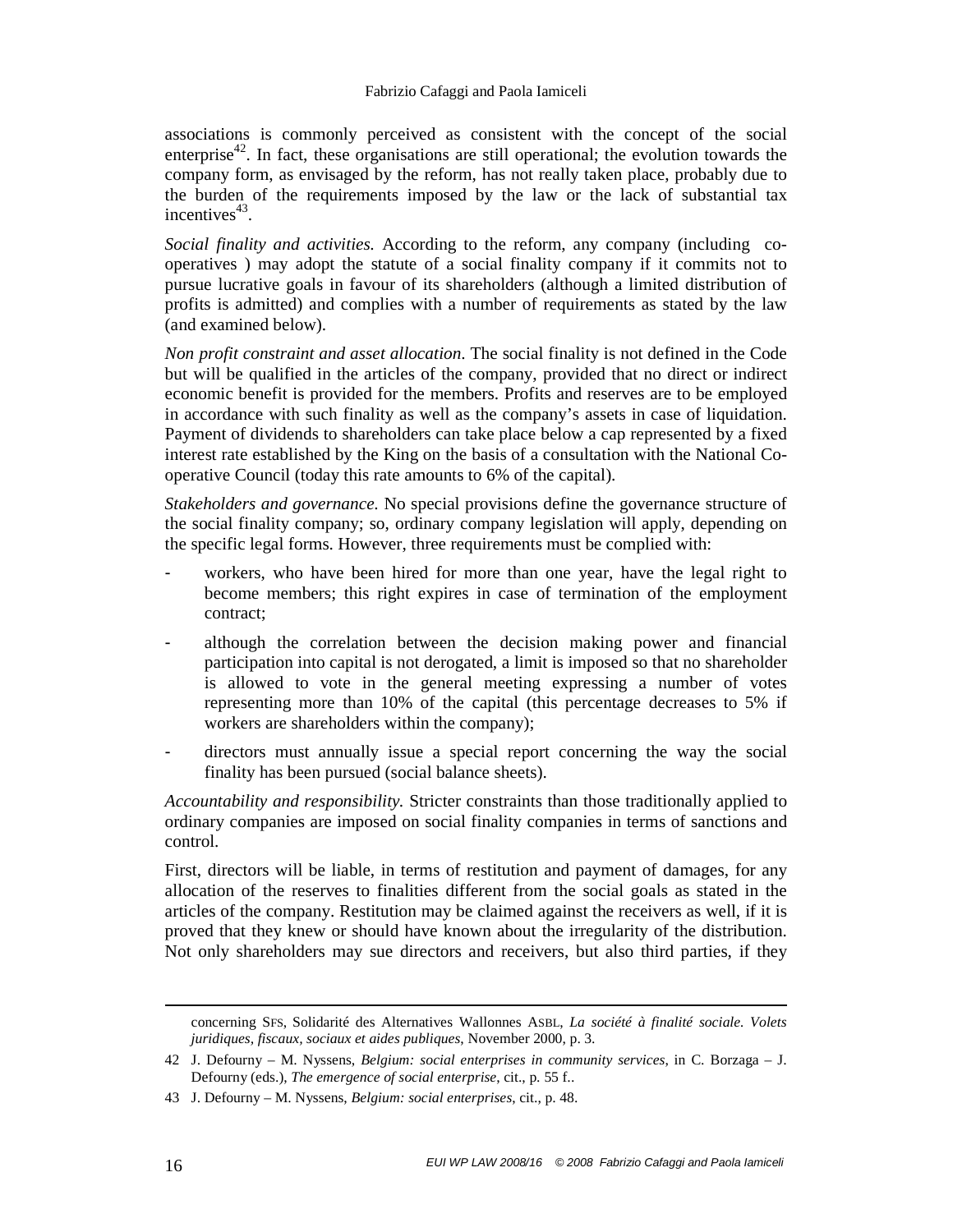prove they have a relevant interest in the  $case<sup>44</sup>$ . Provided that third parties can be informed about irregular behaviour, this provision seems to establish quite a high burden on the company and its directors.

Secondly, the company may be dissolved by an order of the court following a request filed by shareholders, public prosecutor or (again) third parties who have a special interest in the case, if the company's articles do not comply (or do not comply any more) with legal requirements or if, although complying, they are violated by the company<sup>45</sup>.

Unlike other legal systems (but probably similarly to for-profit company law, also outside of Belgium), the control function over the social finality is substantially attributed to the courts and not to administrative authorities. However, at least in principle, an important role may be played by interested third parties, provided that they are informed about relevant facts concerning the management of the social enterprise (see below, § 3.4).

Especially looking at the governance requirements, it seems that, although within the more general "company model", this legislation tends to move towards the co-operative type of company (e.g., with respect to voting rights' limitation and workers participation). In fact, it is held that the co-operative form is, amongst all, the most apt for constituting an  $Sfs^{46}$ .

*Perspectives of reform.* The legislation on Sfs is currently under discussion. A proposal for reform has been presented, mainly concerning members' remuneration, workers' participation in the governance structure, the social report and judicial control. Three changes seem quite relevant in the perspective of this paper.

First, with respect to members' remuneration, it would be allowed to go beyond the legal dividends' "cap" during the first seven years of activity of the company, provided that the average rate during those seven years does not reach the limit established by the statute. This flexibility could offer the opportunity of attracting additional capital investments in the company during its start up. However, it seems also to be true that this is a phase in which material investments in the activity should be encouraged more than dividend distribution.

Second, with regard to workers' participation, the proposal would include a nonmembership participation along with a membership participation by workers: in other

<sup>44</sup> Article 663, § 2, Code des sociétés: "Á défaut, le tribunal condamne solidairement, à la requête d'un associé, **d'un tiers intéressé** ou du ministère public, les administrateurs ou gérants au paiement des sommes distribuées ou à la réparation de toutes les conséquences provenant d'un non-respect des exigences prévues ci-dessus à propos de l'affectation desdites réserves. Les personnes visées à l'alinéa 2 peuvent aussi agir contre les bénéficiaires si elles prouvent que ceux-ci connaissent l'irrégularité des distributions effectuées en leur faveur ou ne pouvaient l'ignorer compte tenu des circonstances".

<sup>45</sup> Article 667, Code des sociétés: "Á la requête soit d'un associé, **soit d'un tiers intéressé**, soit du ministère public, le tribunal peut prononcer la dissolution: 1° d'une société qui se présente comme société à finalité sociale alors que ses statuts ne prévoient pas ou ne prévoient plus tout ou partie des dispositions visées à l'article 661; 2° d'une société à finalité sociale qui, dans sa pratique effective, contrevient aux dispositions statutaires qu'elle a adoptées conformément à l'article 661".

<sup>46</sup> Solidarité des Alternatives Wallonnes ASBL, *La société à finalité sociale. Volets juridiques, fiscaux, sociaux et aides publiques*, November 2000, p. 4.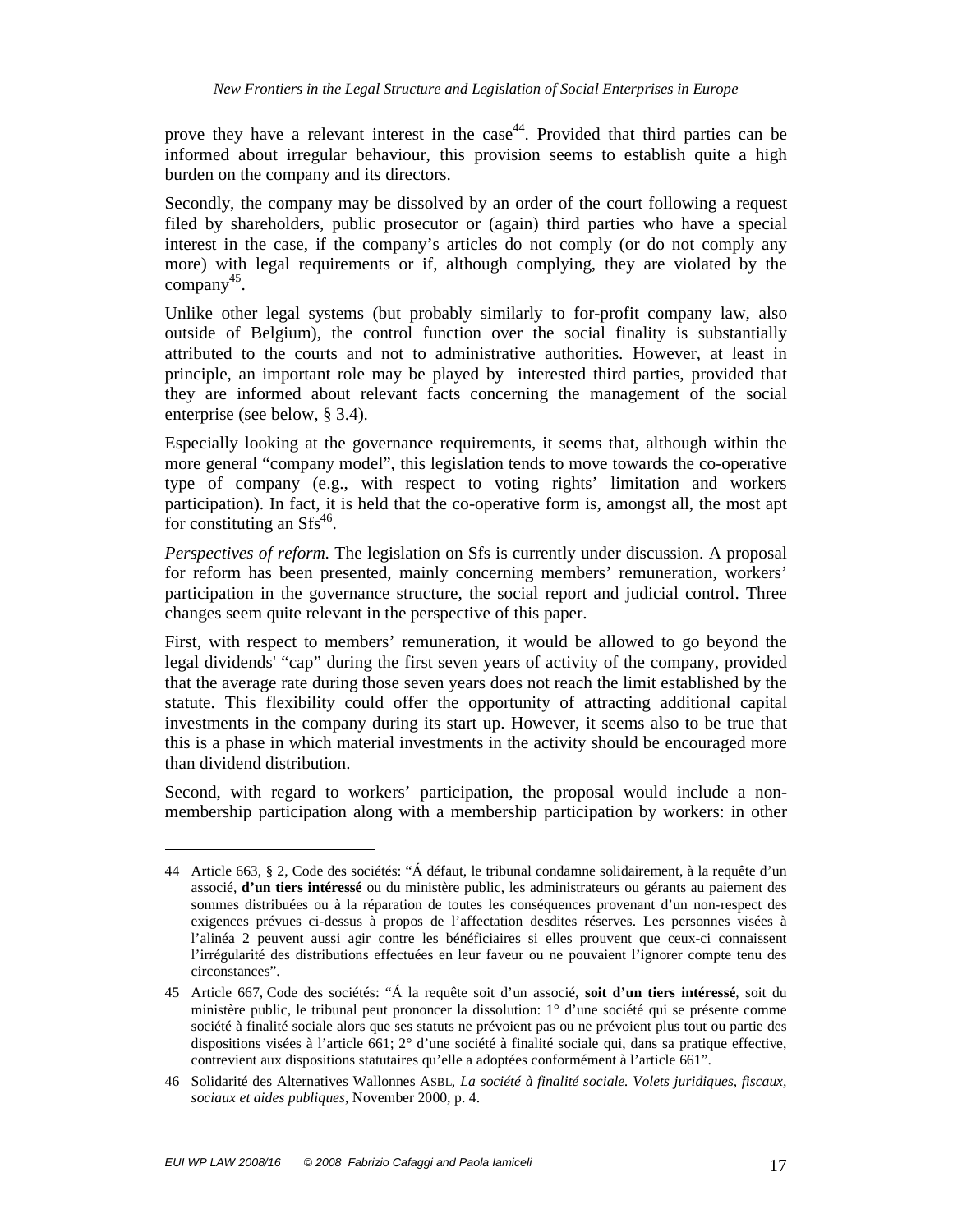terms, workers would alternatively be entitled to become members or to generally take part in the governance ("*politique de gestion*") of the company also representing workers' interests in its governing bodies: as it is clear in other legal systems, membership is not the only way to involve stakeholders in the governance of a social enterprise.

Third, the dissolution of the enterprise would not be the only sanction provided in case of default; the loss of Sfs status could be alternatively imposed: this could be quite important in cases in which, although not complying with the Sfs statute, it is reasonable (and efficient) for the enterprise to continue its activity under the ordinary regime. Of course, unless the Sfs *status* is connected with very favourable advantages in terms of tax treatment or public benefits, the dissolution would remain by far the most severe sanction, considering the mandatory allocation of assets in case of liquidation, as seen above.

The proposal seems to be directed towards reducing the burden of some requirements, probably in order to encourage the use of the Sfs form. An indirect effect would be to make the boundaries more blurred between ordinary and social enterprises, especially considering that, already today, the connotation of Sfss in terms of governance and social finality is not so marked as in other legal systems. It could be questioned whether more successful perspectives might be offered by legislation which, also by the means of default rules, would try to define governance and operational models more precisely for this specific type of enterprise.

The experience of the **United Kingdom** is similar only under certain respects. The legislation on the Community Interest Company (Cic) came into force in 2005 with the main purpose of recognising and promoting entrepreneurship in the field of the social economy<sup>47</sup>. Indeed, the existing legislation on charities, although supporting many important initiatives in this area, especially thanks to a favourable tax regime, does not address relevant aspects like financing or economic reporting. The application of corporate law to social interest enterprises would then provide some answers to this  $\text{need}^{48}$ .

The English model is also interesting because the Act attributes significant regulatory powers to a public independent officer (the so called "Regulator"). Not only shall this officer, appointed by the Secretary of State, issue guidance and provide assistance about any matter related to the Cics as requested by the Secretary of State, but s/he may exercise these functions on his/her own initiative, provided that these are based on good regulatory practices<sup>49</sup>. This regulatory approach allows a certain degree of flexibility

<sup>47</sup> See Companies (Audit, Investigations and Community Enterprise) Act 2004, Part 2 and Schedules 3 to 8, and Community Interest Company Regulations 2005 and Schedules 1 to 3. Both have been amended by the Companies Act 2006 (Commencement No. 2, Consequential Amendments, Transitional Provisions and Savings) Order 2007, Statutory Instrument 2007 No. 1093 (C. 49).

<sup>48</sup> On the political and cultural background of the reform, see R. Spear, *From co-operative to social enterprise: trends in European experience*, in C. Borzaga – R. Spear (eds.), *Trends and Challenges for Co-operatives*, cit., p. 99 ff., part. p. 108 ff.

<sup>49</sup> More specifically, under § 27(4), Companies Act, cit.: "The Regulator must adopt an approach to the discharge of those functions which is based on good regulatory practice, that is an approach adopted having regard to: (a) the likely impact on those who may be affected by the discharge of those functions; b) the outcome of consultations with, and with organisations representing, community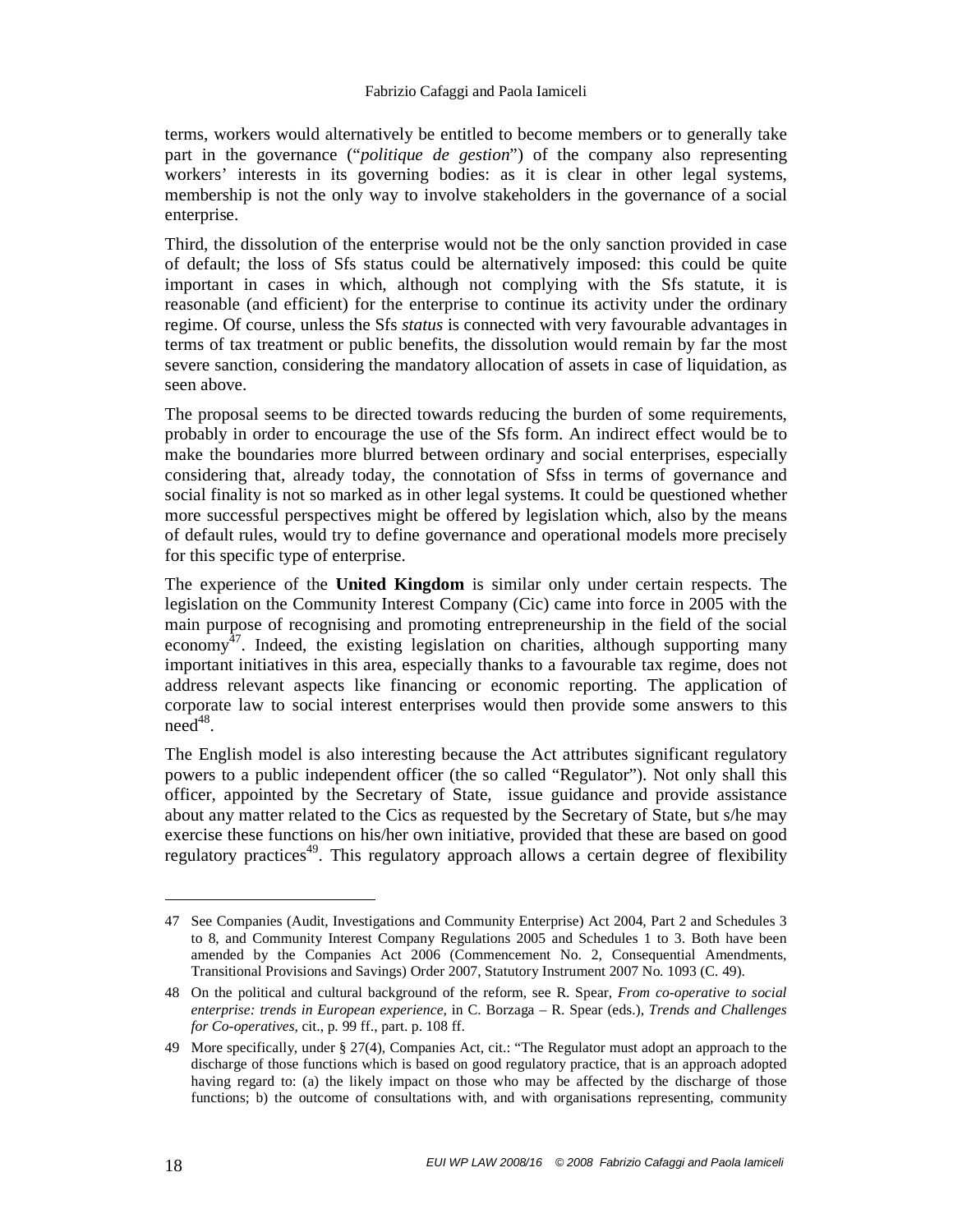which can be useful in adapting legislation to concrete needs and taking into account possible problems in the application of the rules. As we show below, the same Regulator is also in charge of monitoring and sanctioning with respect to Cics: at least in principle, this allows quite strict control over the implementation of the Statute. In practice, this role is framed as the one of a "light touch regulator", more directed to assist Cics in order to encourage their birth and success than to sanction any defaulting behaviour<sup>50</sup>.

*Social finality and activities.* Under the Companies Act 2004, both companies limited by shares and companies limited by guarantees can adopt the statute of a Community Interest Company. Their registration as a Cic is subject to the approval of the Regulator in the light of the so called 'community interest test'. This test is directed towards verifying if, in the view of a reasonable person, the company's activities can be considered as carried on for the benefit of the community. Activities which are incidental to these are also deemed as eligible. By contrast, political parties and similar organisations are explicitly deemed as non eligible in this respect. It is important to underline that beneficiaries may also represent a "section of a community": this happens when a group of individuals share an identifiable characteristic not shared by other members of the same community. On the contrary, an organisation may not comply with the legislative requirement if it only benefits its members or the employees of an employer.

*Non profit constraint and asset allocation*. The Cic is qualified as a "locked body" with respect to its assets. Indeed, the assets may not be transferred (unless for full consideration) or distributed on winding up to any organisation different from a community interest company, a charity or a body established outside Great Britain that is equivalent to any of these legal persons. Normally the Cic may not distribute profits as well to its members or subscribers. However, if the company's articles provide for this, the Cic may distribute assets on winding up and, if limited by shares, dividends to shareholders, provided that this is done below the limit established by the Regulator (today 5% above the Bank of England base lending rate). Then, the Cic may adopt a partial (only) distribution constraint in order to attract financing and investment with limited remuneration. Remuneration of debt is also allowed, the interested rate being capped as well.

It is important to underline that distribution to "asset-locked bodies" is exempted by this limitation and the "cap" does not apply in this case<sup>51</sup>: this means that a Cic, a charity or an equivalent organisation operating in a country different from the UK may constitute or participate in a Cic and retain profits to finance its own activity. The formation of networks of non-profit and social enterprises may be encouraged in this way.

*Stakeholders and governance.* The possibility of issuing debt and equity instruments which entitles to a limited remuneration affects the governance structure of the organisation. Unlike equity holders, debt holders do not become members of the Cic. This prevents them from appointing (or removing) the majority of directors: indeed,

 $\overline{a}$ 

interest companies and others with relevant experience, and (c) the desirability of using the Regulator's resources in the most efficient and economic way".

<sup>50</sup> See Guidance, Chapter 12, p.1.

<sup>51</sup> See Community Interest Company Regulations 2005, cit., part 6.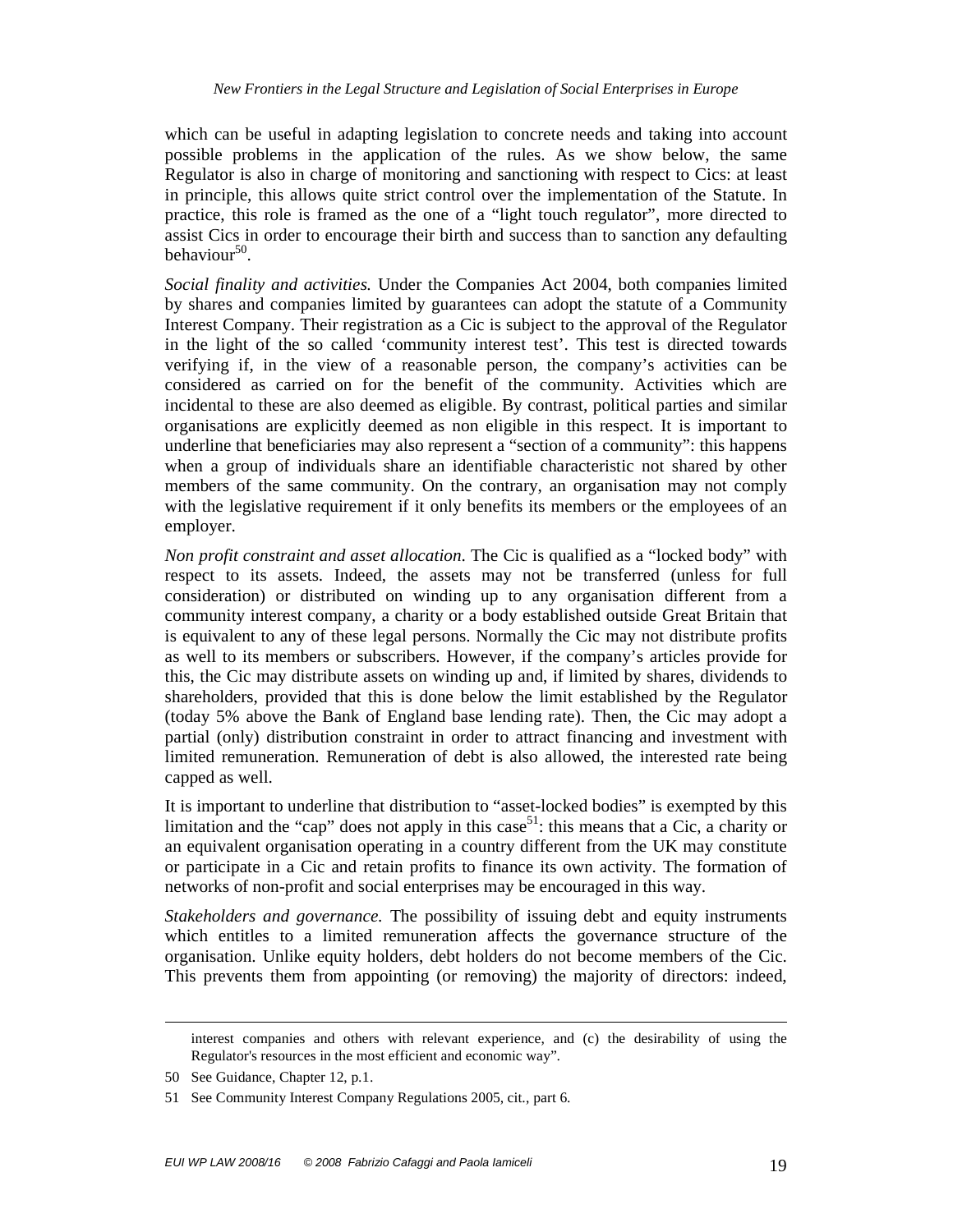their appointment is reserved only to members<sup>52</sup>. Although this rule does not apply to equity holders as well, it tends to limit somehow the influence of financiers in the governance of the company.

The Act on Cics does not design a specific governance structure for these companies. However, some rules have to be taken into account in accordance with the scope of the organisation. Indeed, the Regulatory Guidance explains that either the role of membersand the one of directors should be defined having regard to the community interest and the goals pursued by the company. Certainly, directors are in a position of trust towards the company (and duties imposed by general company law apply to them). However, members as well should ensure that the company in fact pursues the community interest; they play an important monitoring role with respect to directors, so facilitating the supervisory task of the Regulator<sup>53</sup>.

No specific provision is stated with regard to the allocation of powers among members, limitation of control, democracy, differentiation of rights per classes of interest. It is then assumed that ordinary company law will apply and, therefore, the usual correlation between capital investment and decision making power: more particularly, this is the case of companies limited by shares, while companies limited by guarantees follow the "one member, one vote" rule<sup>54</sup>.

As to stakeholders' rights, they are outlined more in the Guidance than stated in the law. The Act itself requires a minimum information and consultation standard in favour of stakeholders, whose compliance has to be documented in the community annual report<sup>55</sup>. The Guidance illustrates the possible modes of stakeholder consultation and participation, including circulation of newsletters, open forums, information and consultation facilities which are web based, or, more significantly, the constitution of stakeholder advisory groups or some forms of mandatory consultation in case of relevant decisions<sup>56</sup>.

Apart from members, directors, employees and customers, the major stakeholder is considered the community as such, as beneficiary of the Cic's activity. In this respect, the Guidance explains that not only effective beneficiaries, but also potential beneficiaries should be included $5^7$ .

*Accountability and responsibility.* An important element of the relationship with stakeholders is definitively the mandatory issue of a community interest annual report. According to the Regulations, this report must include: (a) a fair and accurate description of the manner in which the company's activities during the financial year have benefited the community; (b) a description of the steps, if any, which the company has taken during the financial year to consult persons affected by the company's activities, and the outcome of any such consultation; and (c) the information regarding chairman's and directors' emoluments (including pensions and compensation for loss of

<sup>52</sup> See Community Interest Company Regulations 2005, cit., Schedule 3.

<sup>53</sup> See Guidance, Chapter 9, p. 3 f.

<sup>54</sup> R. Spear, *From co-operative to social enterprise*, cit., p. 106.

<sup>55</sup> See Regulations, cit., part 7, § 26.

<sup>56</sup> See Guidance, Chapter 9, p. 5 f.

<sup>57</sup> See Guidance, Chapter 9, p. 6.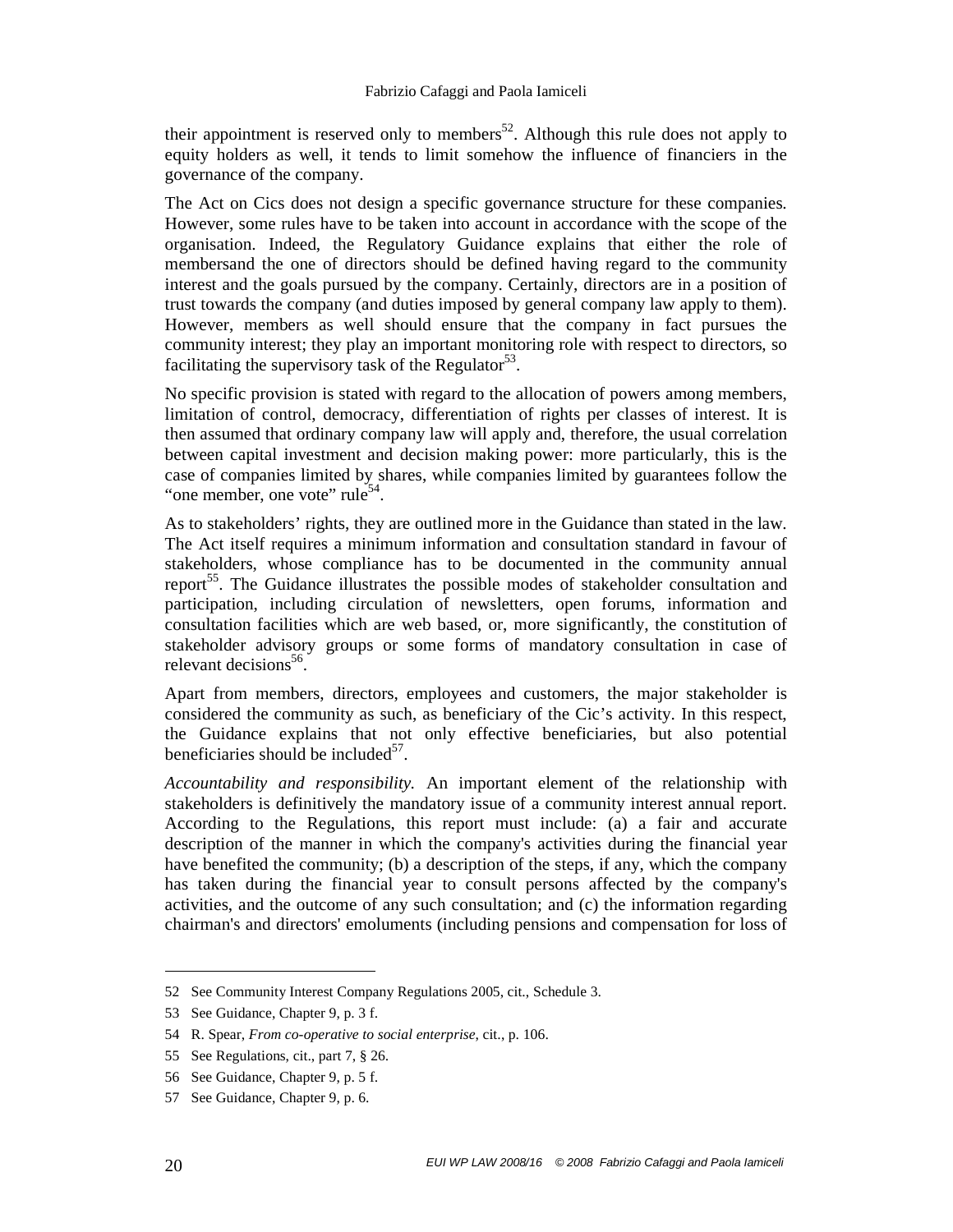office). If this is the case, the annual report should also include information regarding the declaration of dividends, transfer of assets, remuneration of debentures<sup>58</sup>.

In this way, the law complements the ordinary information duties imposed on a company having regard to its special role as a Cic. It is important to underline that the community interest report is a specific duty imposed on the Cic's directors<sup>59</sup>, falling then within their responsibility towards members, but also (it could be said) towards stakeholders in general, thanks to the monitoring role of the Regulator in their favour (on this profile, see below, § …).

Indeed, the main monitoring function provided by the legislation on Cics is attributed to the Regulator as supervisor. The specific purpose related to this role is to ensure that the Cic continues to serve the community it is set up to benefit and that it is not operating in breach of the asset lock; on the contrary, the Regulator will not step in to solve internal conflicts, for which the companies are able to provide alternative dispute resolution mechanisms<sup>60</sup>.

In order to exercise his/her monitoring powers, the Regulator can investigate the affairs of the company or appoint an external person for the same purpose. He/she may also require a Cic to allow the annual accounts of the company to be audited by a qualified auditor appointed by him/herself.

Most enforcement measures can be activated by the Regulator only in case of default by the management or any person in a position to control the company's activity $^{61}$ . These enforcement measures include: the appointment of a director, not removable by the company but only by the Regulator; removal of a director; appointment of a manager in charge of specific functions also in substitution of directors; transfer of Cic's assets to an Official Property Holder in order to prevent or interrupt misuse of these assets. In some cases, the Regulator may also rearrange the control of the Cic (by transfer of shares) or present a petition to the Court for its winding up.

An important measure is connected to the Regulator's power to bring civil proceedings in the name of a Cic when members or directors fail to do so. This allows, for instance, directors to be sued for a breach of fiduciary duties when members do not bring any action. This can be very relevant in order to represent stakeholders' rights against any misconduct of directors whenever they have no standing to sue.

Unlike other legal systems, where judicial control is almost the only answer to misconduct by social enterprises, the English model complements this system with forms of administrative control. The integration between judicial and administrative control also implies that the public authority, already provided with monitoring and sanctioning powers, has standing to sue before the Courts.

<sup>58</sup> See Regulations, cit., part 7.

<sup>59</sup> See Companies Act, cit., § 34.

<sup>60</sup> See Guidance, Chapter 12.4.

<sup>61</sup> See Companies Act, cit., § 41(2): "The company default condition is satisfied in relation to a power and a company if it appears to the Regulator necessary to exercise the power in relation to the company because: (a) there has been misconduct or mismanagement in the administration of the company; (b) there is a need to protect the company's property or to secure the proper application of that property; (c) the company is not satisfying the community interest test, or (d) if the company has community interest objects, the company is not carrying on any activities in pursuit of those objects".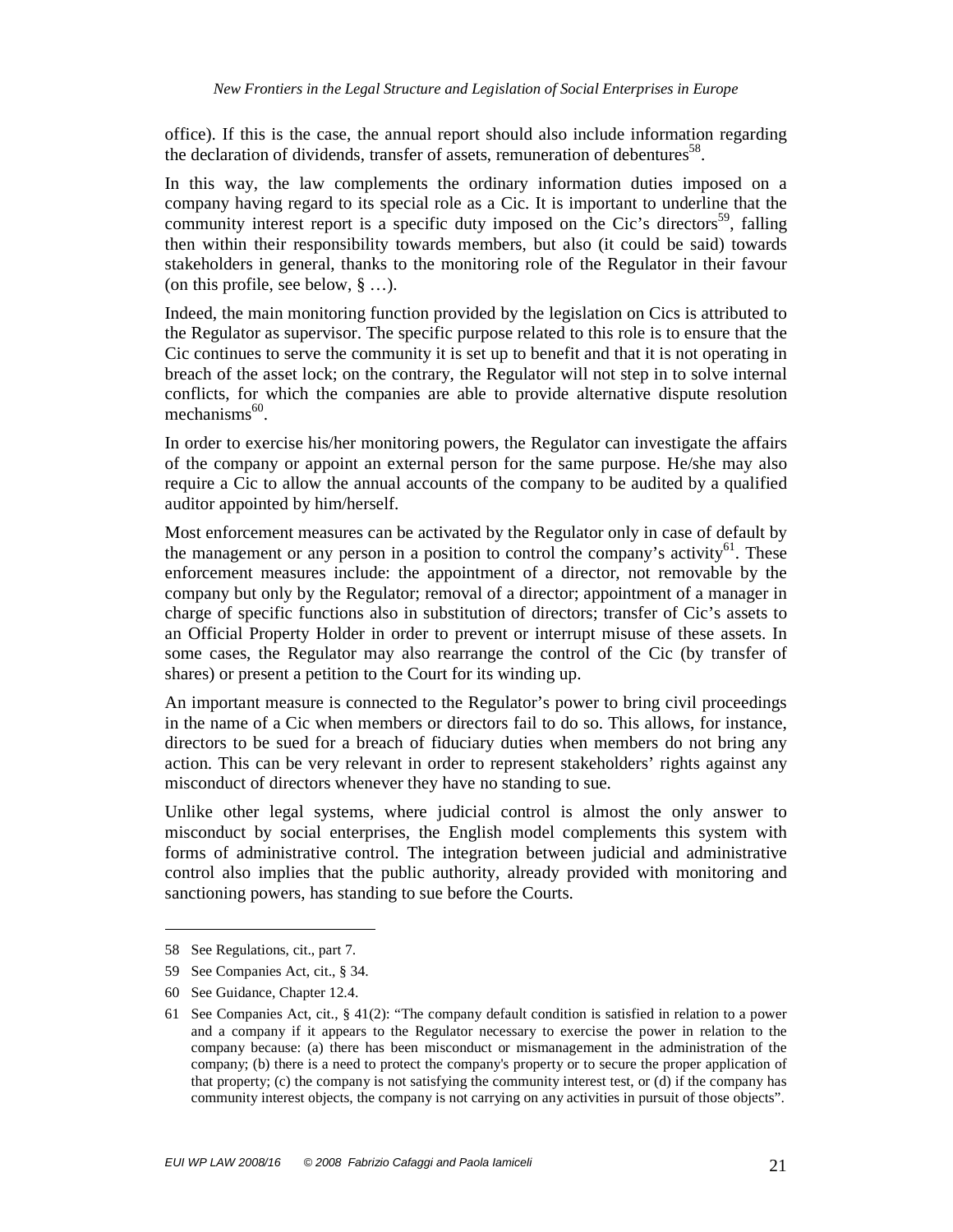More than the Belgian model, where the company pattern is somehow hybridised with rules deriving from the co-operative legislation (i.e., the role of workers as members, limitation to members' control powers), the British approach adapts the company legislation preserving most of its characteristics in terms of governance structure and allocation of powers among members, then focusing on a stronger implementation of the "asset lock rule" and the community interest finality through the role of the Regulator. Since no tax incentives are attached to the adoption of the Cic form, the success of this new model is almost exclusively sought through the move of social enterprises towards business methods and legislation<sup>62</sup>. It can be questioned whether this is sufficient or whether a complementary focus on "social interest governance" could help the growth of Cics in the near future.

#### *2.3. The "Open Form" Model: the Cases of Finland and Italy*

Both Finland and Italy recently passed a law on social enterprises (expressly named as such) $^{63}$  and in both cases no special legal form has been selected as eligible, provided that the organisation is formed and operates as a social enterprise: for this reason we call this model the "open form model".

In fact, the foundations of this common approach are quite different in the two cases.

The main purpose of the Finnish law is to encourage any kind of enterprise, however formed, to employ disabled people and long-term unemployed persons<sup>64</sup>. Specific subsidies are granted in this perspective, provided that the enterprise complies with its main obligations in terms of labour law, social security, tax law, insurance and the like. The focus is much more on *activity* (more precisely, a specific field of activity or area of interests) than on *forms and governance models*. In these terms, the choice of the "open form" model is quite straight-forward.

Moving from a different perspective, the Italian law does not intend to provide any monetary incentive, nor (which is more important) to promote any specific field of activity or area of interests. Therefore, the focus is exactly on the definition of a (new) form of enterprise to be qualified as a "social enterprise". Forms and governance models become more relevant in this perspective attaching a different value to the choice of the "open form" model: not exactly (or not only) the assumption that different legal forms may operate in the same area of interests, achieving equivalent results (and, therefore, deserving equivalent monetary treatment; as in Finland), but, more precisely, the consideration that different legal forms may adopt comparable governance models despite their diversity.

This consideration does not prevent us from examining the **Finnish model** in the perspective of this paper, mostly focused on governance of the social enterprise. Of course, the approach to governance is quite different in this case. While, generally, the

<sup>62</sup> For some criticism of this legislation, with special regard to the proliferation of legal forms, R. Spear, *From co-operative to social enterprise*, cit., p. 111.

<sup>63</sup> See, for Finland, Social enterprise (WISE) - law 1351/2003, in force since January 2004, and, for Italy, Legislative Decree 24 March 2006, No. 155.

<sup>64</sup> See P. Pättiniemi, *Work Integration Social Enterprises in Finland*, EMES WP n. 04/07; D. Daniele, *The legal framework for social enterprises: some European examples*, The case of Finland, November 2007.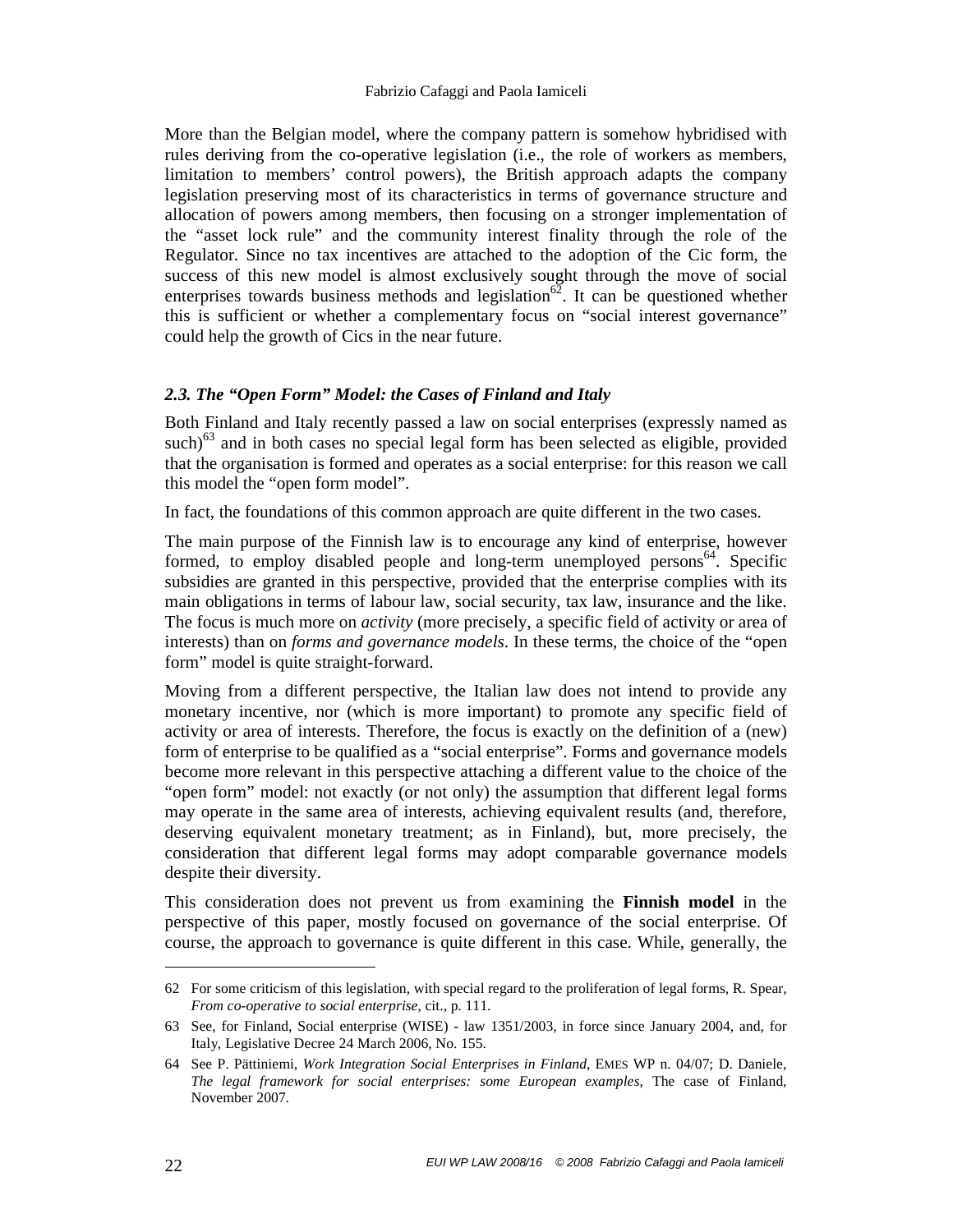attention is on internal governance mechanisms (including the functioning of assemblies, boards and committees, decision making processes, directors' liability, etc.), here these mechanisms are substantially not modified by the law or adapted to the social goals of the enterprise: companies, co-operatives, foundations, associations will continue to be regulated according to their ordinary rules. What is specially regulated is the governance at large, as resulting from the functioning of internal governance (as just defined above), contracts (in particular, labour contracts) and relationships with public entities (particularly the Ministry of Labour and other Departments which operate in its area of activity). This mix of legal instruments characterises the Finnish model distinguishing it from any other considered in this paper.

*Social finality and activities.* One element of continuity with other legal systems is the nature of the activity carried on by the social enterprise: it must operate as an ordinary business, then producing goods and services on a commercial principle. The social connotation is given by the function of providing employment opportunities, particularly for the disabled and the long-term unemployed<sup>65</sup>.

*Non profit constraint and asset allocation*. The Finnish Statute on the Work Integration Social Enterprise (Wise) does not include any specific provision about the distribution of profits and allocation of assets. It is intended that ordinary rules will apply depending on the legal forms of the Wise $^{66}$ .

*Stakeholders and governance.* Also, in common with some other models, examined here, is the focus on the disabled and long-term unemployed. At least partially, these stakeholders can be considered within the wider category of disadvantaged people, as commonly taken into account. Unlike other legal systems, however, the Finnish law does not consider membership (of disadvantaged persons themselves or their family members) as a tool of protection, but focuses on contract law and establishes that labour contracts have to provide the employees with the pay of an able-bodied person, as agreed in the collective agreement or, if it does not exists, as customary and reasonable, regardless of the worker's productivity. Through this kind of contract, the enterprise has to employ at least 30% of its employees among the disabled or disabled and long-term unemployed.

*Accountability and responsibility.* Secondly, social enterprises are subject to specific rules as to their relationship with the Ministry of Labour. They have to be enrolled in the register of social enterprises, as administered by the Ministry, and are subsequently subject to controls concerning their business practice and, more particularly, compliance with tax and social security obligations. They have also to provide information relevant to qualify them as social enterprises. More comprehensive information duties arise when social enterprises apply for and/or receive public subsidies. All these duties are enforced by the Ministry through the sanction of removal from the registry in case of default (other sanctions being applicable, as well).

<sup>65</sup> On the Work Integration Social Enterprise (WISE) as a general category which identifies a type of social enterprise all over Europe, see C. Davister – J. Defourny – O. Gregoire, *Le imprese sociali di inserimento lavorativo nell'Unione europea: i modelli*, in *Impresa sociale*, 2006, 1

<sup>66</sup> On the possibility of distributing profits see P. Pättiniemi, *Work Integration Social Enterprises in Finland*, cit.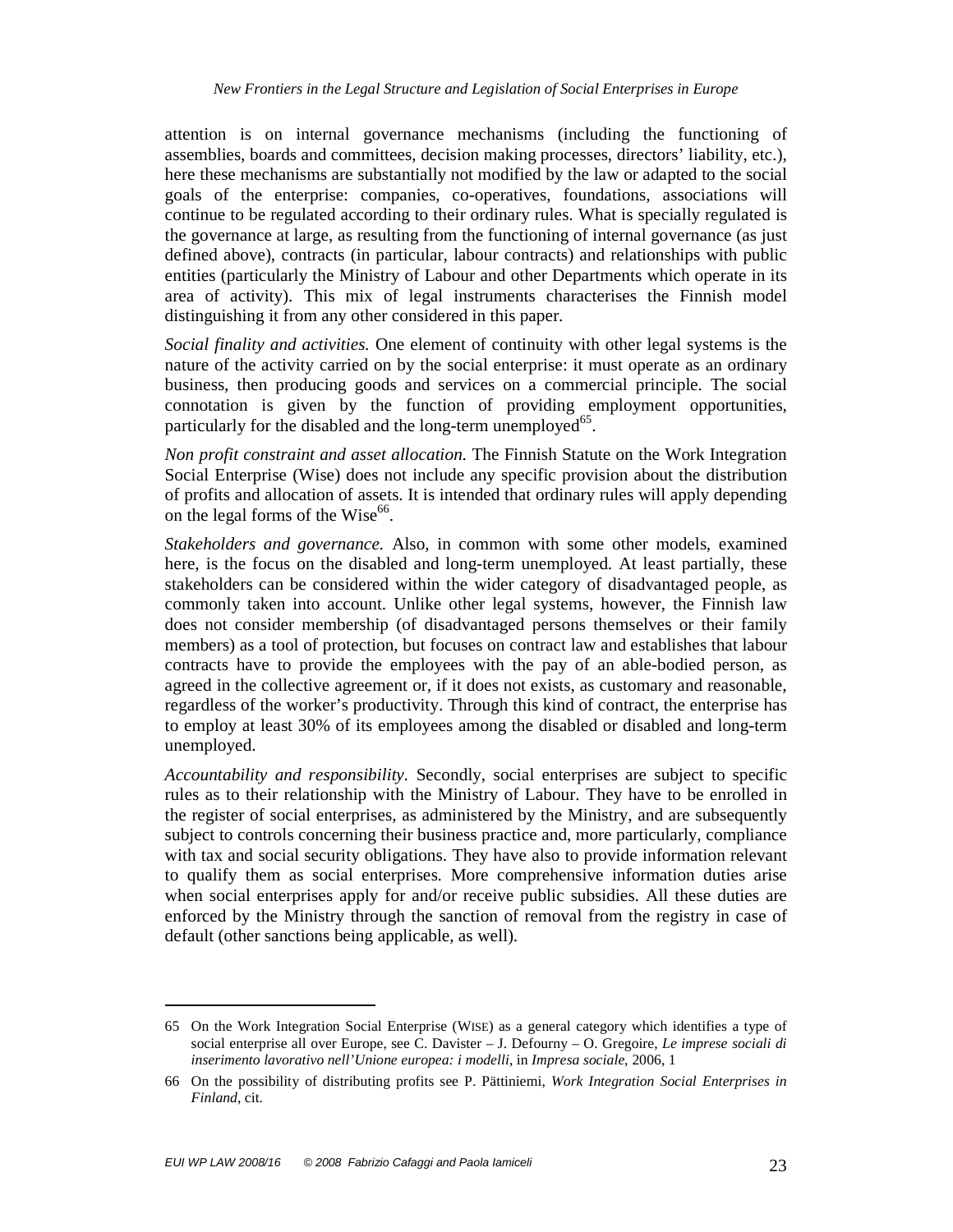This analysis leads us to question whether this combination between rules concerning contracts and rules concerning relationships with public entities should also be considered in the light of (internal) governance. Can the social enterprise better promote its interests while adopting measures directed towards representing workers within its governance structure? Should public bodies consider this as a preferential criterion while attributing subsidies? Could comparable results in terms of enforcement of work integration objectives be reached with different intervention by public bodies? If their role has to be related to finance, could they become financing investors in the social enterprises? Some of these solutions would probably move the Finnish model towards the other European models examined here. In no respect, would they suggest that legislation on labour contracts and public subsidies is not relevant or may not be crucial for the success of a social enterprise.

The **Italian law** of social enterprises is probably more complex and comprehensive than the other examined legislations. It was enacted in  $2006^{67}$  and introduced into a legal system already regulating social co-operatives (see paragraph 2.1 in this paper), associations, foundations, social utility non-profit organisations (Onlus), musical foundations, cultural foundations, and a number of other different entities at least potentially involved in the fields and activities of social enterprises. While social enterprises were already in place, the legal framework was highly fragmented: (1) a legal definition of the social enterprise was still lacking; (2) it was not definitively clear which entities could legally operate as enterprises and which legislation should be applied in that case; (3) even preliminarily, many of the above mentioned entities lacked (appropriate) legislation concerning the exercise of an enterprise and that concerning the ordinary enterprise could not be considered adequate with respect to the social finality. A law on the social enterprise intended to fill (some of) these gaps<sup>68</sup>.

*Social finality and activities.* According to the Italian law, social enterprise is a qualification which can be referred to any kind of private organisation (e.g., associations, foundations, co-operatives, non-co-operative companies) which permanently and principally operates an economic activity aimed at the production and distribution of social benefit goods and services while pursuing general interest goals $^{69}$ . Public entities are expressly excluded as well as private organisations which direct their activity towards members only. As we shall see later, membership is important but members are neither the only nor the major stakeholders of a social enterprise, although they *control* it.

The qualification of the enterprise as a social enterprise is subject to specific requirements concerning the field of activity, the allocation of the assets, the property and control structure.

Indeed, two alternative definitions of "social utility" are adopted: one is referred to the fields of activity (then goods or services supplied in one of the "qualified sectors" are

<sup>67</sup> See Legislative Decree of 24 March 2006, No. 155 (implementing Law of 13 June 2005, No. 118).

<sup>68</sup> See F. Cafaggi, *La legge delega sull'impresa sociale*, cit.; M. V. De Giorgi, *Note introduttive*, in *La nuova disciplina dell'impresa sociale*, edited by M. V. De Giorgi, Cedam, Padova, 2007, p. 1 ff.; C. Borzaga – F. Scalvini, *Introduzione*, in *Commentario al decreto sull'impresa sociale*, edited by A. Fici – D. Galletti, Giappichelli, Torino, 2007, p. XIII ff.

<sup>69</sup> According to the law, the entrepreneurial activity is considered as the "main activity" if 70% of the enterprise's revenues derives from such activity.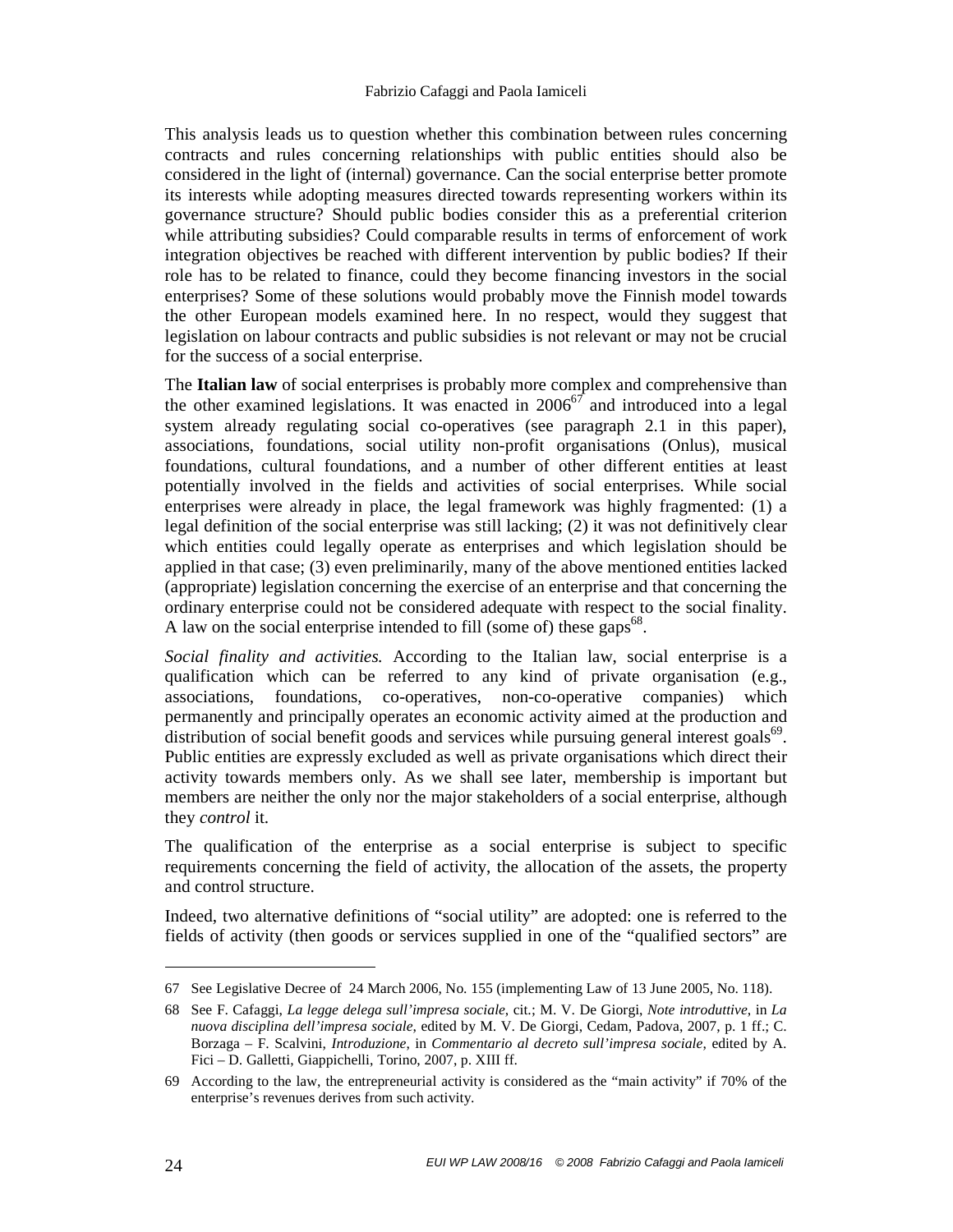automatically considered as social utility goods or services)<sup>70</sup>; another is referred to the enterprise's finality in cases in which it is directed towards work integration in favour of disadvantaged people or disabled persons (then, like in the type *b* co-operatives and like in the Finnish law, these workers must amount to 30% of the enterprise' workers). The former definition has often been criticised for its automatism and the lack of evaluation of concrete social value in the supply of certain goods or services, considering the modalities of this supply and the relationship with the beneficiaries $^{71}$ .

*Non profit constraint and asset allocation*. The second requirement concerns the non profit nature of the social enterprise. An affirmative allocation of profits and surplus to the institutional activity is provided by the law (see article 3). Direct and indirect distribution of profits is then expressly prohibited (except for social co-operatives). Among the indirect forms of distribution, the law includes extra-remuneration of directors, employees or financiers at levels which are higher if compared with those ordinarily applied. In particular, as to financiers, a remuneration up to 5% beyond the base lending rate is admitted, provided it is not referred to capital shares<sup>72</sup>. In other words, a partial financiers' remuneration is allowed, but financiers, who are remunerated, may not be members of the organisation.

The profits distribution constraint is also correlated with a concurrent affirmative allocation of the assets in case of transformation, merge or split and in case of transfer of the enterprise. In fact, it is not clear why the legislator, in the former case, imposed the preservation of the *non-lucrative* feature (so that the resulting entity must be nonprofit) while, in the second, he/she identified, as sole beneficiary of the transfer, a *social utility* entity<sup>73</sup>. Moreover, all these transactions have to be approved by the Ministry of Social Solidarity, except for those directed towards benefiting social enterprises. In case of extinction, the residual assets are distributed, according to the organisation's articles, to social utility non-profit organisations, associations, foundations or religious entities.

*Stakeholders and governance.* The third requirement regards the property and control structure of the social enterprise. While it is allowed that a non-profit entity *controls* a social enterprise and, exercising a unitary direction, forms a group of social enterprises, the law prohibits public entities and for-profit organisations from controlling a social enterprise. Nonetheless, they may have shares or somehow participate in a social enterprise as long as their participation is not valuable in terms of *control*.

What is control in a social enterprise is complex to define. Exactly in this area it seems appropriate not to consider the formal concept of control in terms of ownership of the majority of the capital, but to look at the control over the governance structure of the

<sup>70</sup> See article 2 of the Decree No. 155/06, which specifically mentions: social assistance, healthcare, education, environmental protection, cultural heritage protection and promotion, social tourism, graduate and post-graduate education, cultural services, extra-school education, provision of services for social enterprises (by organisations mostly composed of social enterprises).

<sup>71</sup> C. Borzaga – F. Scalvini, *Introduzione*, cit., p. XVII; A. Bucelli, *Commento all'art. 2, D. Lgs. No. 155/06*, in *La nuova disciplina dell'impresa sociale*, edited by M. V. De Giorgi, cit., p. 84 ff.

<sup>72</sup> This cap is not applicable to banks and other financial intermediaries, who can then be remunerated beyond the limit of 5%. On this subject see A. Fici, *Assenza di scopo di lucro*, in *Commentario al decreto sull'impresa sociale*, edited by A. Fici – D. Galletti, cit., p. 52 ff.

<sup>73</sup> See art. 13, Legislative Decree No. 155/06. For a critical perspective on this legislation: A. Fusaro, *Trasformazione, fusione,scissione e cessione d'azienda e devoluzione del patrimonio*, in *Commentario al decreto sull'impresa sociale*, edited by A. Fici – D. Galletti, cit., p. 194 ff.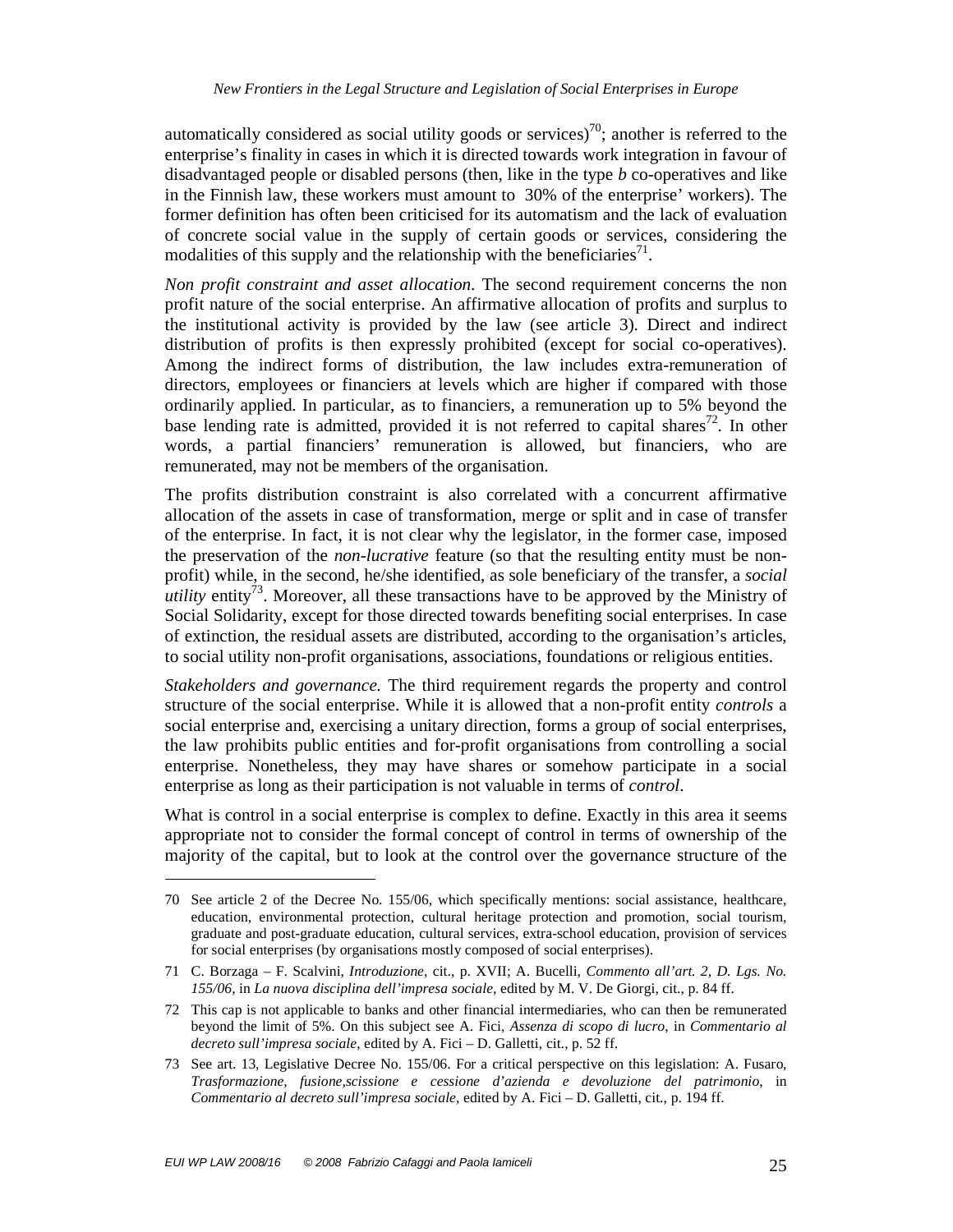entity, starting from its governing bodies. The law confirms this view when it explains that, among other circumstances, control is given by the power of appointing the majority of the board of directors. But then, with regard to this particular meaning of the term 'control', it has to be added that, according to the law, public and for-profit organisations may not appoint directors at all (see article 8).

Besides this prohibition, the law does not provide an affirmative requirement regarding the composition of the membership (as happens in other legal systems like France or Portugal). For instance, it is not clear whether it considers the category of volunteers as (at least preferably) members of the organisation<sup>74</sup>. However, a non-discrimination principle is stated as mandatory, so that inclusion or exclusion in and from the organisation may not be arbitrarily defined and are subject to internal review by the members' assembly (or equivalent body). Then, it is the social enterprise itself which opts for the selection of special classes of stakeholders as members, provided that this general principle is respected.

The composition of the membership is also important because, when the social enterprise takes the form of an association, members (and only members) may appoint the majority of the board of directors. This means that, given compliance with this limit, the attribution of the power of appointing directors to external entities is absolutely conceivable according to the law: an important tool for stakeholders who are not members<sup>75</sup>.

Also important (though weak) is the regulation concerning the monitoring internal body. Indeed, the law refers to the legislation of limited liability companies, providing the institution of this body as mandatory only when certain economic thresholds are exceeded (with respect to revenues and workers, mainly)<sup>76</sup>. This body is in charge of the monitoring function not only over the accounts of the enterprise, but also ove compliance with the legal *status* of the social enterprise as stated in the law. This compliance will then be outlined within the social balance sheets to be provided together with the ordinary balance sheets (as required by company law).

The provision of ordinary and social balance sheets by the social enterprise is a fundamental tool of transparency not only inside the organisation, but also outside it. Indeed, the "outside dimension" of social enterprise governance is also promoted by a multi-stakeholder connotation referred to forms of involvement different from membership.

<sup>74</sup> This approach is taken by a different law on voluntary organisations (l. 266/91), sub article 3. The law on social enterprises refers to this law under article 2, where volunteers are considered as "supporting participants" ("aderenti") and not (preferably) members. It seems that, if the organisation is a voluntary one, the volunteers must preferably be members, but this requirement does not apply to social enterprises. On this issue see P. Iamiceli, *Coinvolgimento dei lavoratori e dei destinatari delle attività*, in *Commentario al decreto sull'impresa sociale*, edited by A. Fici – D. Galletti, cit., p. 177 ff.

<sup>75</sup> See G. Schiano di Pepe, *Commento all'art. 8, d. lgs. 155/06*, in *La nuova disciplina dell'impresa sociale*, edited by M. V. De Giorgi, cit., p. 212 ff., part. p. 215, who holds that, according to general principles, it will, in any case, be the general assembly to appoint all the directors, although on the basis of a designation by third parties.

<sup>76</sup> In fact, these thresholds are reduced to half with respect to those provided for a limited liability company, probably in consideration of the reduced size of social enterprises with respect to limited liability companies: an assumption which is probably disputable.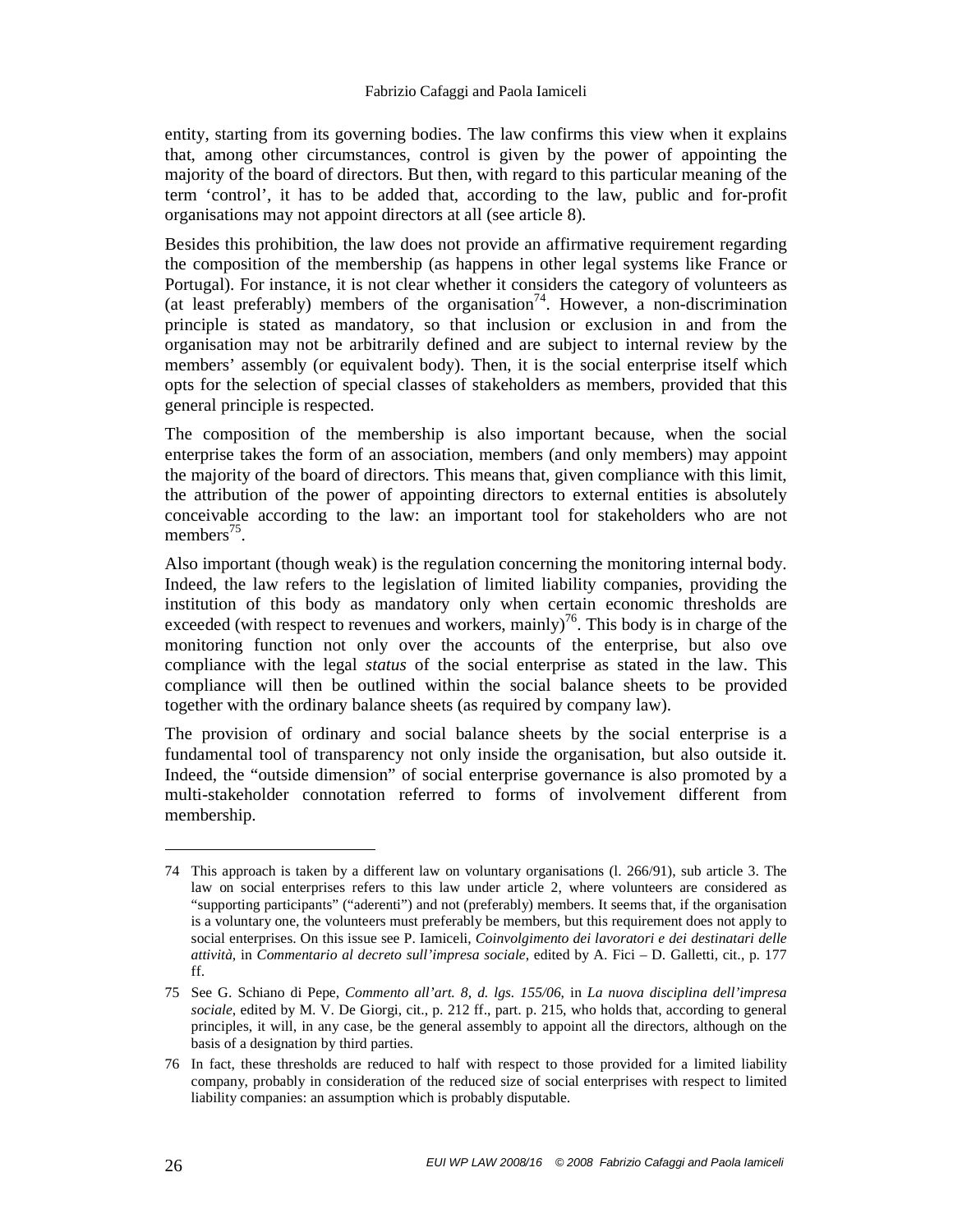Apart from financiers and volunteers (for whom the law does not provide any specific right in terms of participation in governance)<sup>77</sup>, the law attaches major importance to beneficiaries and workers. They have a formal right to be involved in the governance of the organisation through mechanism of information, consultation and participation which allow them to *influence* internal decision-making, at least with reference to those issues which affect work conditions and the quality of the goods or service supplied (see article  $12<sup>78</sup>$ . In fact, the social enterprise is quite free to choose whatever level and mechanism of involvement (both quantitatively and qualitatively), so that the implementation of this provision in terms of sanctioning is quite difficult although possible in abstract terms. Major relevance should, therefore, be attached to the selfregulation and self-enforcement of these practices<sup>79</sup>.

*Accountability and responsibility.* The main instrument of accountability is definitively represented by the social balance sheets. Its real impact on the organisation and on the relationship with stakeholders is not easy to foresee at this time. The executive regulation has not come into force yet and, although the practice is gradually developing, not only in the third sector, a deep analysis of the functions of this instrument is still lacking<sup>80</sup>. In the current framework of executive regulation, social reporting is due to represent the organisational and operational dimensions of social enterprises; the relations with the various classes of stakeholders are especially considered, as well as the modes in which social enterprises interact with other institutions, also in the form of social networks. While evaluation of the impact of the activity on the process of pursuing social goals is widely considered, this draft regulation fails to include internal monitoring among the features on which social enterprises should report: a weakness that they may overcome by self-regulation, given the fact that these Guidelines will only set minimum standards $81$ . Special attention should also be paid to the specific role of social enterprises as distinguished not only from lucrative enterprises but also from other non-profit organisations  $82$ .

While the "internal" dimension of the monitoring function is shaped on the basis of company law, the "external" monitoring role is attributed to the Ministry of Social Solidarity, vested with investigation and injunction powers. If the enterprise does not comply with the legislation, it will be cancelled from the section of social enterprises within the public registry and its assets will be devolved to a different non-profit entity<sup>83</sup>. It is important to highlight how the Italian law fails to coordinate this

<sup>77</sup> About volunteers, see above sub footnote …72.

<sup>78</sup> F. Alleva, *Commento all'art. 12, d. lgs. 155/06*, in *La nuova disciplina dell'impresa sociale*, edited by M. V. De Giorgi, cit., p. 258 ff.; P. Iamiceli, *Coinvolgimento dei lavoratori e dei destinatari delle attività*, cit.

<sup>79</sup> P. Iamiceli, P. Iamiceli, *Coinvolgimento dei lavoratori e dei destinatari delle attività*, cit., p. 191 ff.

<sup>80</sup> See Draft Guidelines on Social Balance Sheets proposed by the Ministry of Social Solidarity in December 2007.

<sup>81</sup> See Draft Guidelines on Social Balance Sheets, cit.

<sup>82</sup> F. Cafaggi, *Social responsibility and non-profit organisations*, forthcoming.

<sup>83</sup> In fact, the provision is not clear in this respect, given that it explicitly refers to the case in which the enterprise no longer operates rather than continuing to operate as an enterprise different from the social one (see the combination between article 13 and article 16). However, given the "assets-lock" imposed in case of transformation, as examined above, it seems reasonable to believe that the constraint cannot be lighter when the "transformation" is imposed as a sanction against a default. On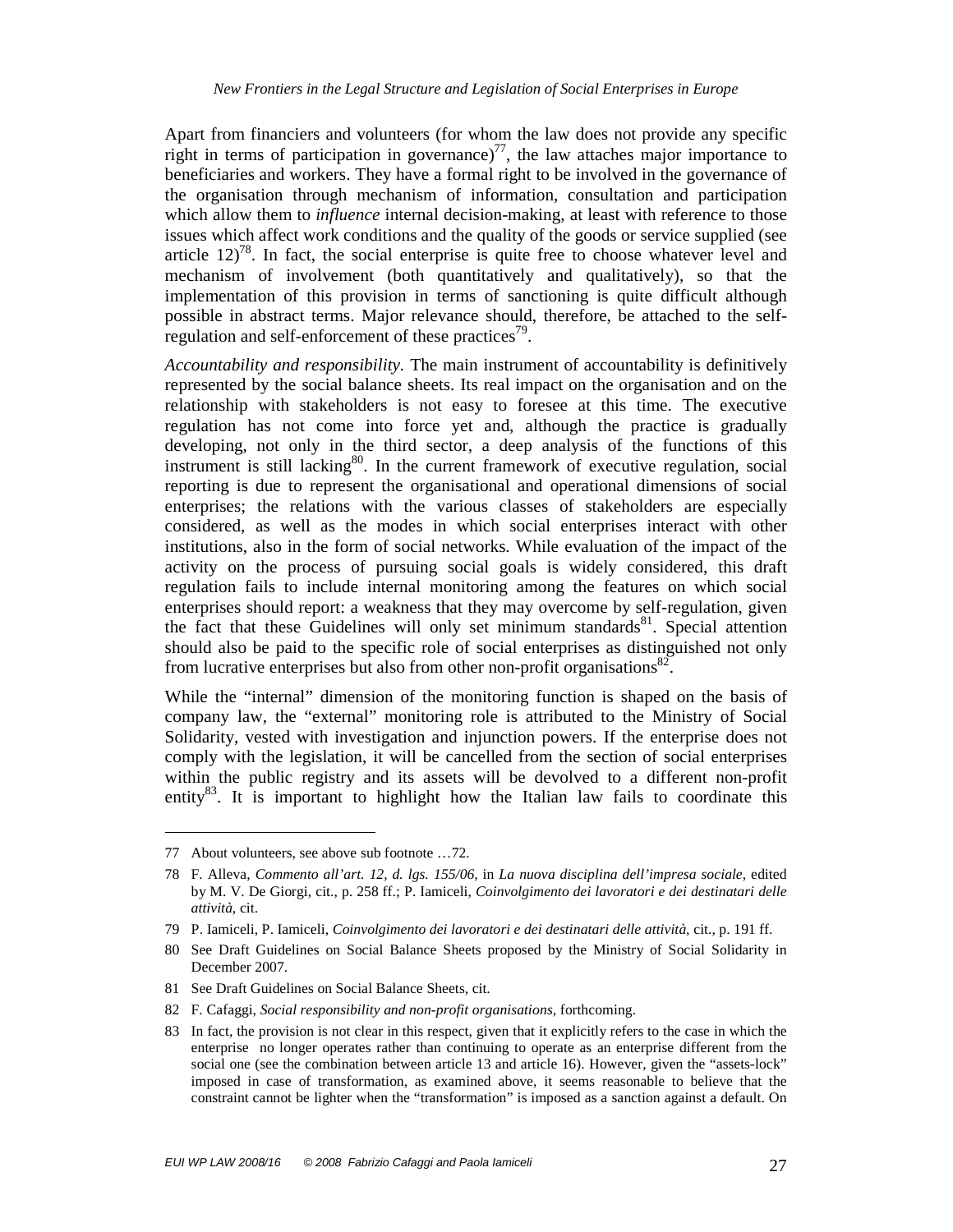#### Fabrizio Cafaggi and Paola Iamiceli

monitoring system with all the others that, depending on the form of the social enterprise (association, foundation, social co-operative, etc.), will continue to operate at the same time. Then, not only administrative and judicial monitoring functions will coexist, like in other legal systems, but different forms of administrative control will (in principle) be involved for the same organisation and the same type of violation. The  $\frac{1}{\csc}$  costs in terms of enforcement and clarity of the rules are, of course, enormous<sup>84</sup>.

Operating within the (here) so called "open model", the Italian law tries to identify a sort of fundamental core of rules qualifying all social enterprises, whatever their legal form. Many of these rules are derived from the legislation of specific types of organisations or adapted on the basis of these rules (e.g., the non-discrimination principle recalls the open nature of co-operatives in the current law; checks, accounts and ordinary balance sheets are regulated having regard to ordinary corporate law; some provisions of the law on voluntary organisations do apply to social enterprises). However, other rules are new or are innovative, like those concerning social balance sheets<sup>85</sup> or the involvement of beneficiaries and workers. In specific cases, a higher degree of innovation would have been preferable (like with regard to the monitoring body, as almost plainly derived from the company model).

To work on a legal concept cutting horizontally across a number of given legal forms offers the advantage of "shopping" through the models and searching for the "optimum result", without forcing entrepreneurs to become familiar with a new form and new comprehensive legislation. Of course, current Italian legislation is far from being "optimum" (many expressions of criticism have been outlined in this article, already) and, moreover, as is the case when the "open form" approach is taken, it faces the challenge of the problem of major co-ordination: if "horizontal" legislation does not have to cover all the issues already covered by the "vertical" statutes (which are applicable separately), it has to be consistent with them. For instance, one could wonder whether a limited liability company that pursues social interests rather than distributing profits to members is still a company under the Civil Code and, even more critically, whether this company is still a social enterprise when it is controlled by a single non profit entity that, although non-profit, has no social purpose  $86$ . Not to bear such "coordination costs" a legislator may prefer to introduce a totally new form of enterprise or to adapt a sole existing legal form (e.g., a co-operative company).

 $\overline{a}$ 

this issue, see P. Iamiceli, *Struttura proprietaria e disciplina dei gruppi*, in *Commentario al decreto sull'impresa sociale*, edited by A. Fici – D. Galletti, cit., p. 60 ff., part. p. 72; A. Bucelli, *Commento all'art. 16, d. lgs. 155/06*, in *La nuova disciplina dell'impresa sociale*, edited by M. V. De Giorgi, cit., p. 330 ff., part. p. 339.

<sup>84</sup> On this debate, already before the introduction of the law on social enterprises, F. Cafaggi, *Introduzione*, in G.P. Barbetta – C. Schena (eds.), *I controlli sulle organizzazioni non profit*, Bologna, Il Mulino, 2000.

<sup>85</sup> Although a reference is contained in the law on banking foundations, it does not expressly concern social enterprises.

<sup>86</sup> On this criticism, see P. Iamiceli, *Struttura proprietaria e disciplina dei gruppi*, cit.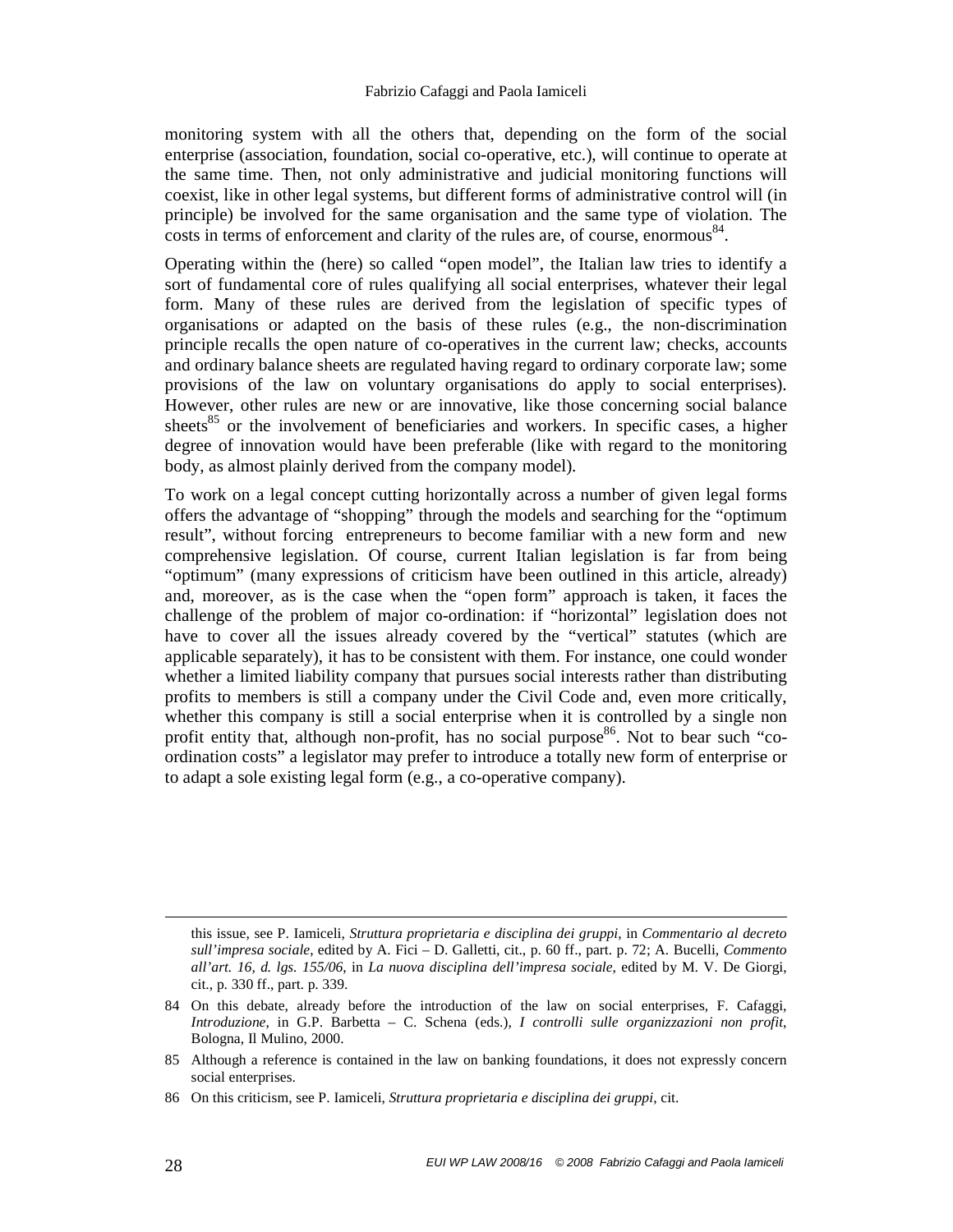#### **3. Comparing the Models and Analysing some Policy Issues**

Although different for approaches and contents, the laws outlined above allow a comparative analysis in the perspective of the discussion of some policy issues regarding the legislation on social enterprises in Europe.

Of course, many differences between legal systems may occur for reasons endogenous to such systems (e.g., a relevant activism of the public sector within fields of interests to social enterprises, or a rooted success of the co-operative model as the main private actor in the social economy and/or in other sectors, or a significant appreciation for volunteership which slows down the process of "entrepreneuralisation" through the major involvement of paid work, and so on). These differences may become even more relevant if Central and Eastern European countries are considered $87$ . Nor can this comparative analysis suggest policy conclusions taking into account all these factors. However, when policy makers face common issues regarding the legislations on a private enterprise characterised by social finality, a comparative analysis can take place before endogenous factors are considered.

On the basis of this comparative analysis, some conclusions will be presented for further discussion, also with regard to the alternatives among the legal forms, as previously examined.

#### *3.1. Defining the Social Finality*

Defining the social finality of a private organisation in terms of social benefit or social utility is by far one of the most difficult tasks of a policy maker regulating social enterprises. Moreover, this is a crucial premise which operates as a "navigator" for those who have to apply the law as entrepreneurs, consultants, public officers, judges and so on. Therefore, the first conclusion that can be proposed is that a law which totally abandons this definition delegating it to the practitioners would probably fail in its scope.

Two issues are related to this: (a) who will be in charge of defining what social finality means; and (b) how should this be defined.

As to the first issue, three approaches emerge within the framework analysed here:

- 1. the social finality is directly defined by the law (Italy, France, Portugal, Poland, Finland);
- 2. the definition is delegated to a public regulator different from the legislator (United Kingdom);
- 3. the definition is delegated to private parties by reference to the articles of the private organisations which operate as social enterprises (Belgium).

In abstract terms a fourth solution would be possible: (2-*bis*) to delegate to a private regulator, such as a network organisation composed of non-profit entities or a mixed network organisation also composed of public entities operating in relevant fields.

<sup>87</sup> K. Hadzi-Miceva - N. Bullain, *A Supportive Financing Framework for Social Economy Organisations*, in A. Noya - E. Clarence (ed.), *Social economy: building inclusive societies*, cit.; EMES, *Study on Promoting the Role of Social Enterprises in CEE and in the CIS*, cit.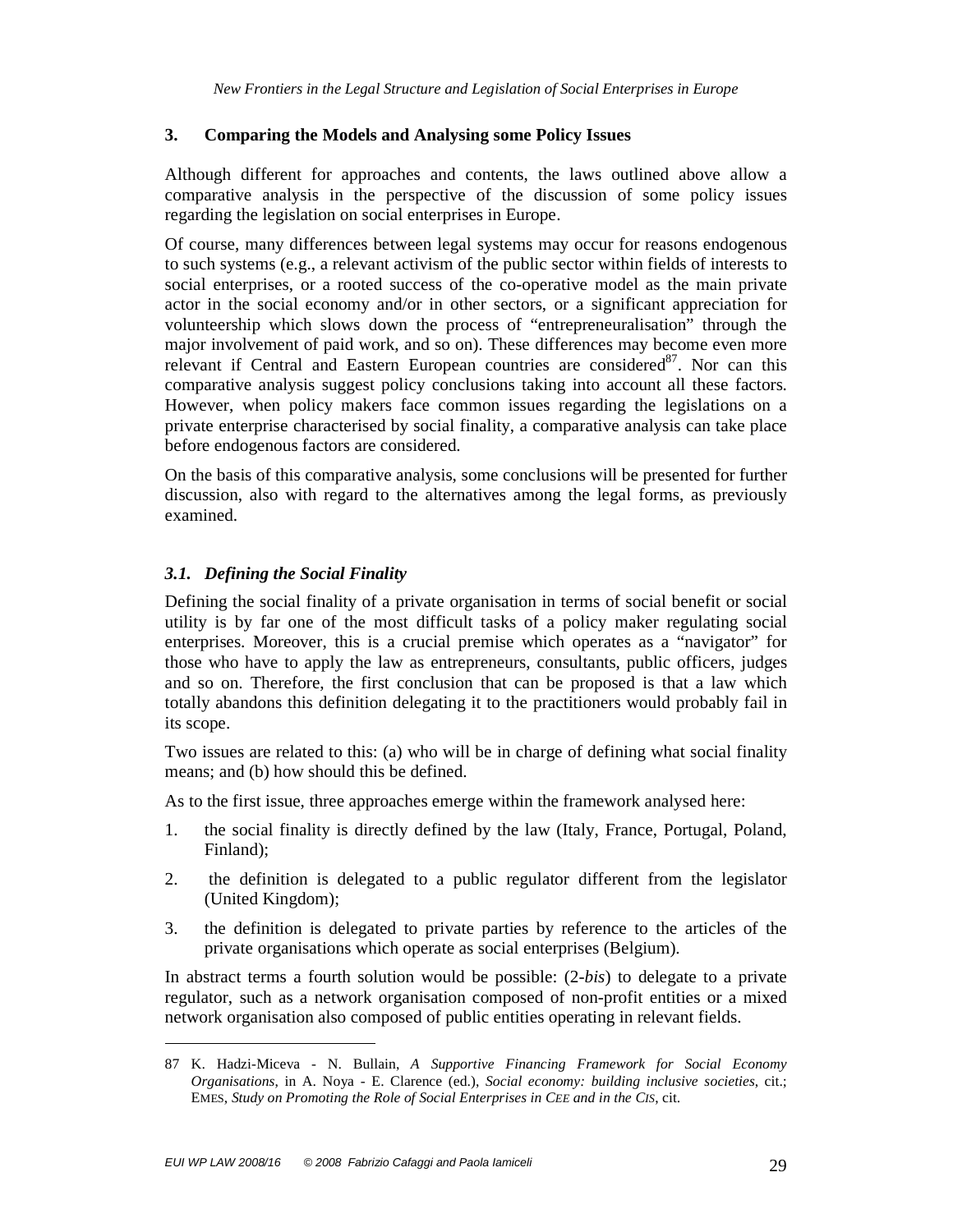#### Fabrizio Cafaggi and Paola Iamiceli

The alternative between (1) and (2) is quite interesting: when the legislator defines social utility, a concern about uniformity is probably at stake (the legislator will be inclined to adopt a concept of social utility which is fairly equivalent in different branches of the law); when it is a "specialised" regulator who has this task, then a higher consideration of the specific role of social enterprises as we can already see emerging in practice is probably expected. In other words, a "specialised" regulator could and should rely on greater expertise and knowledge in the specific domain in which he/she operates.

This second approach could be even more relevant if the fourth alternative (sub 2-*bis*) were considered: indeed, if the objective is to favour a conceptualisation of social utility which takes into account the concrete needs of society, then network organisations could be an important source of information. Of course, different mechanisms of involvement could be considered to reach this goal, as consultation and open forum organised by the legislator or a public regulator (a sort of co-regulative model would then be enacted  $88$ ).

Although paying major attention to the demand stemming from society (particularly, the social entrepreneurs themselves, as individually considered), the alternative sub (3) risks lacking co-ordination and allowing very different applications of the law in favour of very different needs. A complementary method would be to delegate an authority (probably a public supervisor) with the power of approving the articles of the organisation in order to evaluate its (social) finality. However, also in this case, it could be un-effective and problematic to provide this authority with such power without defining any general principle or grid within which the evaluation should be done.

As to the second issue, three approaches can be identified:

- 1. the social finality is defined as mainly regarding the sectors in which the enterprise will operate (Italian social enterprise, partially Italian type A social cooperative);
- 2. the social finality is defined as mainly regarding the type of beneficiaries (United Kingdom, Portugal);
- 3. the social finality is defined as mainly regarding the results that the activity is intended to achieve (work integration, social inclusion, answering not-satisfied needs, access to certain goods or services, etc.) (France, Italian type B social cooperatives, Poland, Finland).

Again, the list is not all-inclusive in abstract terms, but, from (1) to (3) it shows a gradual approximation to a concept which includes the contents of social utility, which, by definition, is more a *result* than an *activity* (or a field of activity). Then, the reference to sectors and beneficiaries may only operate as far (the former) or closer (the latter) proxies of the concept. The issue is whether these proxies are sufficient or adequate. In particular, the mere identification of the sector does not seem appropriate, since it does not give any guarantee of the concrete needs it will satisfy ( a manufacturer of medical instruments also operates in the health-care sector, but this does not say anything about the social finality of the enterprise).

<sup>88</sup> F. Cafaggi, *Un diritto privato europeo della regolazione? Coordinamento tra pubblico e privato nei nuovi modelli regolativi*, in *Pol. dir.*, 2004, p. 205 ff.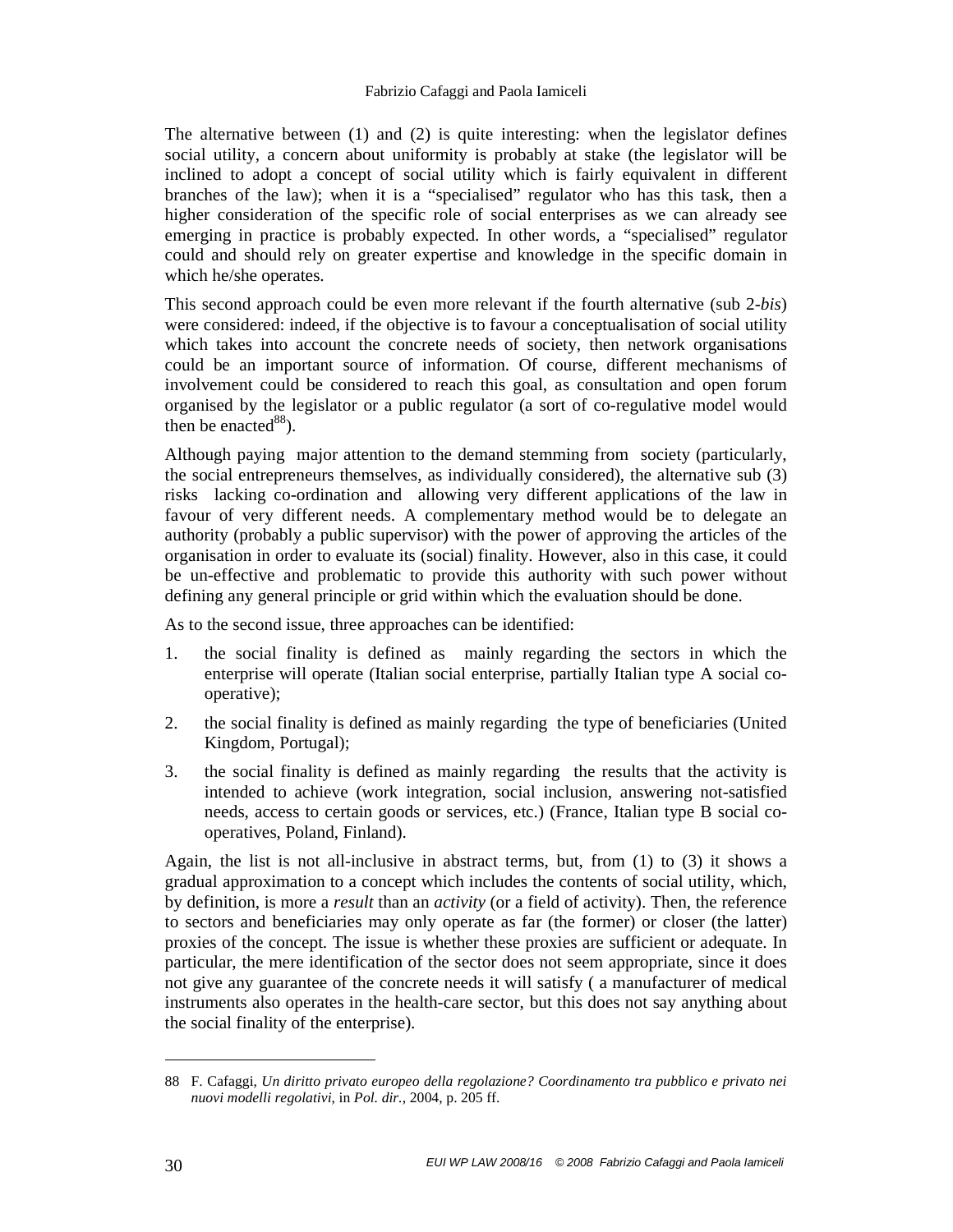It is also important to underline that the social finality of an enterprise may be concurrently related to the modality in which it operates. For instance, two hospitals are both carried on in order to cure patients, but only the one which operates allowing (also potential) beneficiaries' involvement in the decision making process (so promoting the emergence of not satisfied needs among the patients or in the community) will be a social enterprise: this way, the governance may become a concurrent proxy to define social finality.

#### *3.2. Between Affirmative and Negative Assets Allocation: the Non-distribution Constraint and the Assets-lock*

All the above examined laws include a double constraint on the allocation of assets:

- a *negative* one, concerning the prohibition of distributing profits and other resources to members (and, in some laws, directors, employees, financiers);
- a *positive* one, regarding the allocation of these resources to reserves or, generally, to the financing of social institutional activities (or to social interest organisations – so, generally, in case of liquidation, but in some cases also during the life-cycle of the organisation; see the French case).

The second constraint is important for distinguishing a social enterprise from an ordinary non-profit organisation.

An element of distinction among the legal systems is represented by the possibility of allowing a partial derogation from these constraints in favour of members (as financiers) or financiers (as non member).

It is not possible to correlate this distinction to a specific legal form, since the only legal systems, within the ones examined here, which opt for the total distribution constraint are the Portuguese and Polish systems with respect to social (solidarity) co-operatives. On the contrary, in other countries like Italy, the co-operative form is the one which allows greater freedom in terms of the distribution of profits.

Within the systems that allow a partial remuneration of financial instruments, it is important to distinguish between:

- 1. remuneration of shares or equivalent instruments held by members (this is allowed in France, in Italy - for social co-operatives but not for other social enterprises, as regulated by the Legislative Decree of 2006 -, in Belgium, in the United Kingdom);
- 2. remuneration of other "non participatory" financial instruments (this is expressly allowed and regulated for social enterprises in France, in the United Kingdom and in Italy, either for social co-operatives and for social enterprises at large, but in this last case it represents the only allowed remuneration, the one sub (1) being prohibited).

In fact, these two approaches are not significantly far apart. Indeed,

- all of them adopt a "cap" to limit members' and non-members' remuneration of financial instruments (including shares);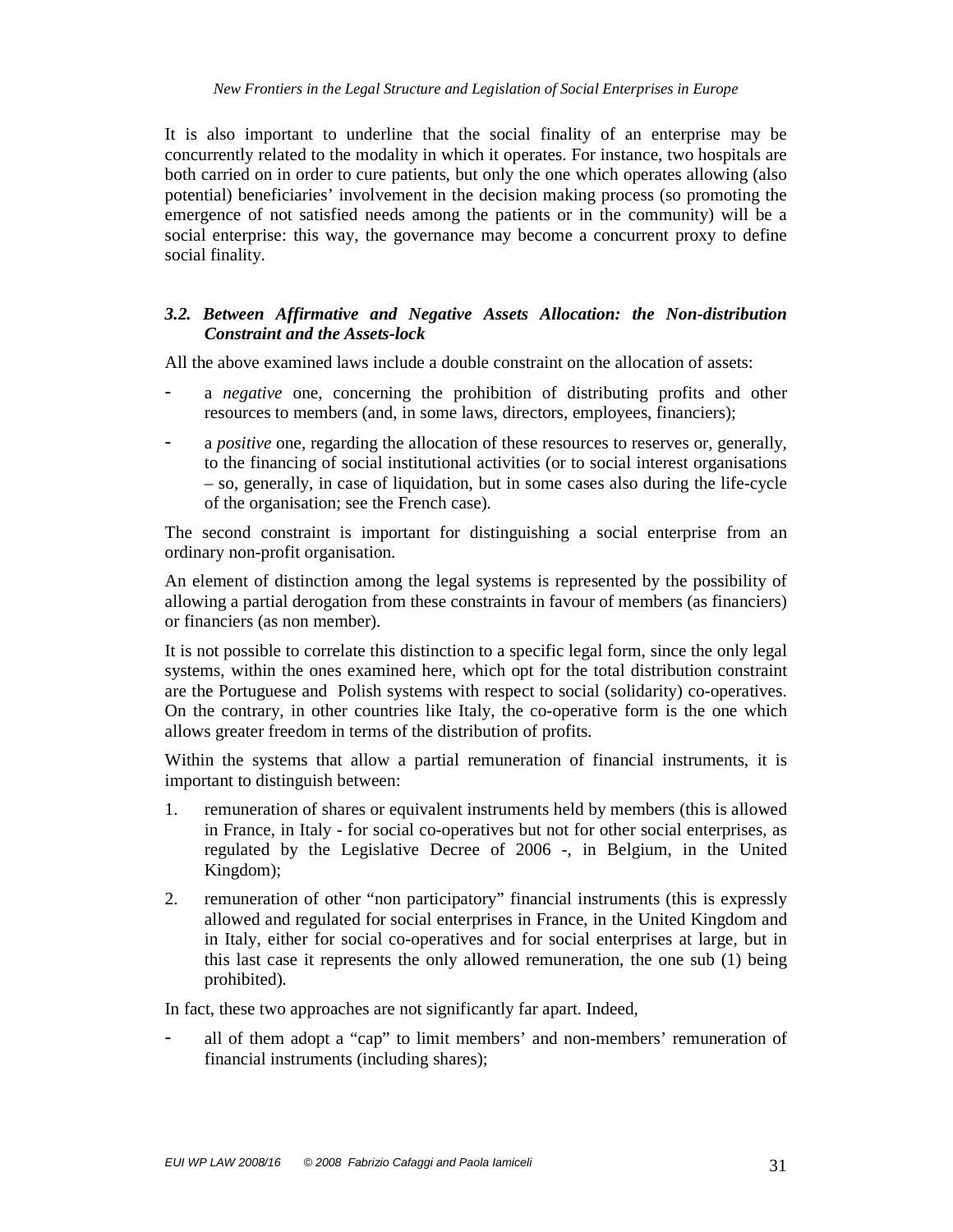- while allowing remuneration of members' shares, some of them distinguish between financial instruments which give rights to vote and financial instruments without the right to vote (as for social co-operatives, in France and in Italy): then the remuneration sub (1) becomes quite similar to the remuneration sub (2);
- other limitations in terms of participation in governance regard more precisely the right of appointing directors or being part of the board:
	- o in some cases (Italian social co-operatives), this limitation is directly connected with the right to remuneration (financing members may not appoint more than one third of the board);
	- o in other cases (United Kingdom, Italy), this limitation is connected with (lack of) membership: not-members (therefore, also financiers) may appoint only up to 49% of the board of directors (United Kingdom and Italy, with respect to associative social enterprises) or may not cover the majority of its chairs (Italy with respect to social co-operatives).

Conclusively:

- all these systems do recognise a "capped" remuneration of investment in the social enterprise;
- all these systems do recognise a limited right to financial instrument holders (though not members) to participate in the governance structure of the enterprise, either as a member or as an "outsider" entitled to appoint a minor part of the board of directors;
- some of these laws (Italian law on social co-operatives) include specific restrictions for financing members in terms of voting power.

The allowance for a partial remuneration of financial instruments in the social enterprises is indeed an important tool for its sustainability and growth<sup>89</sup>. It contributes to reducing or annulling the dependency of the enterprise on public support and fosters its capability of making innovative investments in order to successfully compete in the market.

The role of the financiers within the governance structure is also critical. In fact, their participation could help the enterprise to operate according to efficiency standards. On the other hand, at some point, this complementary view may enter a conflict with other major interests as pursued by the social enterprise in terms of safeguarding beneficiaries, for instance. In this perspective, legal systems:

- limit the remuneration below a cap: the enterprise is not searching for any finance whatsoever, but is interested in financiers who are willing to give up part of the remuneration in favour of social goals;
- limit the financiers' power of participating in the governance below the "control threshold", so that critical decisions may always be controlled by persons whose major interest is not financial.

<sup>89</sup> F. Cafaggi, *L'impresa a finalità sociale*, cit.; A. Zoppini, *Relazione introduttiva ad una proposta per la disciplina dell'impresa sociale*, cit.; J. Defourny, *Introduction: from third sector to social enterprise*, cit., p. 18.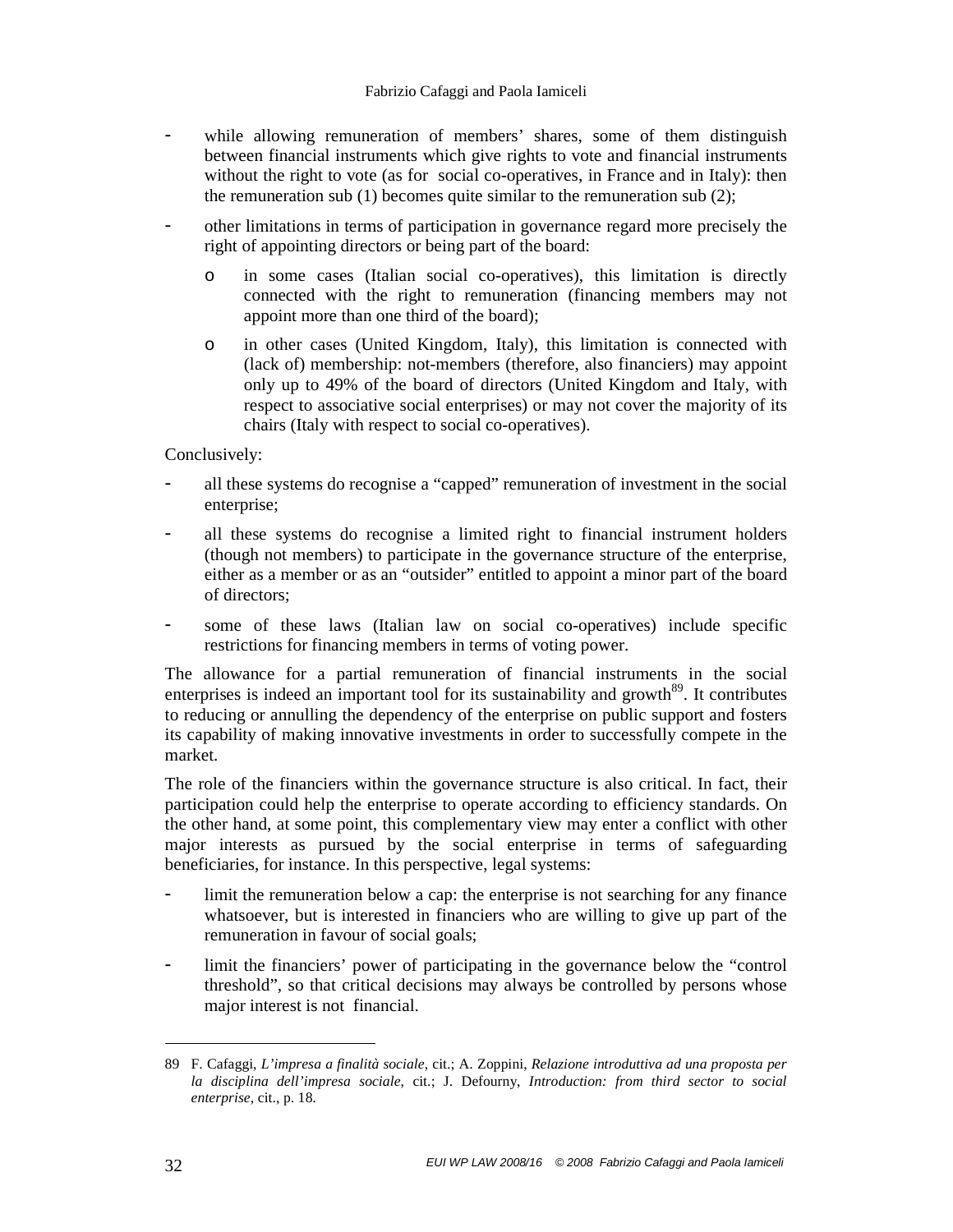All these solutions are definitively important. However, they may not cover all critical circumstances, especially if the law limits non members-financiers' rights, but allows remuneration for ordinary members (as in France and in the United Kingdom, for instance). Therefore, (and in any case) specific legislation on conflicts of interests could be appropriate in order to monitor the decision making process in cases in which voting powers are not limited in the first place. Of course (and with no disadvantage), this legislation would also cover conflicts among classes of stakeholders different from financiers (e.g., public bodies).

#### *3.3. The Governance Structure: which Rights for which Stakeholders?*

With different intensity, all the laws examined here recognise some rights in favour of stakeholders although they are not members; but different approaches arise. Particularly, a diverse balance between membership governance and non-membership governance emerges. We can distinguish between participation and control rights.

Of course, a preliminary issue regards the identification of stakeholders. In this respect, differences do exist but they are quite limited. Close attention is paid to beneficiaries in almost all the laws (a specific reference is lacking in the Belgian one, where third parties are generally protected, however). Some are more inclusive, considering indirect beneficiaries as well (Portuguese law) or potential beneficiaries (British Guidelines). Also workers are normally considered as a prior class of stakeholders (particularly under the French, Portuguese, Italian, Belgian, Finnish laws), sometimes at the same level as that of beneficiaries (French, Portuguese, Italian laws). Financiers have been discussed above (see  $\S$  3.2). Sometimes the laws adopt a final clause to include any interested person who supports or contributes to the pursuit of the enterprise's goals (French law) or is affected by its activities (British law).

A different approach is sometime taken with respect to public entities. The current debate on social enterprises tends to highlight independence from public power and finance as a distinctive connotation of this type of organisation with respect to other non-profit entities<sup>90</sup>. Among those we have examined, some laws prevent public bodies from controlling social enterprises (Italian law) or establish limits to the size of the capital share they can hold in the enterprise (French law). In fact, independence from public entities could play an important role in fostering innovative building capacity inside the enterprise regardless of possible constraints deriving from political agendas. It also highlights the self-financing capability of the social enterprise as well as the concurrent role of private financiers $91$ .

As to this framework, a policy maker could wonder whether it should be the law to identify the interests due to be represented in the social enterprise or whether a higher level of freedom should be recognised to the enterprises themselves. The issue is whether the material protection of one or more of these categories represents an element of qualification of a social enterprise. In this perspective, the focus on beneficiaries (including potential and indirect ones) and workers could, in fact, be favoured, while the

<sup>90</sup> See C. Borzaga – J. Defourny (eds.), *The emergence of social enterprise*, London, Routledge, 2001, cit.; OECD, *Social enterprises*, cit.

<sup>91</sup> On the self-financing capability and the diversification of financial sources as specific connotation of the social enterprise, see OECD, *Social enterprises*, cit.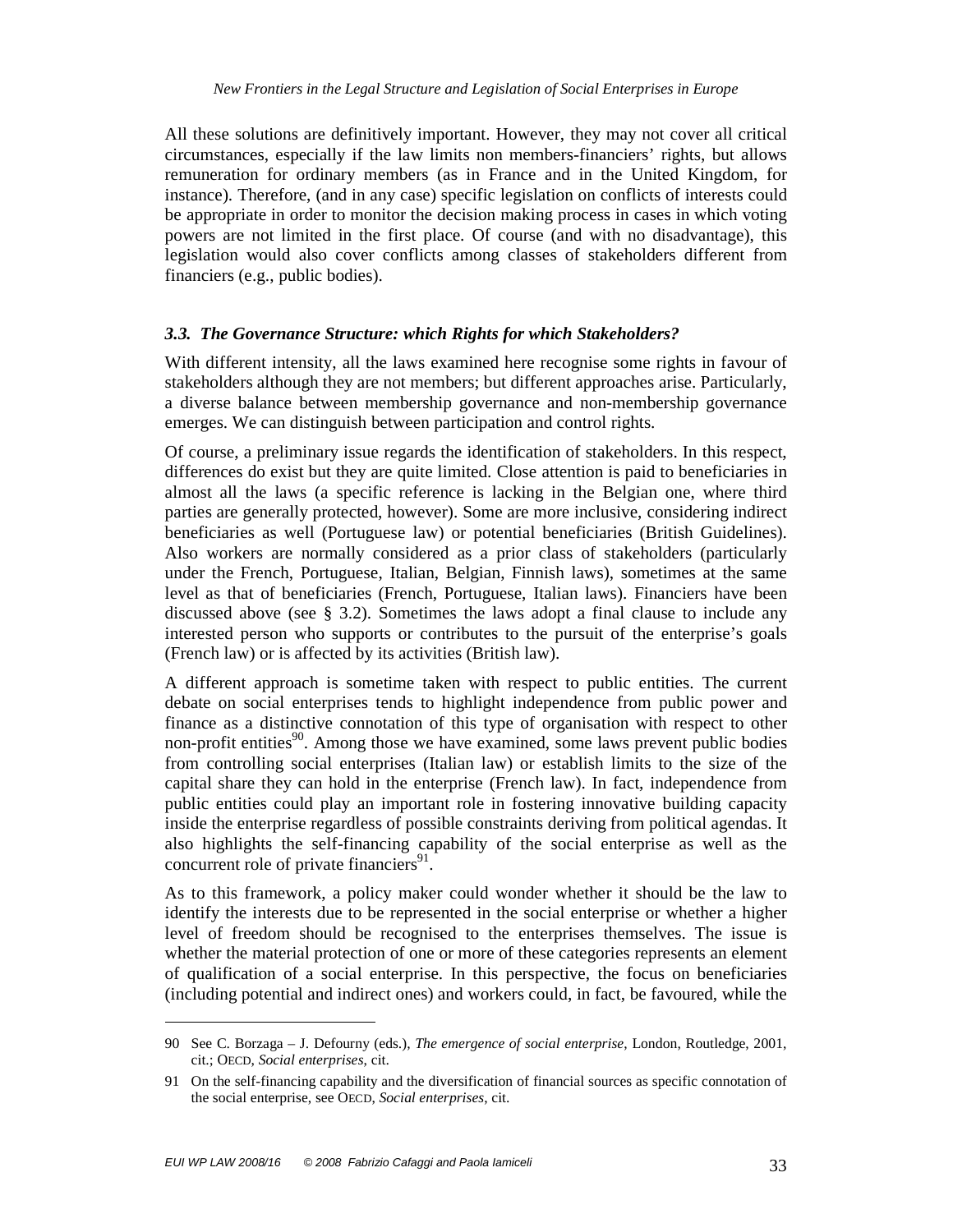identification and protection of other interests as relevant could be subject to the free choice of any enterprise.

Identification of relevant interests should be distinguished from definition of membership.

Once membership is considered, diversities among the laws increase:

- some laws expressly define one or more classes of members as qualifying members of the organisation (the Polish law with respect to specific classes of beneficiaries; the Portuguese, with respect to beneficiaries or workers; the French, with respect to beneficiaries *and* workers; the Italian, on type B social cooperatives, but only to the extent that disadvantage workers should *preferably* become members: in fact, all the cases within the co-operative model);
- among these only one requires that the organisation is multi-stakeholder with respect to membership (the French law, since at least three categories have to be included as members);
- other laws attribute some stakeholders with a right to be admitted as members (the Belgian law with respect to workers who have been appointed for one year);
- other laws do not identify classes of members, but introduce a non discrimination principle with regard to admission practices (Italian law on social enterprises);
- other systems do not provide any limitation in this respect (British and Finnish laws).

Of course, the reason for including certain classes of members as mandatory could be the same already outlined before with respect to the qualification of the social enterprise in relation to relevant interests. However, if it is accepted that membership is not the only mechanism for the recognition of interests within a private organisation, then it could also be agreed that organisations should be free to set their membership and, even more so, to decide whether one or more classes should then directly be represented in the general meeting.

While considering this issue, what role members have within the organisation with respect to non members stakeholders should also be determined. For instance, some of the laws examined here attribute the power of appointing the major part of the board of directors (Italian and British laws, particularly) to members. Then the identification of members also draw the line between controlling and non controlling stakeholders.

Particularly when membership has a multi-stakeholder nature, rules concerning decision-making processes play a very relevant role. Indeed, to include diverse interests as represented in the general meeting (or any other equivalent body) could mean very little if a single class is in a position of controlling the whole organisation. For this reason, legal systems that attach major importance to the pluralism of interests foresee the possibility of creating separate assemblies per classes of interests (Italian law on cooperatives, French law) and the balance the power attributed to each class in order to avoid any of them having the majority (French law).

Although seen in the perspective of classes of interest, the issue is related to the democratic feature of the social enterprise as a way towards pluralism and fair decision making processes. Of course, the problem arises also with respect to single participants,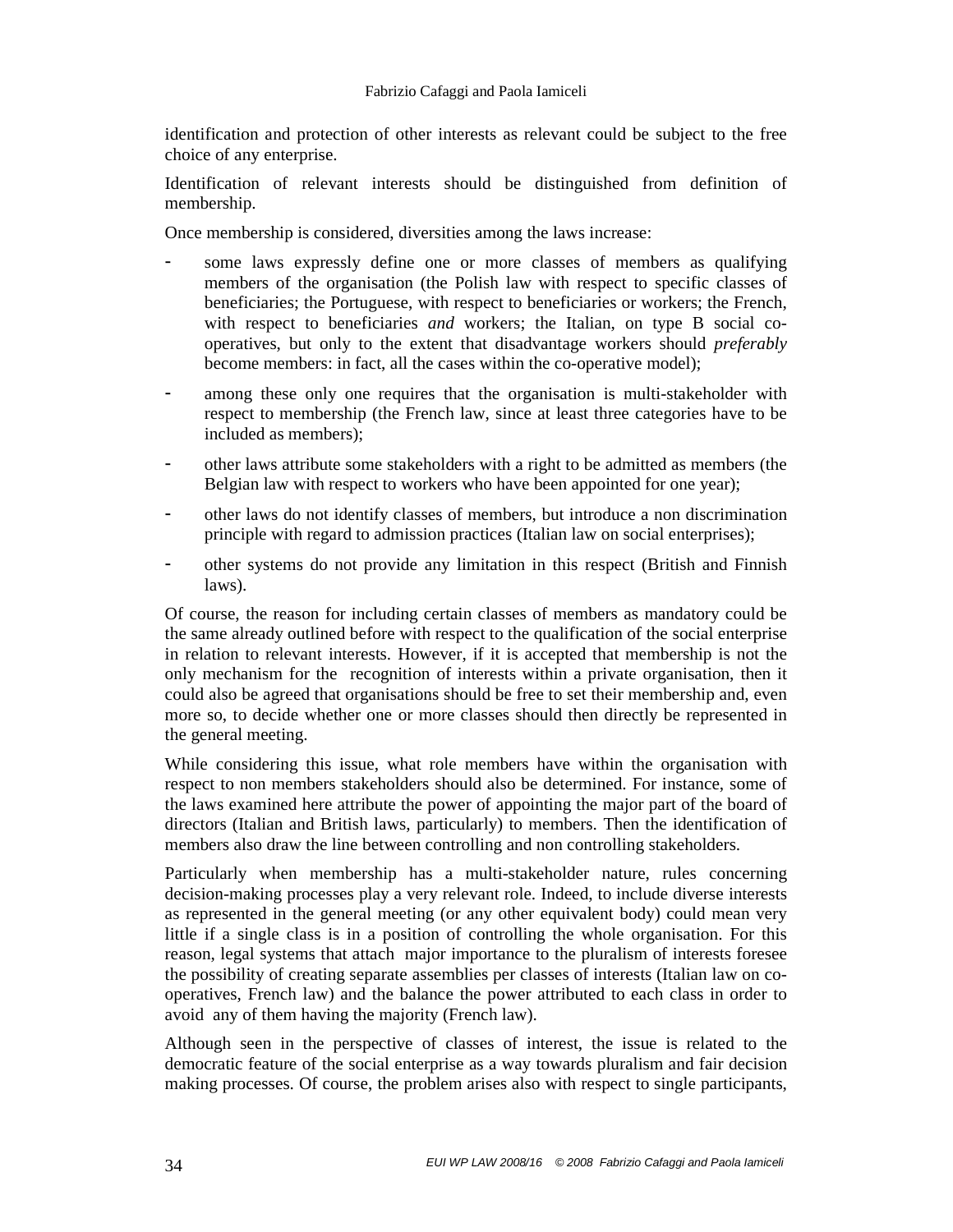although not considered per classes of interest. In this perspective, the models examined here clearly establish different rules to avoid a single member having control of the organisation:

- within the "co-operative model" the "one member, one vote rule" is generally adopted, although with exceptions;
- within the "company model", the ordinary correlation between capital investment and voting rights operates, although, in some cases, the law mitigates this correlation establishing a minimum and maximum concentration of votes in favour of a single member (as in the Belgian law) or includes legal forms in which the "one member, one vote rule" operates (as for companies limited by guarantees in the UK);
- within the "open form model", one of the two mechanisms comes into account depending on the specific legal form of the social enterprise.

In fact, a sort of hybrid and intermediate model prevails where laws generally tend to avoid the emergence of controlling rights in favour of single members, without necessarily opting for uniformity and equal voting rights.

This intermediate solution seems to adequately balance the need for pluralism and the interest in differentiating among classes of interests in accordance with the finality and the specific connotation of the organisation.

On the contrary, it seems disputable to allow the emergence of controlling positions in favour of single members (as in the British law, but, with the exclusion of public and for-profit entities, also in the Italian law on social enterprises). Indeed, in order to safeguard the intrinsic nature of a social enterprise, controlling members could be identified only if they are organisations which not only pursue social goals (while the Italian reference to the non lucrative nature does not seem sufficient) but also present a democratic connotation as discussed here.

As already affirmed, membership is not the only way of recognising interests as relevant within a private organisation. In fact, only some laws attribute specific rights to "external stakeholders":

- they are entitled, individually or collectively, to information, consultation and participation rights under the Italian and British law;
- they may be part of a consulting body under the Portuguese law;
- they have standing to sue against a defaulting enterprise under the Belgian law.

These rights are quite different in their function: participation rights in the first two cases and monitoring rights in the last case.

Indeed, only the first two approaches allow external stakeholders to actively take part in the governance of the enterprise, contributing to internal decision–making through a direct expression of their needs or points of view. In fact, nothing in the laws says to what extent the internal bodies should take into account this consultation; in the light of the principles of fairness and good faith, it is reasonable to believe that the organisations should not be bound by it, but should publicly justify (e.g., in the social balance sheets)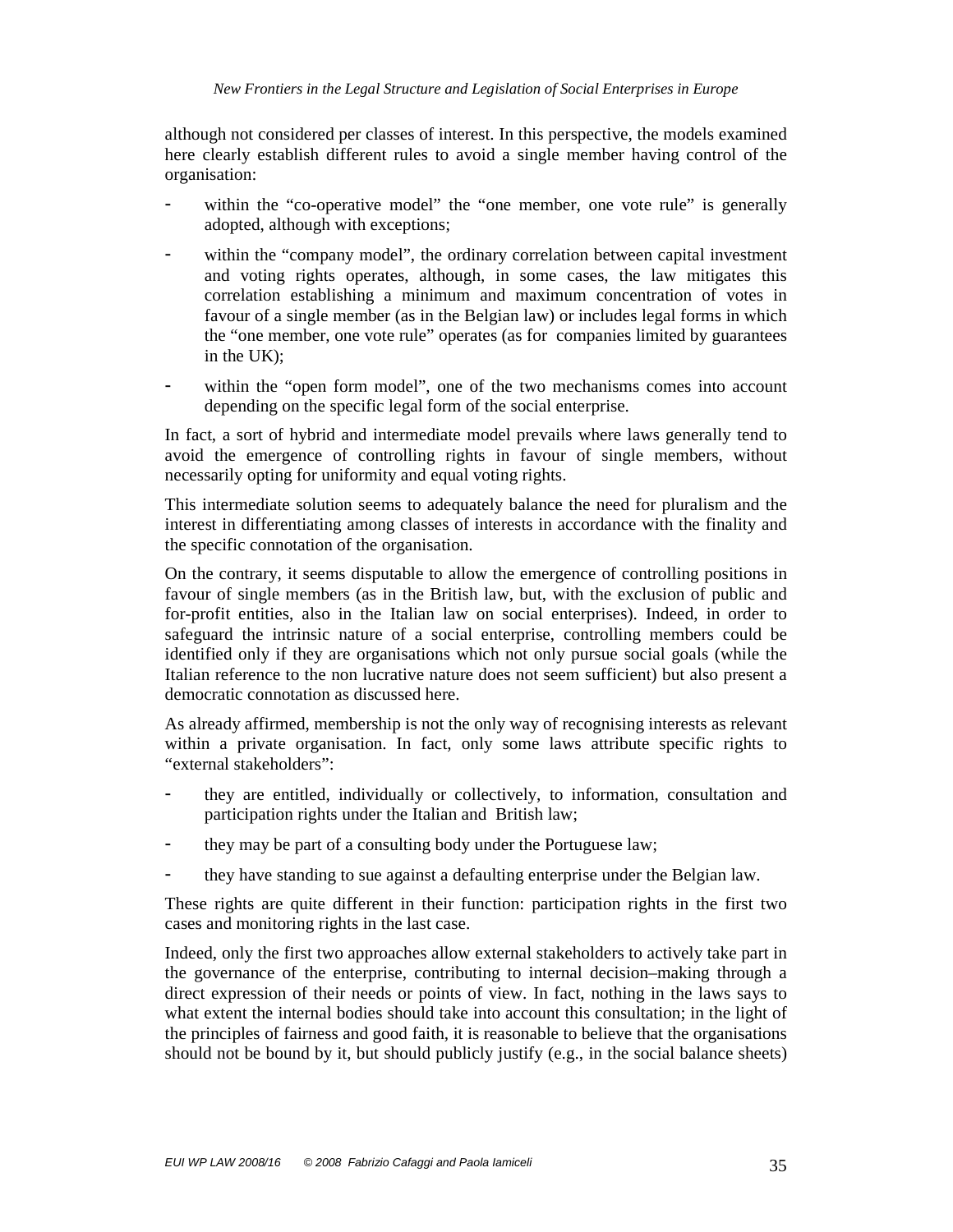the reasons why they could not agree with external stakeholders' expression of interest, also considering possible conflicts among different classes of stakeholders $^{92}$ .

Information duties are also very important (see § 3.4). At a minimum level, information allows stakeholders to assess the efficiency and effectiveness of an enterprise's activity and governance in order to adjust, on this basis, their choices of consumption, work, finance, etc.

Moreover, information duties are crucial with respect to the last option outlined above concerning stakeholders' standing to sue, where this right is recognised. Normally, for an outsider, it is very difficult to gather sufficient information in order to be able to sue on solid grounds. The critical issue regards the way in which such information is provided. Normally, it is not sufficient to exclusively rely on information directly provided by the organisation, again, for example, in the social balance sheets, but it is necessary for a more independent party or body to supervise this information and exercise autonomous investigation powers. This could be the role of an internal monitoring body, provided that the law establishes adequate criteria for the independence of its members. Alternatively (or concurrently), an external supervisory agency (either public or private, like a non-profit advocacy organisation) could operate. It could be discussed whether the same internal body or external supervisor would be more effectively vested with the power-duty to sue in favour and in substitution of stakeholders, so determining a reduction of costs in terms of information gathering and procedural administration of the dispute $93$ .

# *3.4. Accountability and Responsibility Issues*

Almost all the laws we have examined oblige the social enterprise and its governing bodies to comply with information duties in favour of members and/or qualified third parties (for this later option, see particularly the Portuguese, French, Italian, British laws – see also § 3.3). Moreover, although with different levels of enforcement, almost all these laws oblige social enterprises to issue a social balance sheet at the end of each year.

These provisions are fundamental elements of the legislation on social enterprises and their mandatory nature should not be disputed. Indeed, full and effective information is the ground for any kind of relationship with the organisation, either in case of default (when a party intends to dispute its activity) or during the ordinary life-cycle of the enterprise (when a party may wish to establish a business, financing or consumer relationship).

For these purposes, the ordinary accountability rules provided for for-profit enterprises are important but not sufficient. They cover the economic and financial cycle of the enterprise, but they do not address the social feature of its activity. They also differ as to the addressees (shareholders) and to the content (the effectiveness not the fairness). This is the role of the social balance sheets. In order to be effective, social balance sheets

<sup>92</sup> See P. Iamiceli, *Coinvolgimento dei lavoratori e dei destinatari delle attività*, cit.

<sup>93</sup> With specific reference to the role of self-legislation in this domain, F. Cafaggi – P. Iamiceli, *Le dimensioni costituzionali della regolazione privata*, in *Giurisprudenza costituzionale e fonti del diritto*, edited by N. Lipari, Esi, Napoli, 2006, p. 315 ff.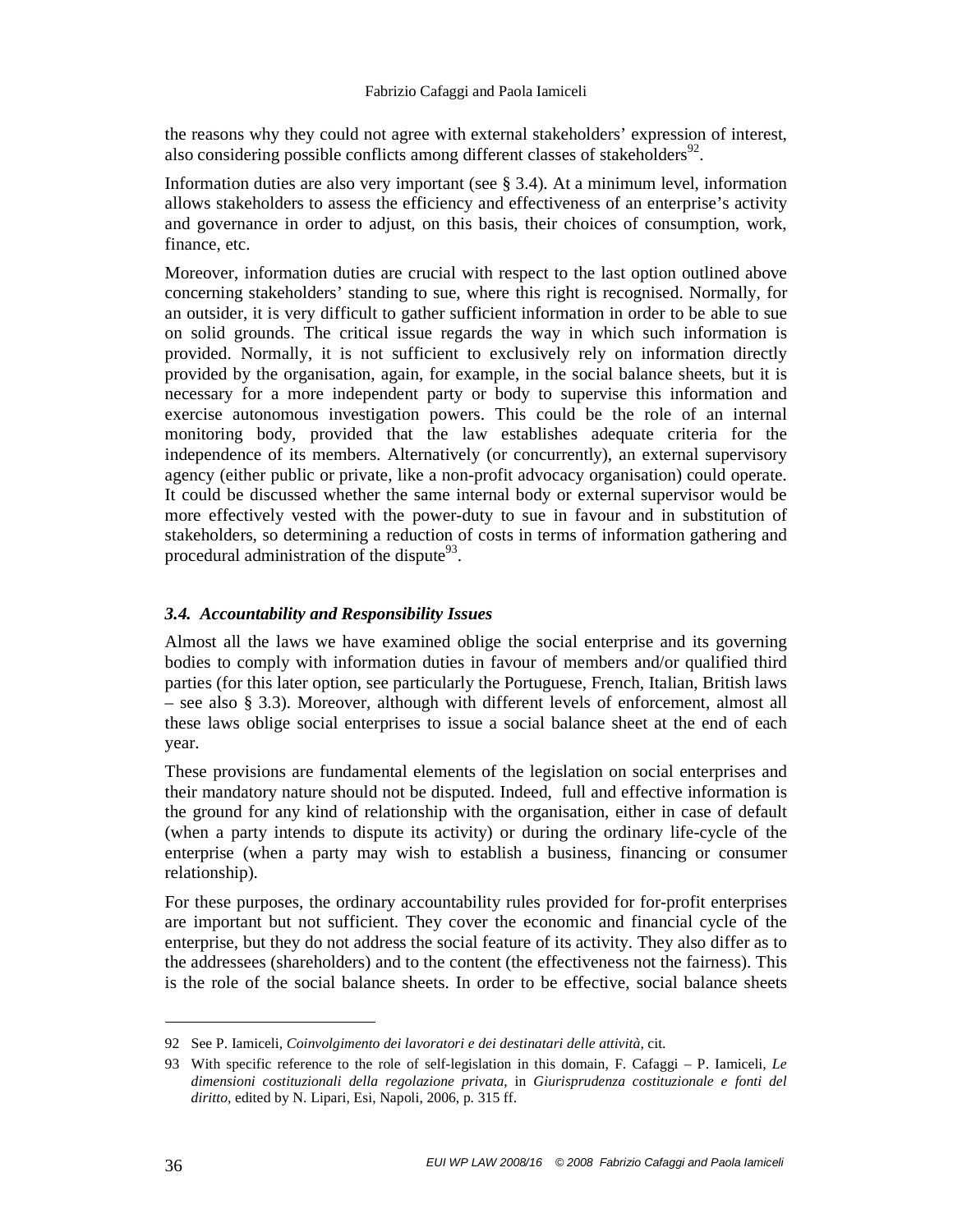have to offer concrete elements in order to assess the results deriving from the material choices put into action by the social entrepreneurs, providing more qualitative than quantitative information<sup>94</sup>.

What should be underlined (and is not always explicitly stated in the law) is that accountability does not regard only the activity (covering both the processes and the results), but also the governance of the enterprises as a fundamental element of the processes which lead to certain results: which interests are represented in the general meeting; what role has this body played within the life-cycle of the enterprise; who appoints the directors; whether there are any executive directors or directors in charge of specific affairs; what is the role of the staff; to what extent are workers involved in the management and refer to it; to what extent have other stakeholders been concretely involved and which decisions have been taken according or though their suggestions, etc. The link between governance, activity and social finality is much stronger in relation to social enterprises than for profit enterprises. Participation and control are part of the mission, not purely instrumental in achieving effectiveness.

In this area, a major role may be played by self-regulation and ethical codes. Given a minimum set of general principles (like fairness, comprehensiveness, effectiveness of information), the law could delegate private network organisations or the enterprises themselves to define the contents and the modalities of "social disclosure". Also, lacking this legal transfer of competence, social enterprises could commit themselves, on a legal and/or ethical basis, to issue social balance sheets and other information according to certain standards. This would foster effective competition among social enterprises establishing the basis for a constructive dialogue with external stakeholders as well as the public sector.

This seems to be the major objective of accountability in the area of social enterprises: to establish constructive responsibility towards the community at large or selected stakeholders as a way of allowing democracy and participation.

Of course, the sanctioning profile of responsibility should not be lacking: internal and external supervisors, as well as single stakeholders if empowered by the law, must be able to dispute the decisions of social enterprises in case of infringements of the law, of the organisation's articles, or concurrent obligations. In this perspective, recovery of damages always represents a critical remedy in the area of social activities for the difficulty of assessing them and the lack of effectiveness in the concrete circumstances. Therefore, the laws should concurrently focus on the possibility of issuing injunctions as specific non-monetary relief and as a means directed towards prevention before sanctioning (see specifically, in this perspective, the Italian law). Depending on the general framework in which public functions are executed in each legal system, this approach could imply a major role for administrative rather than judicial control, provided that the "public controller" is independent and is itself accountable to the community (see the British case for this perspective)<sup>95</sup>. This solution could lower the

<sup>94</sup> See A. Matacena, *Accountability e social reporting nelle imprese sociali*, in *Impresa sociale*, 2007, 1, p. 13 ff.; L. Sacconi – M. Faillo, *Come emerge l'impresa sociale? Uno sguardo d'assieme alla teoria della complementarità tra ideologia, governance e accountability,* in *Impresa sociale*, 2005, 4; E. Baldin, *Sistemi di goverance e sistemi di accountability nel nonprofit*, in *Impresa sociale*, 2005, 4.

<sup>95</sup> On the responsibility of regulators, see F. Cafaggi, *Gouvernance et résponsabilité des régulateurs privés*, in *Revue internationale de droit économique*, 2005, p. 111 ff.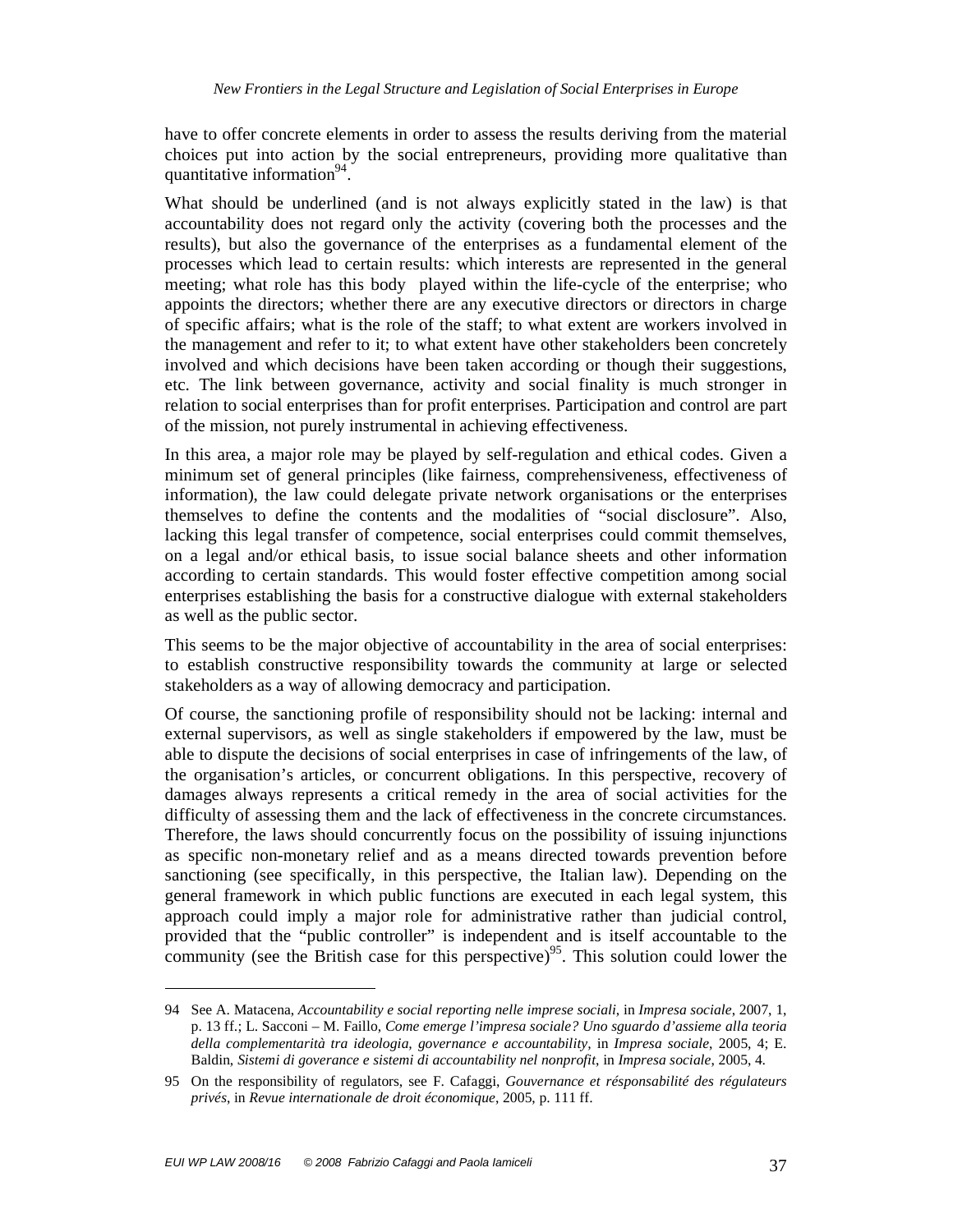costs of a more "decentralised" form of control, based on the initiative of individuals who are harmed by defaulting enterprises or directors. It could also increase the effectiveness of the control when a potential plaintiff fails to prove his/her concrete interest in the case.

At the same time, self-regulation should be taken into account: non-profit organisations, which represent the interests of social enterprises at large, could be empowered to perform a monitoring function, mostly directed towards discouraging misconduct inside social enterprises and, eventually, sanctioning (on a legal or ethical basis) those enterprises that fail to pursue their social goals.

# *3.5. Back to the Legal Forms: Co-operatives, Companies or "Openly Defined" Private Actors?*

The first part of this paper developed the analysis of some legislations on social enterprises in Europe, having regard to the legal forms of the social enterprise: the cooperative, the company form, the open form model (where no specific legal form was selected by the legislator).

In fact, the analysis developed in the second part shows that similarities between the models are quite frequent and a clear cut polarisation based on the adoption of specific legal forms is not easy to detect. Of course, one reason is given by the fact that the same legal form may have different connotations in diverse legal systems so that a total uniformity inside the same model cannot be expected. But the main point is that, once the legislator adapts a given legal form to the contents of a social enterprise, a sort of hybridisation of the forms takes place, so that, for instance, the company model, as adopted in Belgium, has some similarities with the co-operative one as adopted in Italy and in France (more than in Portugal)<sup>96</sup>. A second reason is that legal transplants and mutual learning has had great relevance. The role of collective organisations in promoting the adoption of models has contributed to defining a common background which has then been qualified according to country specific factors. Compared to the for profit sector, social enterprises show a much higher level of convergence in the absence of European intervention. It is a clear example of minimum harmonisation through bottom up cooperation.

Partial convergence does not imply partial uniformity and, above all, when there are different choices concerning legal forms, a policy maker should move from the foundations of the social enterprise and its intrinsic nature and connotations to wonder whether any legal form or one in particular may be adequately adapted to serve the purpose of an efficient and effective governance for the social enterprise.

The comparative analysis outlined above and the evaluation of the different models in terms of policy assessment suggest that at least a few premises should be taken into account. Particularly, the legal form, whatever its name and overall legislation, should guarantee:

- the possibility of carrying on an activity, which can be qualified as entrepreneurial, as the main activity of the organisation;

<sup>96</sup> With specific regard to the evolution of the co-operative model, R. Spear, *From co-operative to social enterprise: trends in European experience*, cit., p. 100 and p. 102.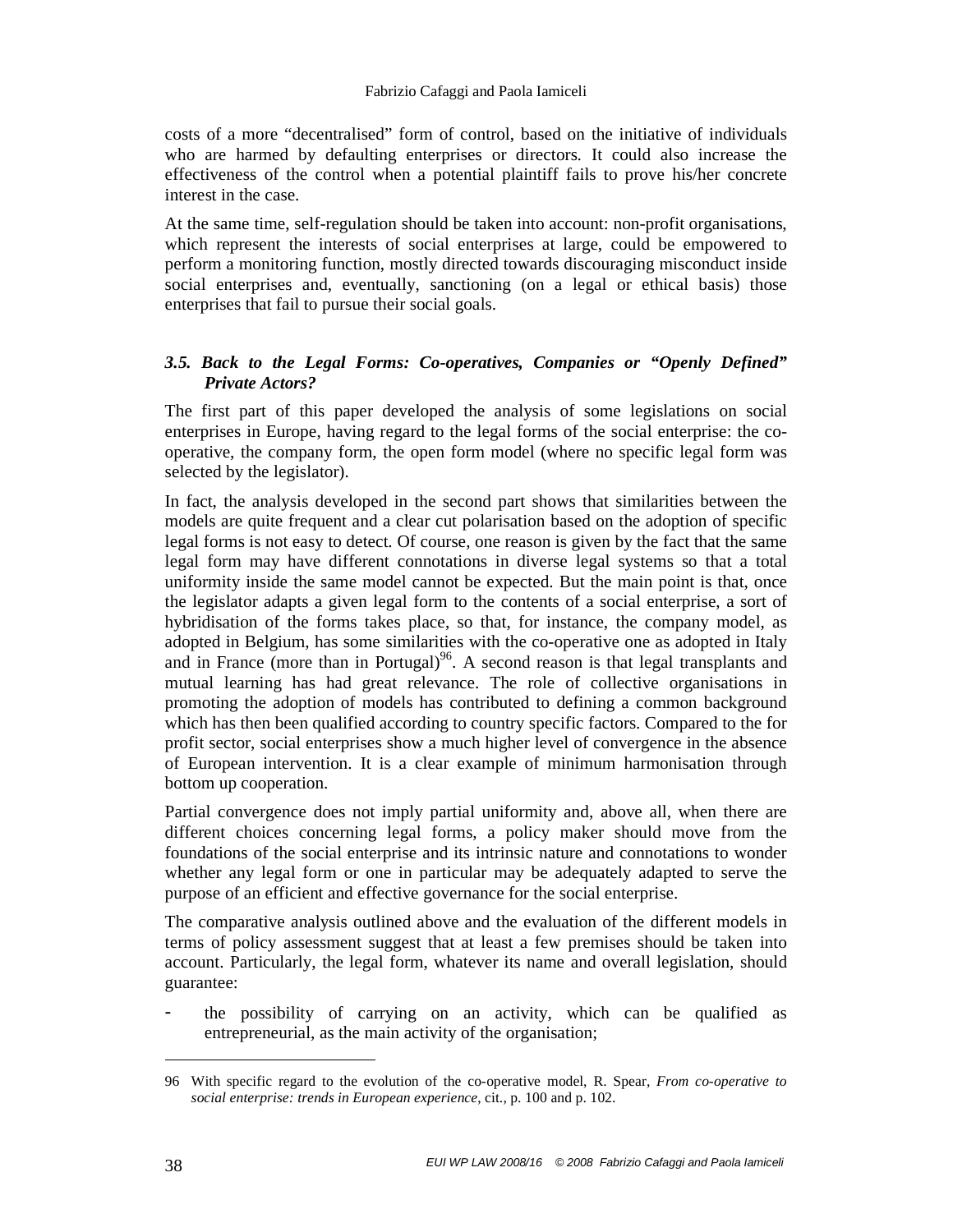- a control mechanism over the social nature of the finality pursued by the organisation, as defined at least per broad principles by the law;
- the enforcement of a positive (although not total) assets lock to ensure the achievement of social goals (this also implies a non distribution constraint, although partial);
- the possibility for the enterprise to sustain its own activity through remunerated financing;
- a certain degree of stakeholders' interests representation inside the governance of the enterprise, with specific but not necessarily exclusive representation with regard to beneficiaries and employees;
- the enforcement of a non-discrimination principle concerning the composition of membership, if any;
- the enforcement of a democratic principle inside the governing bodies which allows pluralism, fair dialogue and no emergence of controlling rights, unless in favour of non profit organisations which share the social goals and the democratic nature of the social enterprise;
- an adequate degree of accountability which allows sufficient information disclosure (also in favour of third parties) about the governance and the activity of the social enterprise.

To what extent one or more legal forms may be adapted to this *status* is a question of flexibility which should be assessed with regard to each legal system: the greater this flexibility, the more reasonable the option of the "open form model". As illustrated above, this offers the advantage of promoting a sort of competition among legal forms which allows social enterprises to show their intrinsic nature by selecting the model they think of as the most appropriate for their purposes. On the other hand, the adoption of the "open form model" implies higher costs in terms of co-ordination among the forms and awareness of their legislations: a price that policy makers, on the one hand, and social enterprises, on the other, may not want to pay.

\*\*\*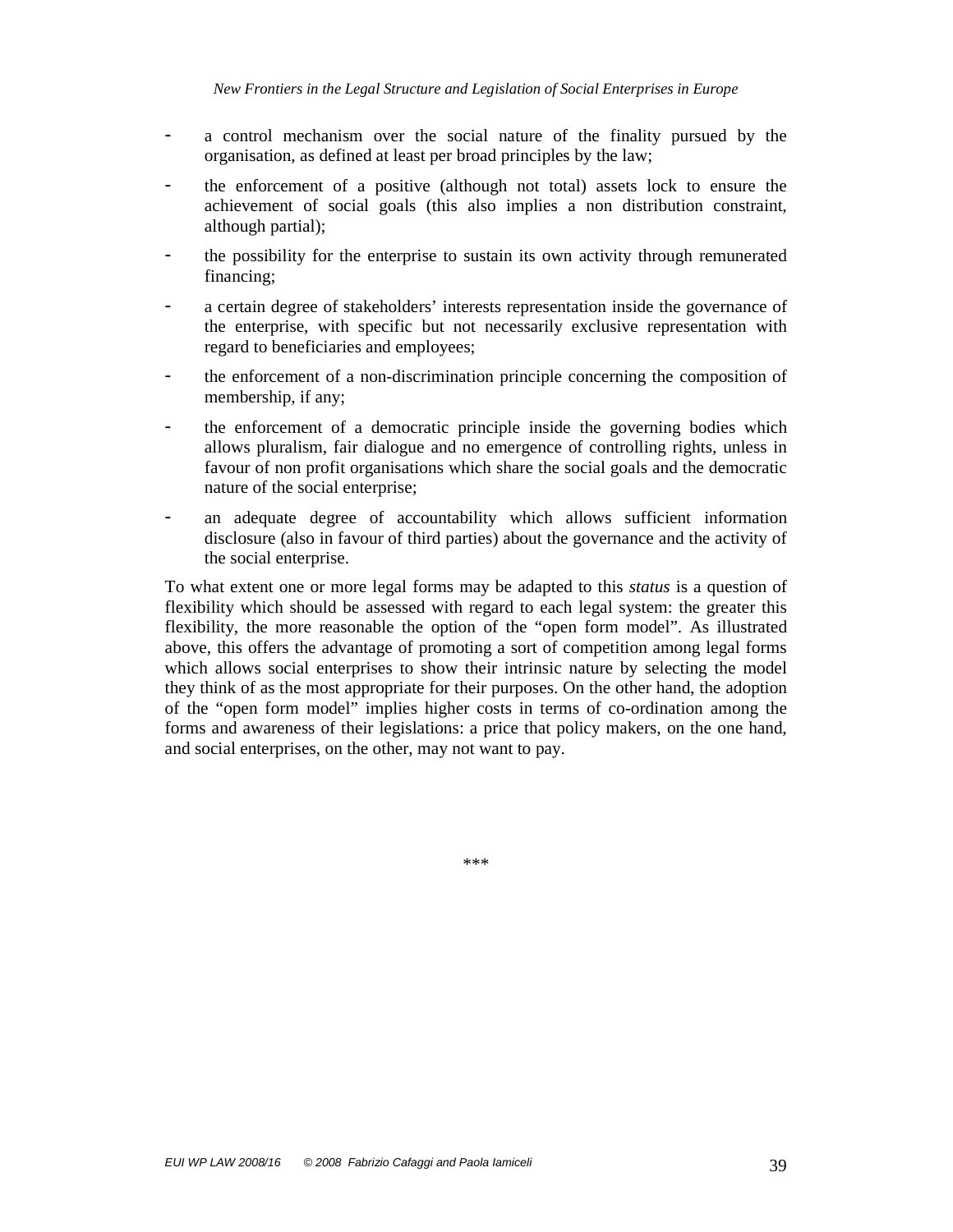# **Bibliography**

Alleva, F., *Commento all'art. 12, d. lgs. 155/06*, in *La nuova disciplina dell'impresa sociale*, edited by M. V. De Giorgi, Cedam, Padova, 2007, p. 258 ff.

Anheier, H.K. and Ben-Ner, A. (eds.), *The Study of the Nonprofit Enterprise: Theories and Approaches*, New York: Kluwer Academic/Plenum Books, 2003

Baldin, E., *Sistemi di goverance e sistemi di accountability nel nonprofit*, in *Impresa sociale*, 2005, 4.

Barbetta, G.P., *The Nonprofit Sector in Italy*, Manchester: Manchester University Press, 1997.

Ben-Ner, A., *Nonprofit Organizations: Why do They Exist in Market Economics*, in Rose-Ackerman S. (ed.), *The Economics of Nonprofit Institutions. Studies in Structure and Policy*, Oxford University Press, New York-Oxford, 1996.

Borzaga, C. – Defourny, J. (eds.), *The emergence of social enterprise*, London, Routledge, 2001

Borzaga, C. – Mittone, L., *The multistakeholder versus the non-profit organization*, Discussion paper # 7, University of Trento, 1997

Borzaga, C. – Scalvini, F., *Introduzione*, in *Commentario al decreto sull'impresa sociale*, edited by A. Fici – D. Galletti, Giappichelli, Torino, 2007, p. XIII ff.

Borzaga, C. – Spear, R. (eds.), *Trends and challenges for Co-operatives and Social Enterprises in developed and transition countries*, Trento, Edizioni31, 2004

Borzaga, C., *L'analisi economica delle organizzazioni non profit: teorie, limiti e possibili sviluppi. 1*, edited by C. Borzaga and M. Musella, in *Produttività ed efficienza nelle organizzazioni nonprofit. Il ruolo dei lavoratori e delle relazioni di lavoro*, Edizioni 31, Trento, 2003, pp. 23-48.

Bucelli, A. *Commento all'art. 16, d. lgs. 155/06*, in *La nuova disciplina dell'impresa sociale*, edited by M. V. De Giorgi, Cedam, Padova, 2007, p. 330 ff.

Bucelli, A. *Commento all'art. 2, d. lgs. 155/06*, in *La nuova disciplina dell'impresa sociale*, edited by M. V. De Giorgi, Cedam, Padova, 2007, p. 84 ff.

Cafaggi, F. – Iamiceli, P., *Le dimensioni costituzionali della regolazione privata*, in *Giurisprudenza costituzionale e fonti del diritto*, edited by N. Lipari, Esi, Napoli, 2006, p. 315 ff.

Cafaggi, F. (ed.), *Modelli di governo, riforma dello stato sociale e ruolo del Terzo settore*, Il Mulino, Bologna, 2002

Cafaggi, F., *Introduzione*, in G.P. Barbetta – C. Schena (eds.), *I controlli sulle organizzazioni non profit*, Bologna, Il Mulino, 2000.

Cafaggi, F., *L'impresa a finalità sociale*, in *Pol. dir.*, 2000, p. 650 ff.

Cafaggi, F., *La legge delega sull'impresa sociale: riflessioni critiche tra passato (prossimo) e futuro (immediato)*, in *Impresa sociale*, 2005, 2, p. 70 ff.

Cafaggi, F., *Un diritto privato europeo della regolazione? Coordinamento tra pubblico e privato nei nuovi modelli regolativi*, in *Pol. dir.*, 2004, p. 205 ff.

CECOP European Seminar, Manchester, 9 November 2006, *Social enterprises and worker cooperatives: Comparing models of corporate governance and social Inclusion*, Comparative table of existing legislation in Europe.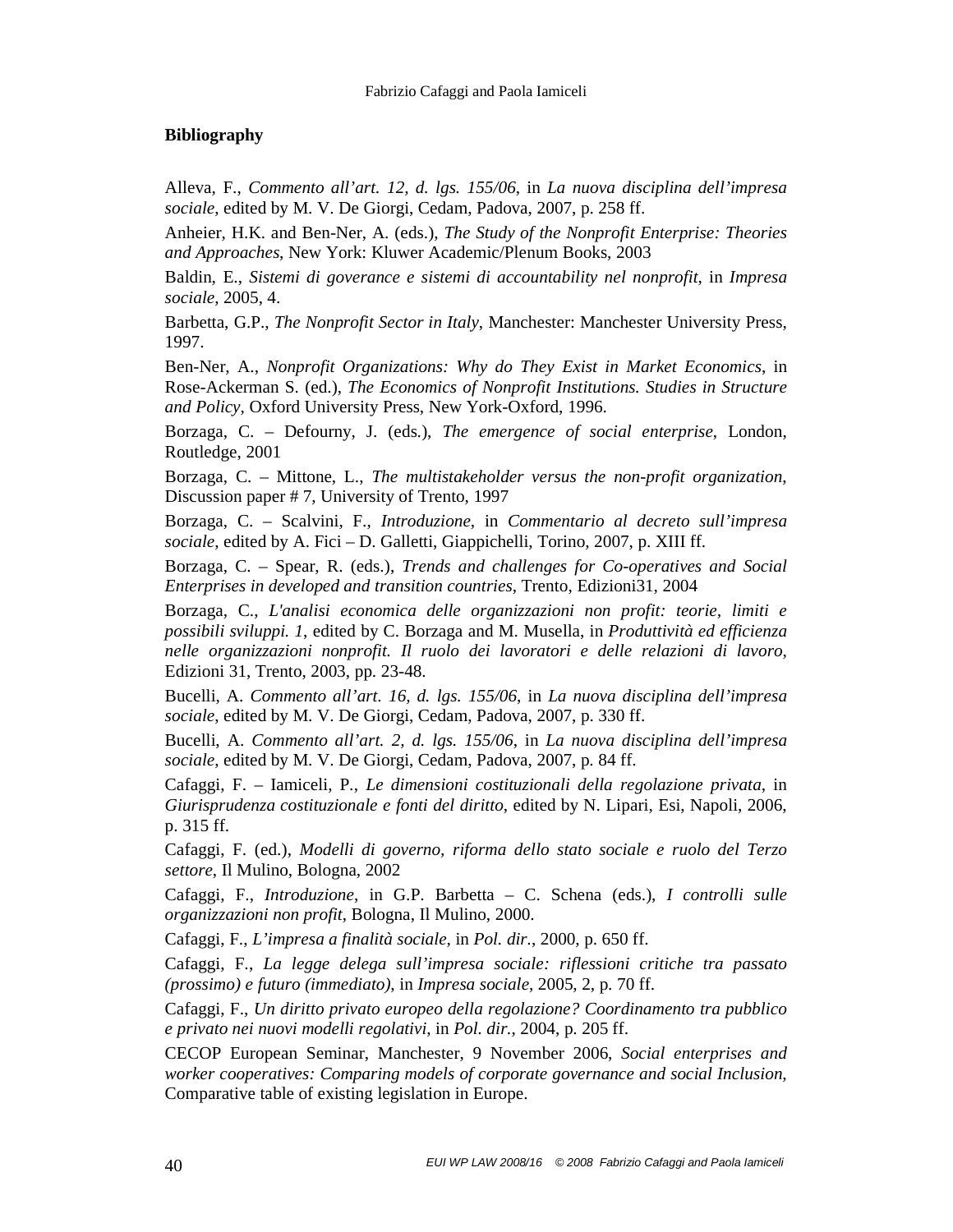Daniele, D., *The legal framework for social enterprises: some European examples*, Project on "Searching for Polish model of social economy", November 2007.

Davister, C. – Defourny, J. – Gregoire, O., *Le imprese sociali di inserimento lavorativo nell'Unione europea: i modelli*, in *Impresa sociale*, 2006, 1.

De Giorgi, M.V. (editor), *La nuova disciplina dell'impresa sociale*, Cedam, Padova, 2007

Defourny, J. – Nyssens, M., *Belgium: Social social enterprises in the community services sector*, in C. Borzaga – J. Defourny (eds.), *The emergence of social enterprise*, London, Routledge, 2001, p. 47 ff.

Defourny, J. - Nyssens, M., *Defining social enterprise*, in *Social Enterprise*, edited by M. Nyssens, Routledge, London – New York, 2006, p. 3 ff.

Defourny, J., *Introduction: from third sector to social enterprise*, in C. Borzaga – J. Defourny (eds.), *The emergence of social enterprise*, London, Routledge, 2001, p. 1 ff.

Digestus, *Verso l'impresa sociale: un percorso europeo*, Roma, 1999.

do Campos, C., *Cooperative di solidarietà sociale nel Portogallo*, in *Impresa sociale*, 1998, p. 38 ff.

Emes, *Study on Promoting the Role of Social Enterprises in Cee and in the Cis*, Initial Overview Study, April 2006

Fici, A. – Galletti, D.,*Commentario al decreto sull'impresa sociale*, Giappichelli, Torino, 2007

Fici, A., *Assenza di scopo di lucro*, in *Commentario al decreto sull'impresa sociale*, edited by A. Fici – D. Galletti, Giappichelli, Torino, 2007, p. 52 ff.

Fusaro, A., *Trasformazione, fusione, scissione e cessione d'azienda e devoluzione del patrimonio*, in *Commentario al decreto sull'impresa sociale*, edited by A. Fici – D. Galletti, Giappichelli, Torino, 2007, p. 194 ff.

Gumkoswa, M. – Herbst, J. - Wyagnaski, K., *The Role of Social Enterprises in Employment Generation in Cee and in the Cis. Case of Poland*, October 2006

Hadzi-Miceva, K. – Bullain, N., *A Supportive Financing Framework for Social Economy Organisations*, in A. Noya – E. Clarence, Oecd, *Social economy: building inclusive societies*, Paris, 2007, pp. 211-237.

Hansmann, H.B., *The Ownership of Enterprise*, Harvard University Press, Cambridge (Mass.), 1996.

Hansmann, H.B., *The Role of Nonprofit Enterprise*, Yale Law Journal, 89, 1980, pp. 835-901.

Iamiceli, P., *Coinvolgimento dei lavoratori e dei destinatari delle attività*, in *Commentario al decreto sull'impresa sociale*, edited by A. Fici – D. Galletti, Giappichelli, Torino, 2007, p. 177 ff.

Iamiceli, P., *L'impresa sociale in Europa: alcuni spunti di comparazione*, in *Beni comuni. Quarto rapporto sulla cooperazione sociale in Italia*, edited by Centro studi Cgm, Edizioni Fondazione Giovanni Agnelli, Torino, 2005, pp. 425 ff.

Iamiceli, P., *Struttura proprietaria e disciplina dei gruppi*, in *Commentario al decreto sull'impresa sociale*, edited by A. Fici – D. Galletti, Giappichelli, Torino, 2007, p. 60 ff.

Laville, J.L., – M. Nyssens*,* M., *The social enterprise: a theoretical socio-economic approachL'impresa sociale: un approccio socio-economico*, in Borzaga, C. – Defourny,